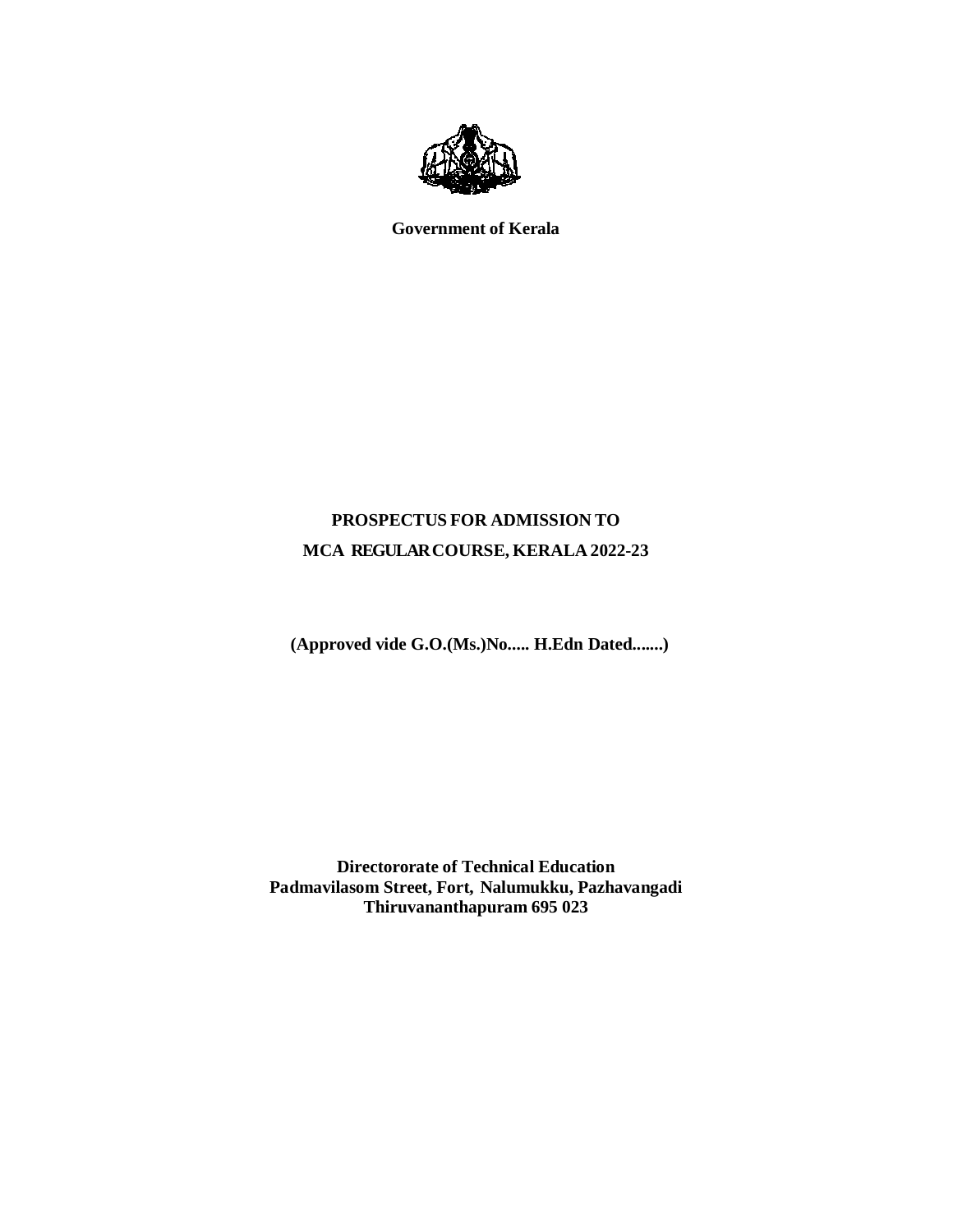| Clause         | <b>ITEM</b>               | Page No. | Clause          | <b>ITEM</b>                                                          | Page No. |
|----------------|---------------------------|----------|-----------------|----------------------------------------------------------------------|----------|
| 1              | Introduction              | 3        | 9               | Certificates/Documents to be uploaded<br>along with the Application  | 14       |
| $\overline{2}$ | Institutions and Intake   | 3        | 10 <sup>°</sup> | <b>Entrance Examination</b>                                          | 15       |
| 3              | Categorization of Seats   | 3        | 11              | Centralized Allotment Process(CAP) &<br>Online Submission of Options | 17       |
| 4              | Fee Structure             | 3        | 12              | Post Allotment activities                                            | 22       |
| 5              | Eligibility for Admission | 4        | 13              | Preventive measures against Ragging                                  | 24       |
| 6              | Reservation of Seats      | 4        | 14              | No Liquidated Damages                                                | 24       |
| $\overline{ }$ | Claim for Reservation     | 6        | 15              | Other Items                                                          | 25       |
| 8              | How and When to Apply     | 11       |                 |                                                                      |          |

# **CONTENTS**

| No.    | Annexure                                                                              | Page<br>No. |
|--------|---------------------------------------------------------------------------------------|-------------|
| I      | List of college that participated in CAP<br>2021-22                                   | 27          |
| Ш      | List of Socially and Educationally<br>Backward Classes(SEBC)                          | 31          |
| Ш      | List of Scheduled Castes (SC)                                                         | 33          |
| IV     | List of Scheduled Tribes (ST)                                                         | 35          |
| V(a)   | List of Other Eligible Communities<br>(OEC)                                           | 36          |
| V(b)   | List of communities eligible for<br>education concession as is given to<br><b>OEC</b> | 37          |
| VI     | Proforma for Community Certificate<br>for SEBC Candidates                             | 38          |
| VII(a) | Proforma for Inter-caste Marriage<br>Certificate                                      | 39          |

| No.     | Annexure                                                                             | Page No. |
|---------|--------------------------------------------------------------------------------------|----------|
| VIII(b) | Income Certificate for SEBC &<br><b>OEC Candidates</b>                               | 40       |
| VIII    | Proforma for Non-Creamy Layer<br>Certificate for SFBC Candidates                     | 41       |
| IX      | Proforma for community Certificate<br>for SC/ST Candidates                           | 42       |
| X       | Proforma for anti-ragging verdict for<br>all candidates                              | 44       |
| ΧI      | Certificate to be produced by the<br>applicants belonging to AAY and PHH<br>category | 45       |
| XII     | Income and assets certificate to be<br>produced by EWS                               | 46       |
| XIII    | Guidelines for images to be uploaded                                                 | 47       |
| XIV     | Instructions for filling OMR Answer sheet                                            | 48       |
| XV      | <b>District Facilitation Centres</b>                                                 | 50       |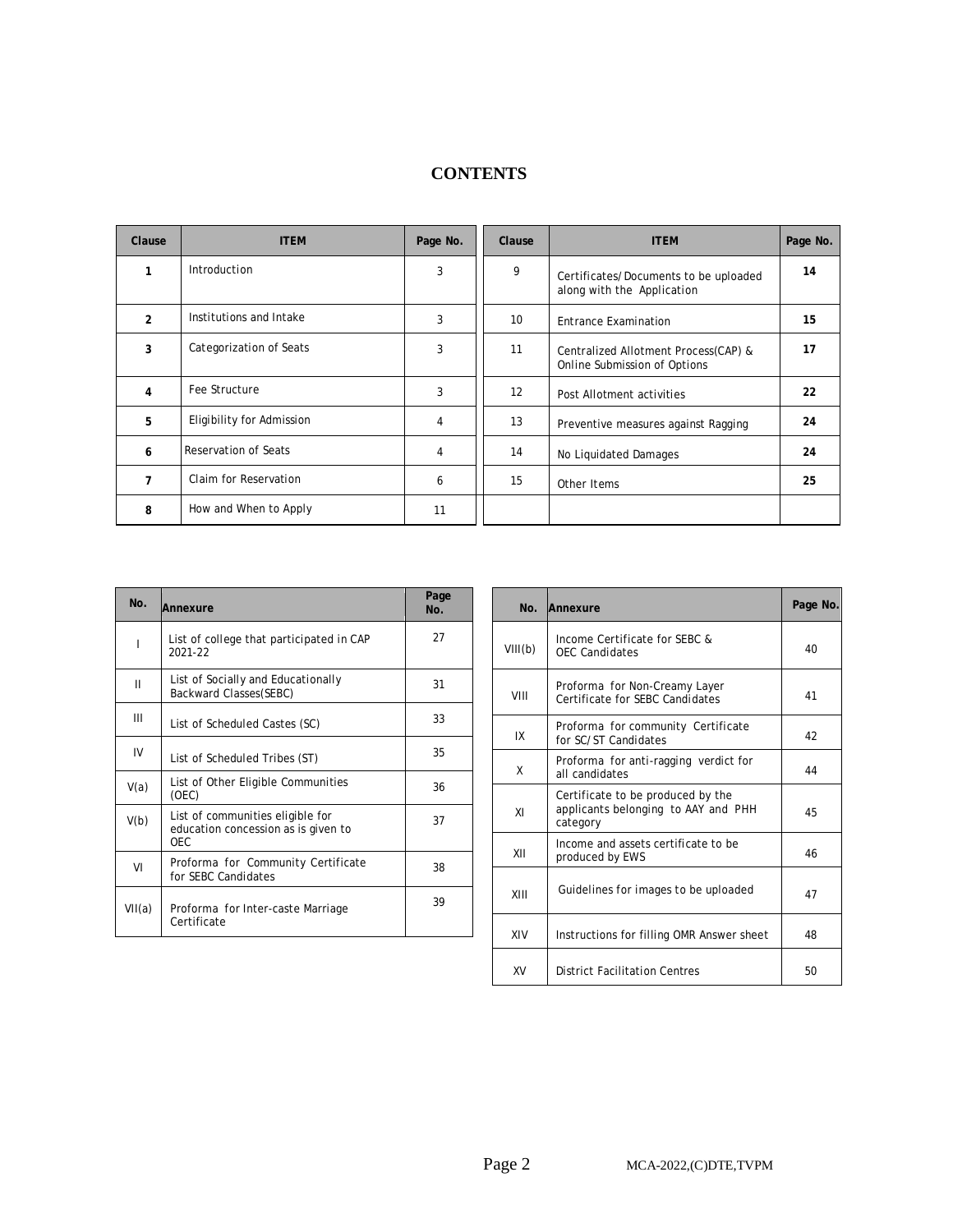#### **PROSPECTUS FOR ADMISSION TO MCA COURSE2022-23**

#### **1. INTRODUCTION**

Master of Computer Applications (MCA) is a Programme of two years duration consisting of four semesters. This course is intended to train graduates in Computer Science/IT Engineering,Computer Applications or any graduation degree preferably with Mathematics at 10+2 level or at Graduation level in development and use of software for different applications. The major thrust is on giving the students a sound background in computing, business functions and Mathematics relevant to Information Technology. The Prospectus for admission to M.C.A. Course 2022-23 is published herewith. The Prospectus issued in earlier years is not valid for the admission to academic year 2022-23.

#### **2. INSTITUTIONS AND INTAKE**

During the current year, allotment for admission to MCA Course will be made to those institutions willing to participate in the Single Window System of Centralized Allotment Process (CAP) and having AICTE approval, NOC of Government and University affiliation for the academic year 2022-23. Allotment will also be made to new institutions/ additional seats sanctioned before the Centralized Allotment Process (CAP) and fulfilling the above requirements.

#### **3. CATEGORISATION OF SEATS**

The seats available are mainly categorized as Government, Management and Lapsed seats.

- **(a)** Government seats are those seats against which allotment will be made by the Director, LBS Centre for Science and Technology under the supervision of Director of Technical Education based on the rank list published by Director, LBS Centre for Science and Technology.
- **(b)** Management seats are those seats set apart in Aided/Self-financing institutions to be filled up by the Management concerned on the basis of the Supreme Court direction and Government Orders on this behalf.
- **(c)** Lapsed seats are those seats that may be filled up by the institution itself before the closing of admissions a nd when the Director, LBS Centre for Science and Technology intimates that he would not be allotting any more candidates after the scheduled allotment process against such seats.

#### **4. FEE STRUCTURE**

The fee structure in the above categories of seats is shown in clause 11.7. If revised, it will be announced before the allotment process and will be published in the website.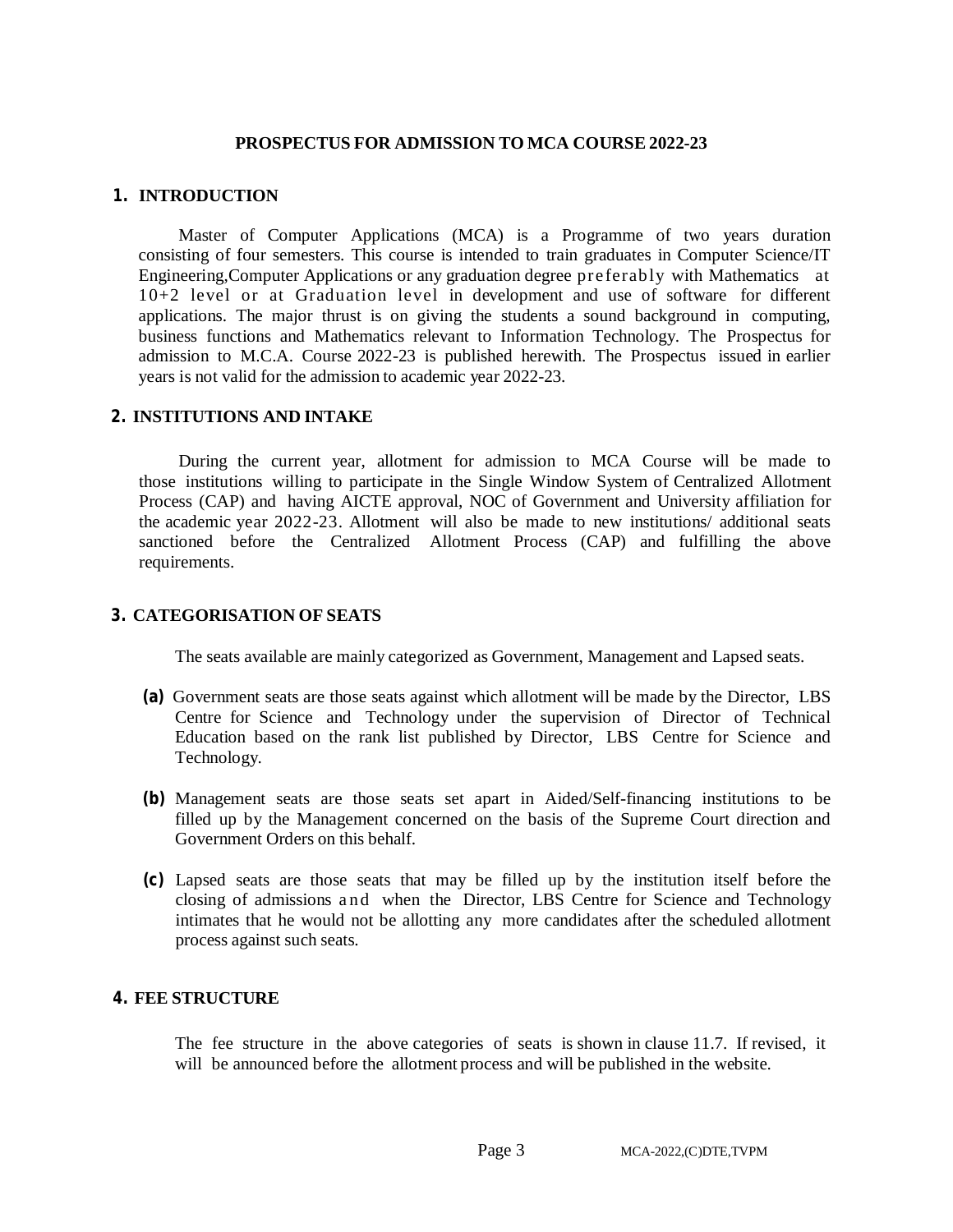# **5. ELIGIBILTY FOR ADMISSION**

#### **(a) Nativity**

The candidate must be an Indian **Citizen**. Certificate from a Village Officer or a competent authority showing that the candidate is a native of any State or Union Territory of India should be uploaded. True copies of the birth certificate issued by the competent authority/ passport/ school certificate-showing place of birth will also be accepted as proof of nativity.

Candidates seeking admission to MCA Course will be categorised as Keralite and Non-Keralite Category

(i) Keralite: A candidate of Kerala origin will be categorised as a 'Keralite'. **Only candidates belonging to Keralite category are eligible for claiming seats under Mandatory Reservation Quota.**

In order to prove that a candidate is an Indian Citizen of Kerala Origin he/she has to upload a certificate showing the Place of Birth in Kerala OR a certificate from competent authority showing that one or either of his/her parents was born in Kerala.

(ii) Non-Keralite. Those who do not belong to Keralite category will be considered as Non-Keralites.

#### **(b) Academic Eligibility**

Passed B.C.A/ B.Sc. (Computer Science)/ B.Sc. (IT) / B.E. (CSE)/ B.Tech. (CSE) / B.E. (IT) / B.Tech. (IT) or equivalent Degree.

#### OR

Passed any graduation degree (e.g.: B.E. / B.Tech. / B.Sc / B.Com. /B.A./ B. Voc./ etc.,) preferably with Mathematics at 10+2 level or at Graduation level Obtained at least 50% marks (45% marks in case of candidates belonging to reserved category) in the qualifying examination. (for students having no Mathematics background compulsory bridge course will be framed by the respective University/ Institution and additional bridge courses related to computer subjects as per the norms of the concerned University).

No rounding off of percentage of marks to the nearest higher integer is permitted-

*Note: (1) Candidate seeking admission to the course should be qualified from any of the Universities in Kerala or any other Universities, recognized by any of the Universities in Kerala.*

*(2) Final Year regular Bachelor's Degree students are also permitted to appear for the Entrance Examination subject to the condition that the original degree certificate and mark lists of all parts of the qualifying examination shall be produced by the candidate at the time of admission. Inclusion in the ranklist is provisional and subject to the academic eligibility conditions referred in clause 5(b).*

# **6. RESERVATION OF SEATS**

#### **(A) Reservation for Persons with Disabilities (PD)**

Five percent of the seats available to the State for allotment from the State rank lists are reserved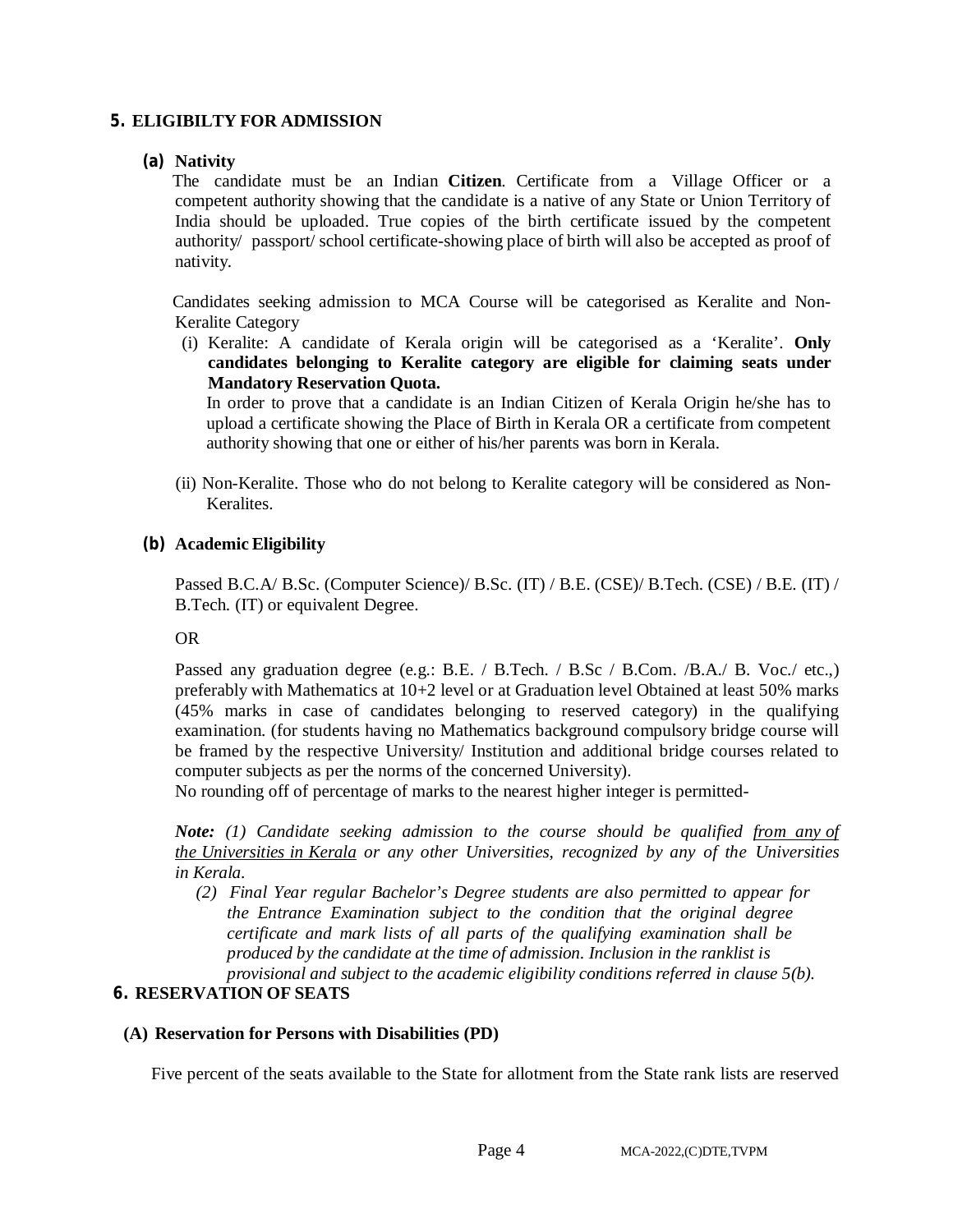for candidates with benchmark disabilities for all courses in Govt./Aided Colleges as stipulated in Section 32, Chapter VI of the Persons with Disabilities Act 2016. As per Clause 2(r), Chapter I of the Act, 'Person with benchmark disability' means a person with not less than 40% of a specified disability where specified disability has not been defined in measurable terms and includes a person with disability where specified disability has been defined in measurable terms, as certified by the certifying authority. Generally, Candidates who have a minimum of 40% disability alone will be eligible to apply this quota.

A disability certificate from the District Medical Board obtained within 12 months prior to the date of submission of the application has to be uploaded while submitting application online. Such candidates are also required to upload a certificate obtained from a Medical Officer not below the rank of Assistant Surgeon to the effect that the candidate is fit enough to undergo the M.C.A. Course.

# **(B) Mandatory Reservation**

Leaving the seats set apart under items **(A)** above from this total seats, the remaining seats will be distributed as per the mandatory reservation principle as contemplated in G.O.(P)208/66/Edn. dated 2.5.1966, G.O.(MS) No. 95/08/SCSTDD dated 06/10/2008, G.O(MS)No.10/2014/BCDD dated 23/05/2014 and as modified from time to time.

#### **a) For Government/Govt Aided Institutions/Self Financing Institutions without minority status:**

| $Sl$ . No |              | Category                                                   | Percentage |     |
|-----------|--------------|------------------------------------------------------------|------------|-----|
|           | (i)          | <b>State Merit (SM)</b>                                    | 50%        |     |
|           | (ii)         | <b>Forward Community Members belonging to EWS category</b> |            | 10% |
|           | (iii)        | <b>Socially and Educationally Backward Classes (SEBC)</b>  |            | 30% |
|           | a)           | Ezhava (EZ)                                                | 9%         |     |
|           | $\mathbf{b}$ | Muslim (MU)                                                | 8%         |     |
|           | C)           | Other Backward Hindu (BH)                                  | 3%         |     |
|           | d)           | Latin Catholic and Anglo Indian(LC)                        | 3%         |     |
|           | $\bf e)$     | Dheevara and related communities (DV)                      | 2%         |     |
|           | f)           | Viswakarma and related communities (VK)                    | 2%         |     |
|           | g)           | Kusavan and related communities (KN)                       | $1\%$      |     |
|           | $\mathbf{h}$ | Other Backward Christian (BX)                              | $1\%$      |     |
|           | i)           | Kudumbi (KU)                                               | $1\%$      |     |
|           | (iv)         | <b>Scheduled Castes and Scheduled Tribes</b>               |            | 10% |
|           | a)           | Scheduled Caste (SC)                                       | 8%         |     |
|           | b)           | Scheduled Tribe (ST)                                       | 2%         |     |

#### **b) For Self Financing Institutions with minority status:**

| Sl.No    | Category                                           | <b>Percentage</b> |
|----------|----------------------------------------------------|-------------------|
| $\bf{A}$ | <b>State Merit</b>                                 | 60%               |
| B)       | <b>Socially and Educationally Backward Classes</b> | 30%               |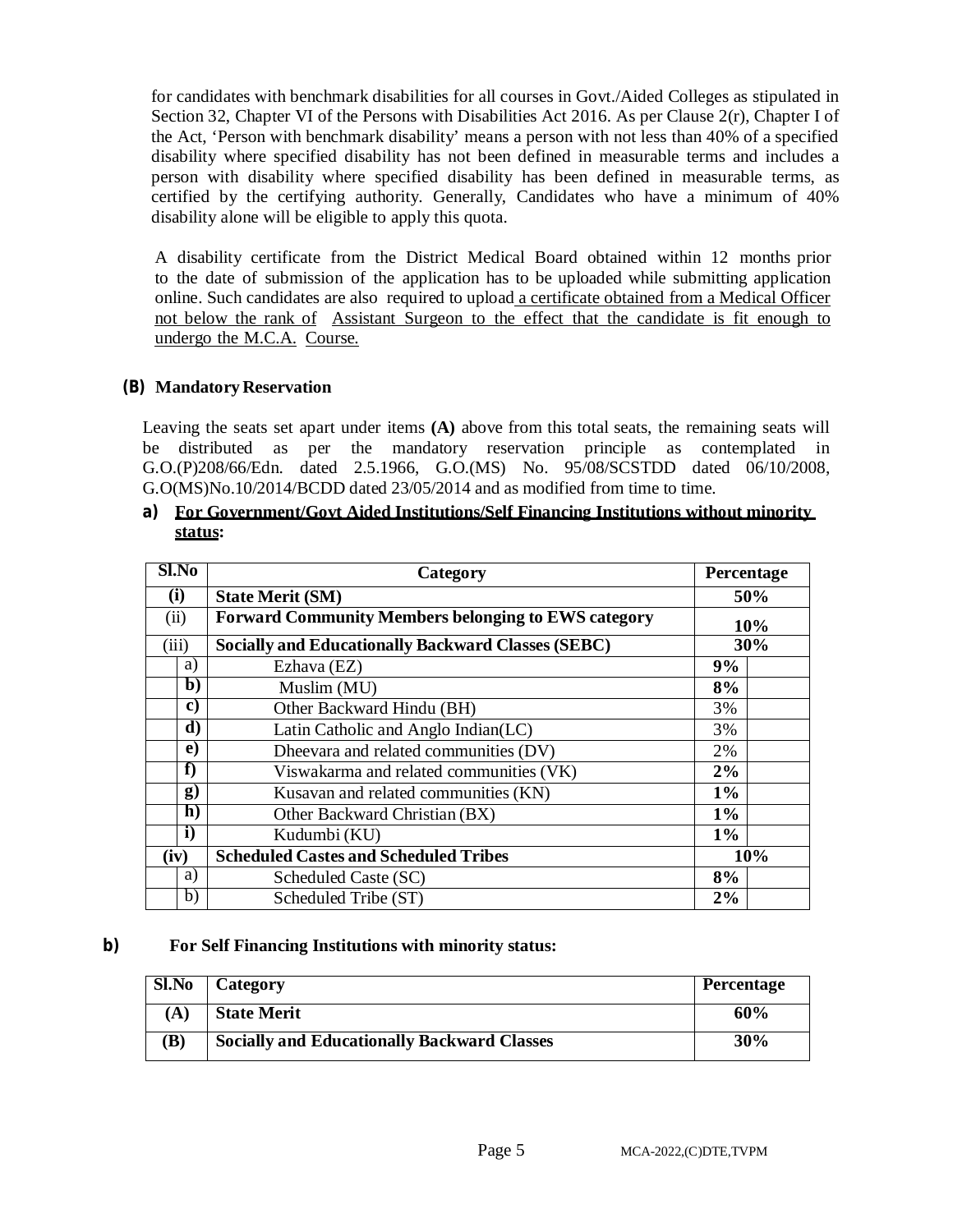| a.             | Ezhava (EZ)                                    | 9%  |
|----------------|------------------------------------------------|-----|
| $\mathbf{b}$ . | Muslim (MU)                                    | 8%  |
| c.             | Other Backward Hindu (BH)                      | 3%  |
| d.             | Latin Catholic & Anglo Indian $(LA)$           | 3%  |
| e.             | Dheevara and Related communities (DV)          | 2%  |
| f.             | Viswakarma and related communities (VK)        | 2%  |
| g.             | Kusavan and related communities (KN)           | 1%  |
| h.             | Other Backward Christian (BX)                  | 1%  |
| i.             | Kudumbi (KU)                                   | 1%  |
| (C)            | <b>Scheduled Castes &amp; Scheduled Tribes</b> | 10% |
| a.             | Scheduled Casts (SC)                           | 8%  |
| b.             | Scheduled Tribes (ST)                          | 2%  |

- **Note:** i. The seats unavailed by the SC candidates will go to the ST candidates and vice versa in the final allotment for all colleges.
	- ii. The seats unavailed by the SC/ST candidates will be filled from OEC category. Seats unavailed by OEC candidates will be allotted to state merit candidates in the final allotment for all colleges.
	- iii. The seats unavailed by SEBC candidates will be allotted to State Merit candidates in the final allotment for all colleges.
	- iv. Seats unavailed by EWS candidates will go to State Merit for all colleges
	- v. If any seat, in any special reservation quota including PD quota, is left unavailed it will go to State Merit.

# **7. CLAIM FOR RESERVATIONS**

Claims for Special/Mandatory reservations must be made by a candidate in the online application and the supporting documents shall be uploaded within the stipulated time. **The claim has to be specified in the application in the respective places**. Claims made after the last date of submission of application will not be entertained even if supporting evidences are produced. The claims for Special and Mandatory Reservation once made in the application cannot be altered by the candidate under any circumstances after final confirmation.

- **(A) State Merit**: The seats under the State merit will be filled purely on the basis of merit (State wide) irrespective of the category/community to which the candidates belong
- **(B) Claim for Communal Reservation under Socially and Educationally Backward Classes (SEBC)**

Reservation to the Socially and Educationally Backward Classes will be in accordance with the provisions contained in G.O.(P)208/66/Edn. dated 02.05.1966, G.O.(Ms) No.95/08/ SCSTDD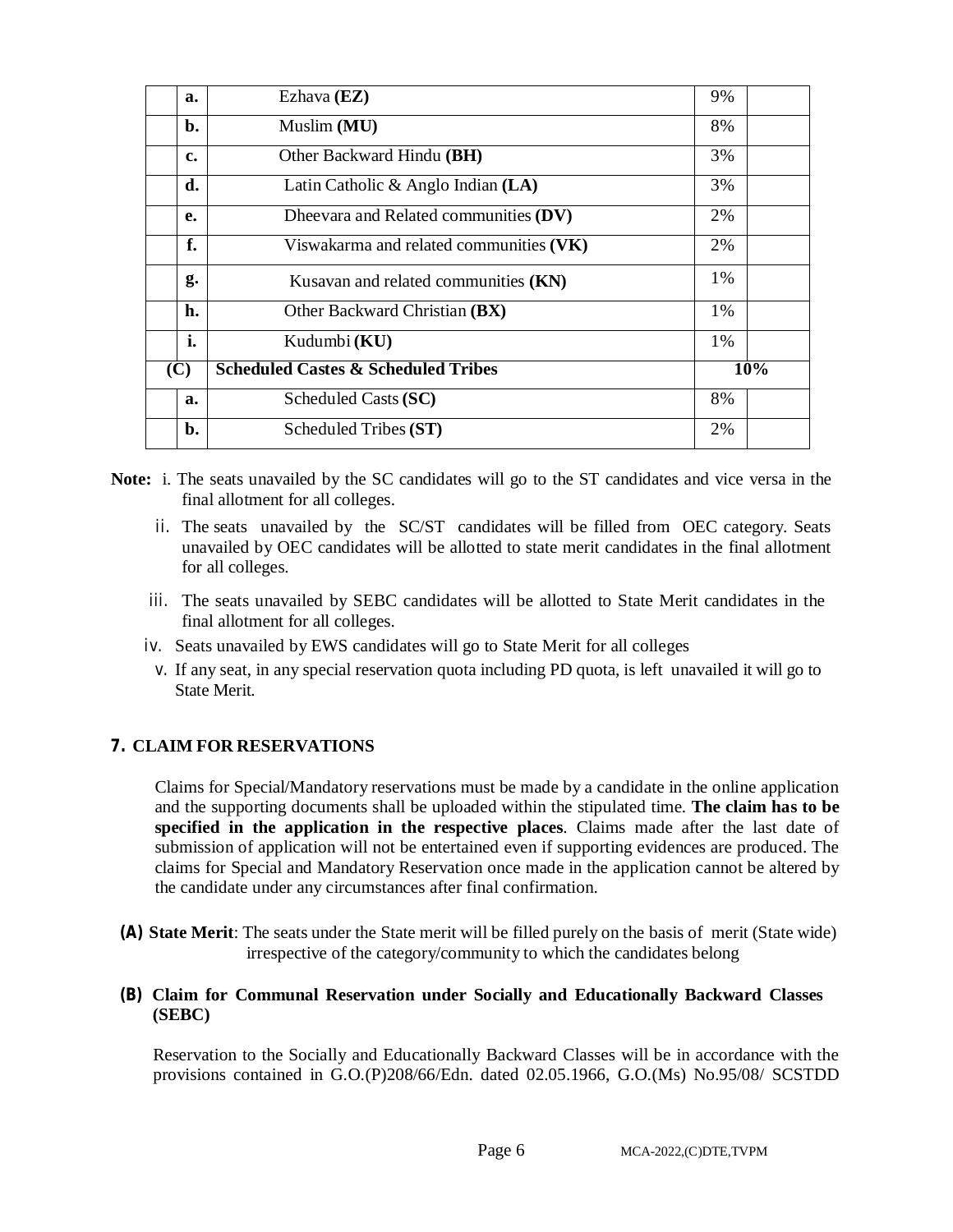dated 06.10.2008, GO(MS) No. 10/2014/BCDD dated: 23.05.2014, G.O.(P) No. 1/2015/BCDD dated: 01.01.2015, GO(MS) No. 4/2015/H.Edn. dated: 05.01.2015, GO(MS) No. 15/2015/H.Edn. dated: 19.01.2015, GO(MS) No. 03/2018/BCDD. dated: 09.04.2018, GO(MS) No. 05/2020/BCDD. dated: 16.03.2020 and as amended from time to time and will be in accordance with the Orders of the Hon'ble Supreme Court of India/ Hon'ble High Court of Kerala or Orders of the Government of Kerala/ Government of India.

- (a) Candidates belonging to Socially and Educationally Backward Classes as per G.O.(P) 208/66/Edn. dated 02.05.1966, GO(MS) No. 10/2014/BCDD dated: 23.05.2014, G.O.(P) No. 1/2015/BCDD dated: 01.01.2015, GO(MS) No. 4/2015/H.Edn. dated: 05.01.2015 and GO(MS) No. 15/2015/H.Edn. dated: 19.01.2015 should upload to the online application, a certificate to the extent that the candidate belongs to the community which is designated as a Socially and Educationally Backward Class and does not belong to the category of Creamy Layer, in the proforma given as Annexure VIII of the G.O.(P) No. 1/2015/BCDD dated: 01.01.2015. The names of castes and communities under SEBC are given in Annexure XI. Only the claims of the candidates of those communities that are included in the list as incorporated in the respective Annexure of the Prospectus 2022 will be considered. Claims by candidates belonging to other communities, which are not included in the Annexure, will be rejected even if certificates from the concerned Revenue Officers have been obtained and uploaded to the online application.
- (b) Candidates belonging to Ezhava, Muslim, Other Backward Hindus, Latin Catholic & Anglo Indians, Dheevara and related communities, Viswakarma and related communities, Kusavan and related communities, Other Backward Christian and Kudumbi communities, claiming reservation under SEBC Quota should invariably **upload Non-Creamy Layer certificate in the prescribed format for State Government Education purpose** obtained from the Village Officer concerned (Format is given in Annexure VIII)
- (c) Reservation under SEBC for children of inter-caste married couples: Children of Inter-caste married couple with either the father or mother belonging to a community included in SEBC list, or with father and mother belonging to different communities, both of which are included in the SEBC list, are eligible for reservation under SEBC. Such candidates should upload a Non-Creamy Layer certificate for State Education Purpose specifying the community of the candidate from the Village Officer in the prescribed proforma (Format is given in Annexure VIII).
- (d) Candidates who are children of Inter-Caste married couple of whom one is SC/ST, will be eligible for educational and monetary benefits admissible to SC/ST as per Para 2 (ii) of G.O.(MS)No.25/2005/SCSTDD dated 20.06.2005, if eligible for reservation under SEBC, will be granted the same, based on the Non-Creamy Layer Certificate for State Education Purpose obtained from the Village Officer and the inter-caste marriage certificate issued by the Tahsildar to be uploaded to the online application (Format is given in Annexure VII(a)). Candidates claiming SC/ST reservation who are children of Intercaste married couple of whom one is SC/ST, should upload the Extract of First standard school admission register showing the caste/community and the relevant page of secondary school leaving certificate also. If the candidate is not from the Kerala SSLC stream, relevant page of the School Leaving Certificate of the parents should be uploaded.
- (e) The candidature/ allotment/ admission of the candidates who furnish fake Non-Creamy Layer certificates are liable to be cancelled. Such candidates are also liable to be debarred from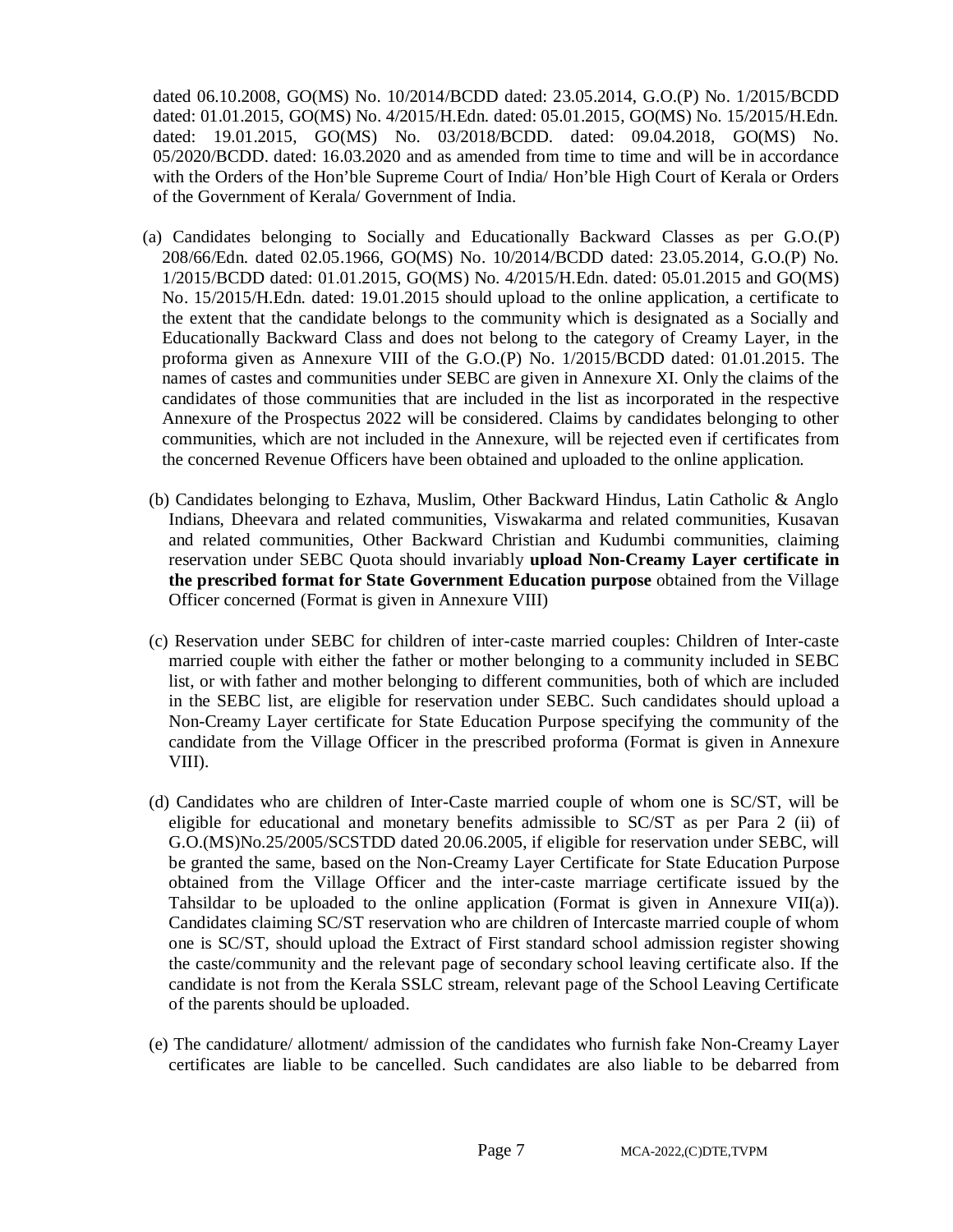appearing for the Entrance Examination for a period extending upto two years.

#### *(C) Claim for Reservation under Scheduled Castes/Scheduled Tribes Quota*

- **(i)** Scheduled Caste/Scheduled Tribe candidates should obtain the caste/ community certificate from the Tahsildar in the prescribed format(Annexure IX) which should be uploaded while submiting application (See Annexure III  $&$  IV for the list of SC/ST communities). SC/ST community status of children of parents contracted inter-caste marriage will be subject to the orders/clarification issued in G.O(MS) No.25/2005/ SCSTDD dated 20- 06-2005 and the judgment dated 10-08-2005 of the Full Bench of the Hon'ble High Court of Kerala in WP 2483/2005 and connected cases and G.O(MS) No.109/2008/SCSTDD dated 20.11.2008.
- (ii) As per G.O.(MS)No.109/2008/SCSTDD, dated 20.11.2008, the children born of inter- caste married couple of which one of the parents is SC/ST can claim the status of SC/ST on proof of the conditions of acceptance, customary traits and tenets under which such children are brought up.
- **(iii)** The competent authority issuing SC/ST community certificate to children born of intercaste married couple, of which one of the parents is SC/ST, should ensure that the claimant is subjected to same social disabilities and following the same customs and traditions and the community has accepted that person to its fold as such. The authority to issue caste certificate should also ensure that
	- **(a)** Each case shall be examined individually in the light of the existing facts and circumstances.
	- **(b)** The claimant has suffered disabilities socially, economically and educationally.
	- **(c)** The society has accepted the claimant to their original fold as one among them and is living in the same social tenet.
- **(iv)** The Christian converts who have subsequently embraced Hinduism should upload caste/community certificate certificate in the prescribed format while submiting the application. The following certificate should also be got recorded by the revenue official below the certificate "The certificate is issued after observing the guidelines issued in Government Circular No.18421/E2/SC/ STDD dated 15.12.1987".

The names of castes and communities are given in Annexures III and IV. For claiming SC/ST reservation Community Certificate from Tahsildar is to be obtained in the prescribed format and uploaded to the online application

**(v)** The applications for the reserved seats of Scheduled Castes/Scheduled Tribes candidates which do not contain SC/ST Certificate (Community Certificate) from the Tahsildar in the prescribed format to the online application will not be considered on any account for claiming community reservation against the seat reserved for SC/ST candidates (vide G.O.(MS) 31/90/SCST/DD dated 25.05.1990).

*The community certificate should clearly specify that the candidate himself/herself (not the father or mother) belongs to the Scheduled Castes/Scheduled Tribes. The community*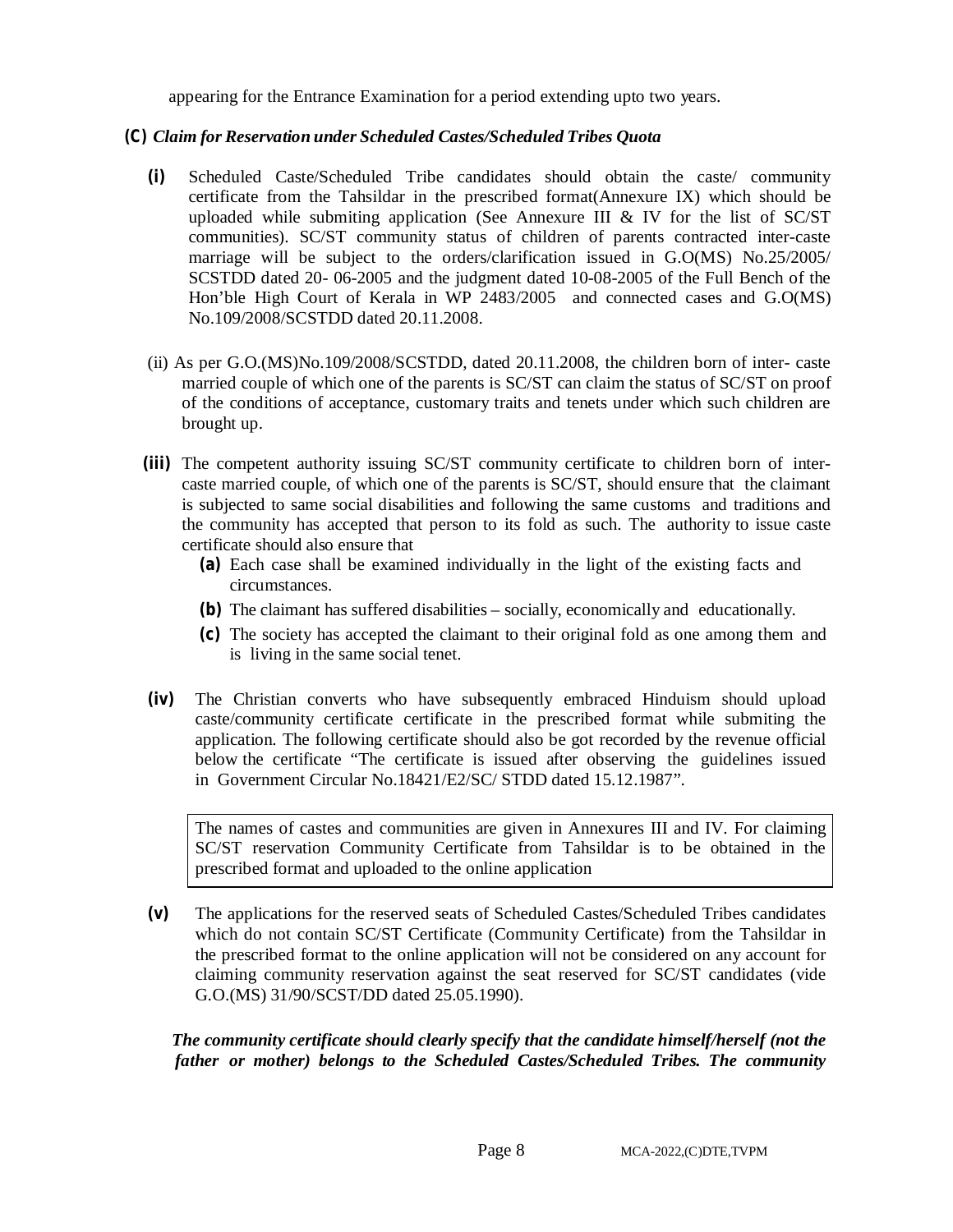#### *certificate as per G.O.(MS) No.136/07/RD, dated 27.04.2007 will be accepted.*

The candidates who are reconverted to Hinduism from Christianity, of Scheduled Caste origin, should upload community certificate from the Tahsildar concerned, to the online application, along with a copy of Gazette Notification regarding re-conversion. Such candidates should also upload the Sudhi Certificate and relevant page of the the school documents of the candidate and his/her parents

**(vi)** The SC/ST claims in respect of those who have migrated from one State to another will be subject to the provisions of G.O (MS) No.10/86/SC/STDD dated 12.2.1986. Only the children of those who had migrated to this State before the promulgation of the Constitution (Scheduled Castes) Order 1950 and the Constitution (Scheduled Tribes) Order 1950 and ordinarily reside in this State can claim SC/ST benefits from the State of Kerala.

They must be able to prove this, if required. SC/ST claims in respect of candidates whose parents were natives of other states but migrated to the state of Kerala before 1950 shall upload documents of migration also.

**(vii) Claim of OEC candidates against the unavailed seats of SC/ST candidates:** Other Eligible Community (OEC) candidates are eligible for the unavailed seats, if any, under SC/ST quota, as per GO(P) No. 135/87/H.Edn, dated 06.05.1987. They should specify their community status in the application. Such candidates should upload "Non-Creamy Layer Certificate" for State Government Education Purpose from the authority concerned in the proforma given in Annexure VIII as per GO(P)No.1/2015/BCDD dated 1/1/2015 and G.O(Ms)No.4/2015/H.Edn dated 5/1/2015. Relaxation in marks in the qualifying examination as in the case of SEBC candidates will be applicable to OEC candidates (As per GO(P) No.53/2000/SCSTDD dated 03.07.2000). The list of Other Eligible Communities is given in **Annexure V (a)** of the Prospectus.

# WARNING**:**

1.Those who produce false SC/ST Certificate for claiming reservation under SC/ST quota shall be liable for the penalties stipulated in Section 15 of the Act referred to in Clause (C) above. Candidates and their parents who make such applications are warned that in addition to prosecution they will have to suffer the following consequences, in case the SC/ST certificate produced is found to be false and the candidate does not belong to any SC/ST communities, under Section 16 of the Act "Benefits secured on the basis of false community certificates will be withdrawn:"

2. Whoever not being a person belonging to any of the Scheduled Castes or Scheduled Tribes secures admission in any educational institution against a seat reserved for such castes or tribes or secures any appointment in the Government, Government Undertakings, Local Authority or in any other Company or Corporation owned or controlled by the Government or in any aided institution against a post reserved for such castes or tribes or enjoys any other benefits intended exclusively for such castes or tribes by producing a false community certificate shall, on cancellation of the false community certificate, be removed by cancelling the irregular admission in the concerned educational institution, or as the case may be, removed from the said service forthwith and any benefit enjoyed by him as aforesaid shall be withdrawn forthwith.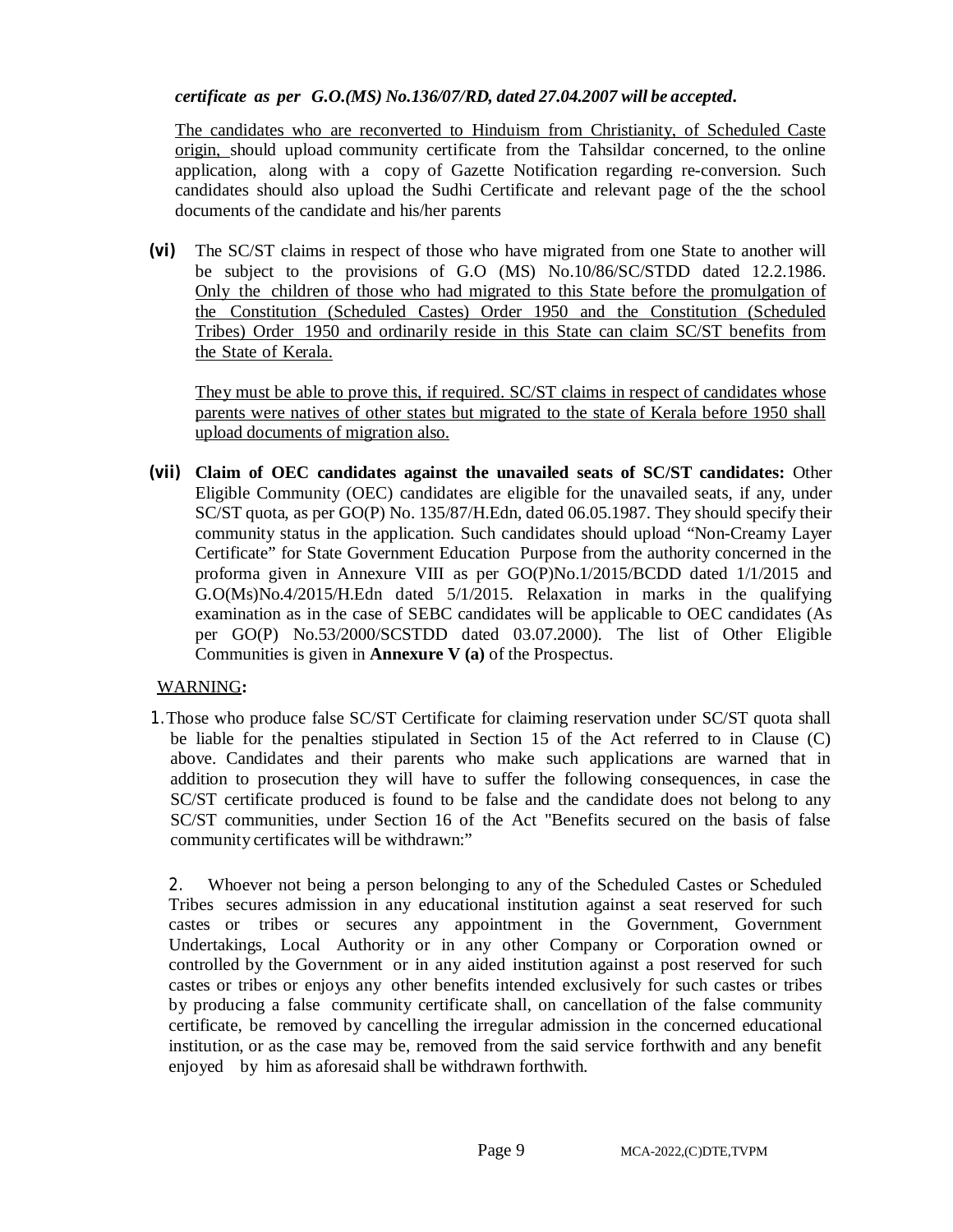- 3. Any amount paid to such person by the Government or any other agency by way of scholarship, grant, allowance, stipend or any other financial benefit shall be recovered as if it is arrears of public revenue due on land.
- 4. Any degree, diploma or any other educational qualifications acquired by such person after securing admission in any educational institution on the basis of a false community certificate shall also stand cancelled on cancellation of the community certificate obtained by him.

### *(D)* **Claim for reservation of candidates belonging to general candidates, who are classified as EWS**

As per the G.O.(MS) No.128/2020/HEDN dated.20.03.2020, Government have decided to implement reservation for Economically Weaker Sections in general category (EWS) to all Higher Educational Institutions other than Minority Institutions, where reservation to other backward classes are provided.

To avail reservation for Economically Weaker Sections in general category (EWS the candidates should upload necessary certificates from concerned Village officer (Annexure XI/Annexure XII) to be considered under this category. The annual family income for EWS category candidates shall not exceed Rs.4 lakhs(Four Lakhs). There is no income limit to those EWS candidates belonging to Anthyodaya/Annayojana and Priority House Hold.

**(E) Candidates seeking admission in minority quota seats** (Christian/Muslim) available in Self-financing Colleges with Minority status should upload Community certificate/Minority Certificate obtained from the Village Officer concerned If religion is correctly recorded in SSLC/Educational Certificate of the candidate it can be considered instead of the Community/Minority Certificate isuued by the Village Officer. However, candidates belonging to the minority (Christian/Muslim) communities who are entitled to a Non Creamy Layer certificate for the SEBC reservation in the state for educational purpose can upload the same obtained from the Village Officer concerned for availing the claim. Candidates who have uploaded Non-Creamy Layer certificate need not upload the community certificate.

# **(F) Claims for Fee Concessions**

- **1. Claim for fee concession to OEC Candidates listed in Annexure V(a):** Candidates belonging to Other Eligible Communities are exempted from payment of fee at the time of allotment to professional Degree Courses under Government/Community quota as per G.O. (MS) No. 36/07/SCSTDD dated 03.07.2007. Those OEC candidates who have uploaded the Non-Creamy Layer Certificate for availing the applicable reservation will be granted the fee concession based on the Non-Creamy Layer Certificate. But those OEC candidates who do not come under Non-Creamy Layer Category should upload the Community Certificate obtained from the village officer to the online application for availing the fee concession**.**
- 2. **Claim for fee concession to the candidates belonging to communities listed in Annexure V (b):** Candidates belonging to the communities listed in Annexure V (b) whose annual family income is up to **Rs.6 lakhs** are exempted from payment of fee at the time of allotment to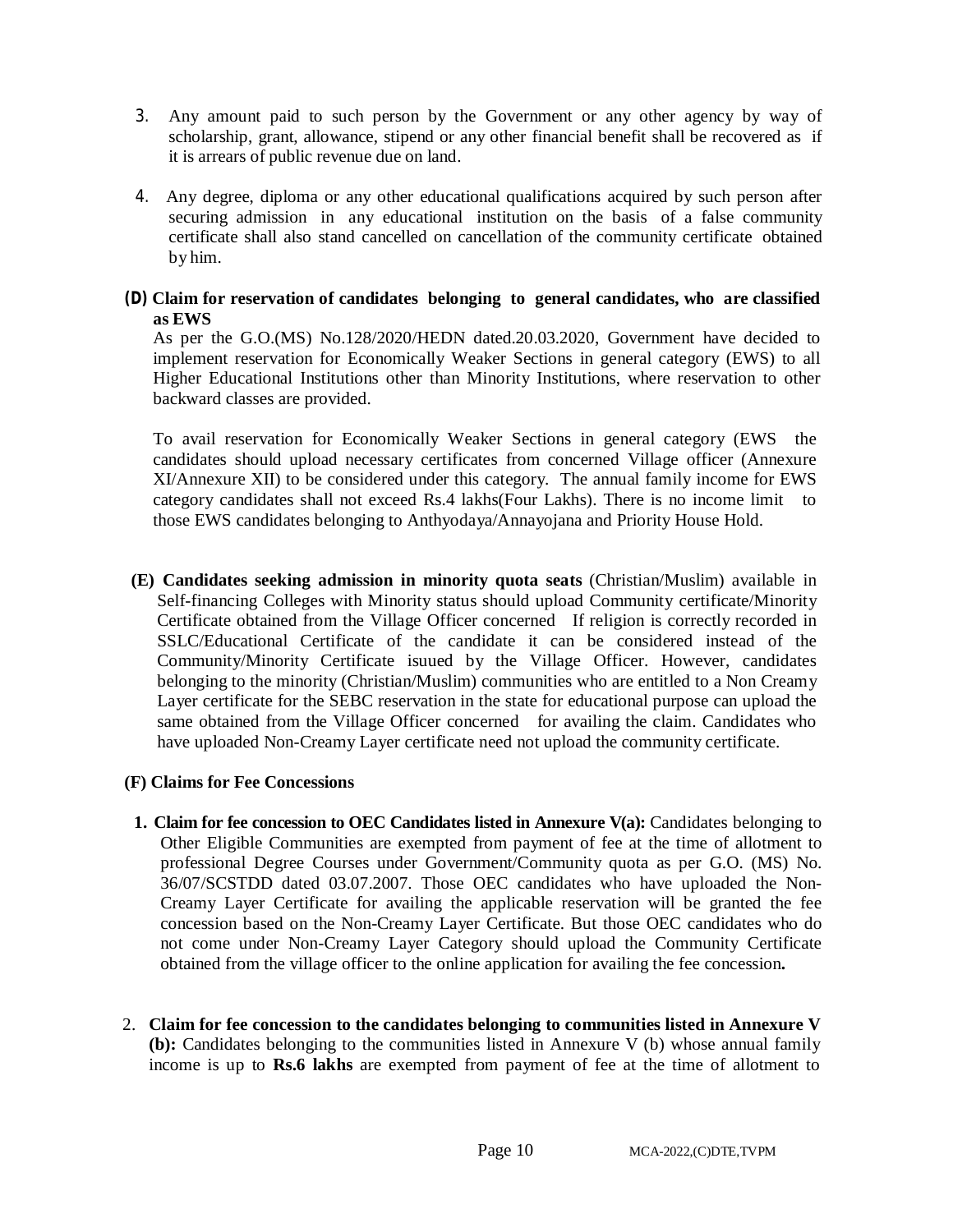Professional Degree Courses under Government/Community Quota as per GO (MS) No. 10/2014/BCDD dated: 23.05.2014. They should upload Community and Income Certificates from the Village Officer in the prescribed format to the online application.

- 3. **Claim for fee concession to the children of Fisherman:** Candidates who are the children of Registered Fishermen allotted against merit seats or against the seats reserved for them are exempted from payment of fees to Professional PG/Degree Courses as per G.O (MS)No.47/14/FPD, Dated 09.06.2014 if they upload a certificate from Fisheries Officer concerned of Kerala Fishermen Welfare Fund Board along with the application.
- 4. **Claim for fee concession to the inmates of Sri Chitra Home, Nirbhaya Home & Juvenile Home**: Candidates who are inmates of Sri Chitra Home, Nirbhaya Home & Juvenile Homes and other institutions run by Government allotted against Merit Seats are exempted from payment of fees to Professional Degree Courses as per G.O.(MS) No.130/90/H.Edn.,Dated.31.05.1990. Fee concession to these students will be provided based on the certificate issued to them by the Director, Department of Women and Child Development. Such students must upload this certificate with the application.

**No claims whatsoever regarding reservations or fee concessions will be considered after the closing date of application.** 

*Certificates in the e-district format can also be used.* 

# **8. HOW AND WHEN TO APPLY**

# 8.1**Application for appearing in the Entrance Examination**

Candidates seeking admission to the course have to apply online through the website **[www.lbscentre.kerala.gov.in](http://www.lbscentre.kerala.gov.in)** of the Director of LBS Centre for Science and Technology. **Application Fee** for General and SEBC candidates is **Rs.1200/-** (Rupees One Thousand Two Hundred Only). In the case of SC/ST candidates and those eligible for SC/ST benefits as per G.O. (MS) No.25/05/SCSTDD dated 22.06.2005, the application fee is **Rs.600/-** (Rupees Six Hundred Only). Application fee can be remitted at any one of the branches of the Scheduled Bank (to be notified) in Kerala.

Candidates referred to in Clause  $7(d)(f)$ , who are children of Inter-Caste married couple of which one is SC/ST who will be eligible for educational and monetary benefits admissible to SC/ST as per Clause 2 (ii) of GO (MS) No.25/2005/SCSTDD dated 20.6.2005, should remit the fee meant for SC/ST and should upload an inter-caste marriage Certificate from the Revenue officials.

# 8.2 **Remittance of Application Fee and Submission of Application Form**

Application fee can be remitted by all applicants at any one of the notified branches of a Scheduled Bank in Kerala, either online or using the challan generated during the process of registration.

*The application fee once remitted will not be refunded under any circumstances.*

# **8.2.1. Availability of Prospectus**

Prospectus can be downloaded from [www.lbscentre.kerala.gov.in.](http://www.lbscentre.kerala.gov.in.) However, it will not be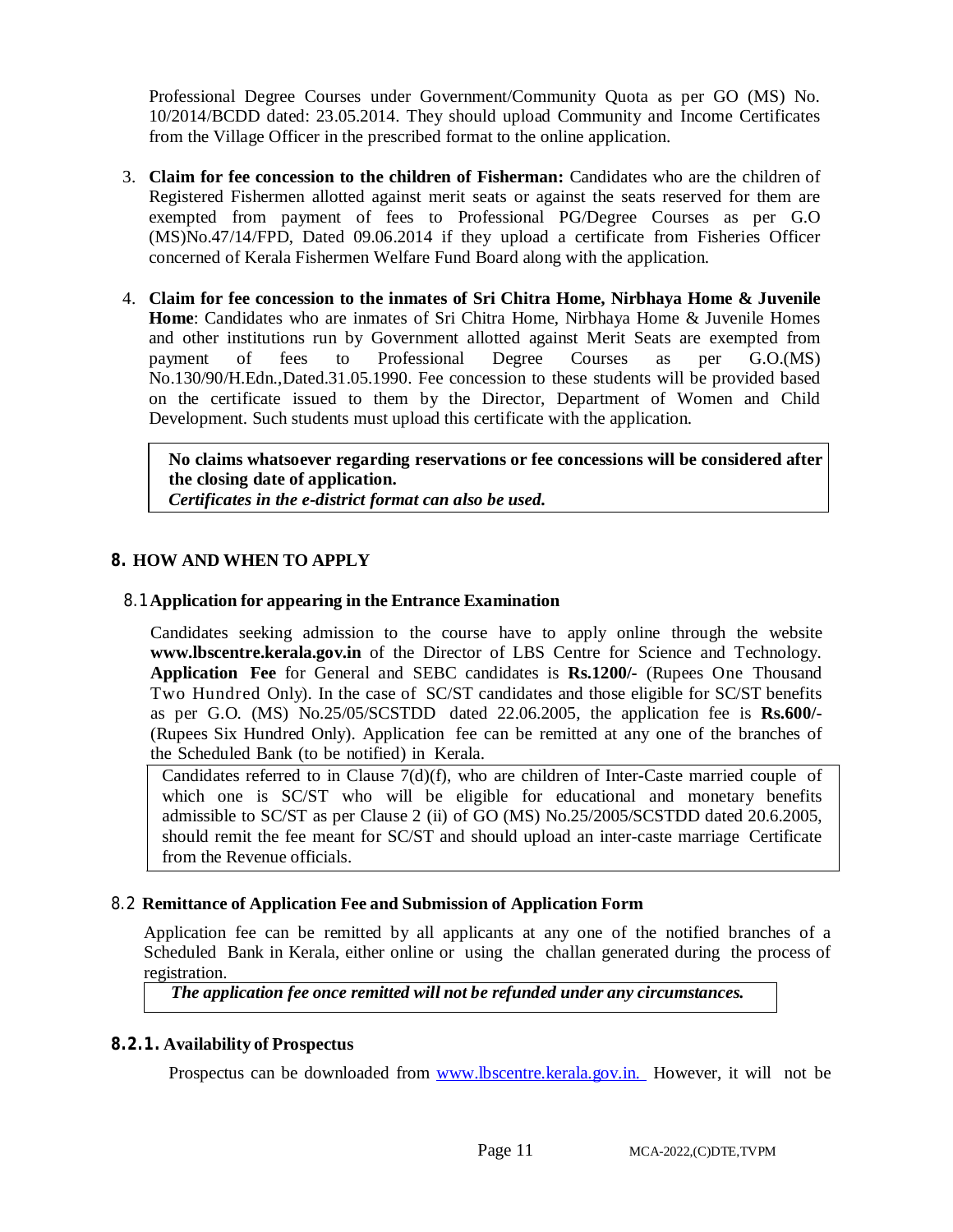available by post or from the Office of the Director of Technical Education, LBS Centres or from any other office.

#### **8.2.2 Submission of Application Form**

Candidate has to visit the website **[www.lbscentre.kerala.gov.in](http://www.lbscentre.kerala.gov.in)** and click the link **Various Allotments** . In the page thus obtained click on the link **Admission to MCA Course 2022-23.**

#### **Step 1: Registration**

Candidate should click the button "NEW CANDIDATE". The personal details of the candidates have to be filled in the page thus obtained. All the basic information, required in the application are to be filled in at this step. Before filling the details, read the Prospectus carefully. The data provided here will be used for processing the application. Any mistake in filling this sheet or providing false/incomplete/wrong information will affect the candidates eligibility for admission or claim for reservation under any category. It is obligatory that the candidate should fill all the items in the registration stage. If the data is filled completely, after confirming that all the information given are correct and true, click the **Save and Continue** button to complete the registration process.

#### **Step 2: Fee payment**

At this step, the candidate has to make the payment of application fee by way of Online or by way of challan.

Select the Mode of Payment

#### **A. Online Payment**

The fee may be paid by credit card/debit card/Internet Banking. On successful payment of fee, a Payment Confirmation page will appear displaying the message 'Transation Successful' .This page will display the Application number, Transaction Id, Challan number, Date and Amount. **Candidate should note this application number and challan number which will be required for future LOGIN OF FEE REMITTED CANDIDATES.** If the payment is unsuccessful, the message 'Transaction Unsuccessful' will be displayed. Due to communication failure, if the outcome of the payment attempt is not displayed, the Bank may be contacted to ensure whether the attempt was successful or not. If not, the transaction was unsuccessful and the payment needs to be made again and ensure that it's successful. If the amount was debited from the account of the candidate for an unsuccessful transaction, the debited amount will be reverted to that account within 5-7 working days. After successful payment the candidate can resume filling of application.

#### **B. Challan Payment**

When mode of payment by challan is selected, a three part challan form (Candidate copy, office copy and Bank Copy) will appear on the screen. Candidate has to take a print out of the challan, produce the same in the bank and remit the requisite application fee at any branch of the designated bank (which will be notified later). The Challan will contain the system generated application number which the candidate should note for future login purpose.

After the remittance of fee in the bank, he /she will get back the candidate copy of the challan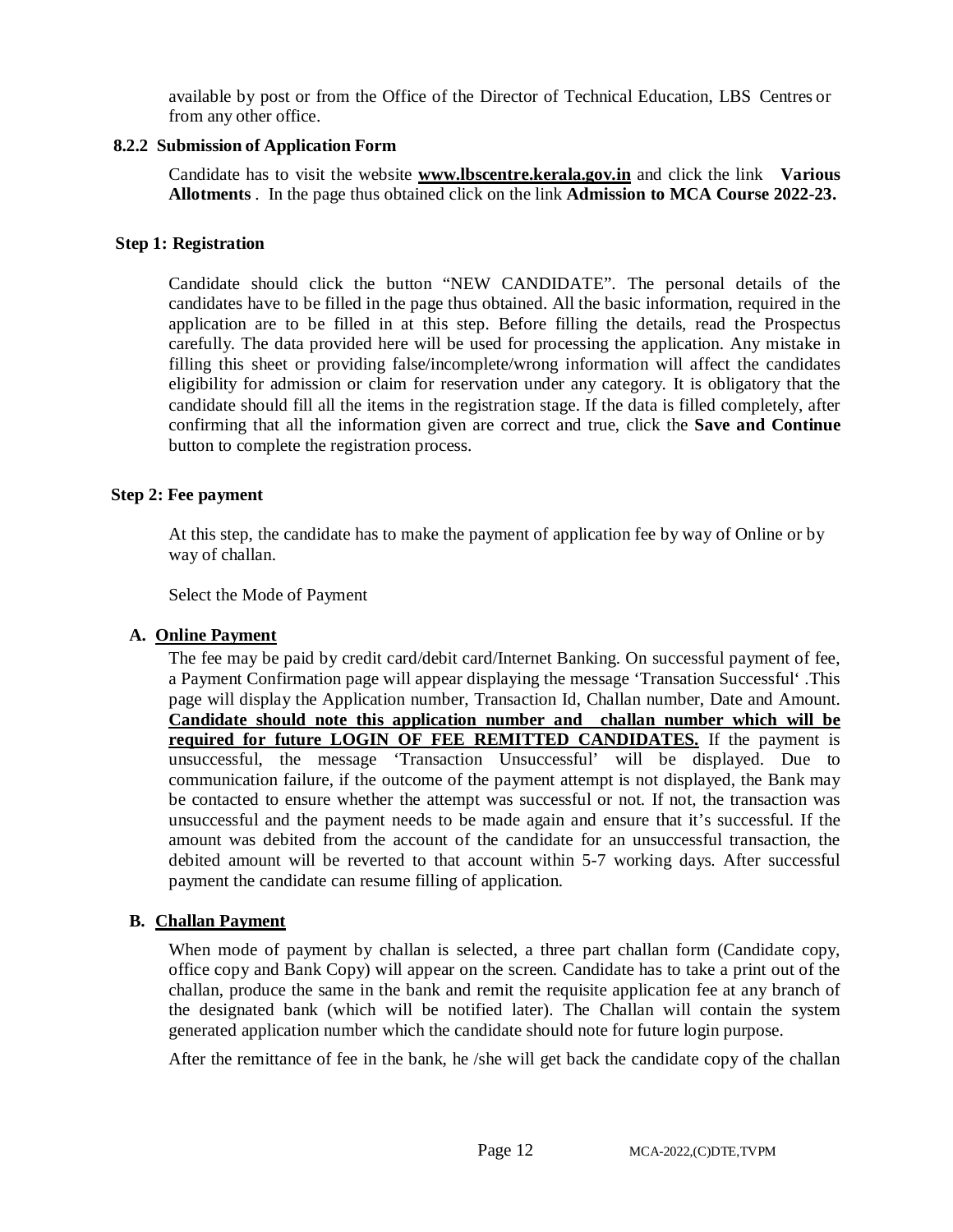from the bank. The candidate copy of the challan is to be retained by the candidate.

A candidate who remitted the fee by way of challan can continue with step 3 on the next day or within the prescribed time limit for completion of the online application submission process. The candidate has to click the button LOGIN (FEE REMITTED CANDIDATE). In the page thus obtained he/she has to enter the Application Number,Date of remittance,Branch and challan number regarding the fee remittance if logging in for the first time . Now facility will be provided for creating password. Also a Registration Id will be provided to the candidate.

# **Candidate should note this Registration Id and password which are required for future login. The Candidate should keep them confidential .**

#### **Step 3: Application Entry and uploading of Photograph/Signature/Certificates/Documents**

The candidate should fill all the remaining items in the application entry stage.

A recent passport size photograph of the candidate and Signature of the candidate, all in jpeg format of given specifications are to be uploaded (Refer Annexure XIII for guidelines). In addition all the certificates and documents in support of the various claims made in the application should be uploaded. Nativity proof as stipulated in clause 5(a) and proof for date of birth are mandatory. When a candidate selects an option in the application, the button to upload the corresponding certificate/document, if any, required, will be activated against that option. The candidate will have to upload the same there itself, without which, the candidate will not be able to proceed. If more than one document have to be uploaded for a single claim, all the documents should be converted into a single PDF file and uploaded.

# **Step 4: Final Confirmation and Print Application**

After completing step 3, the candidate can "Preview' the application before confirmation and submission. After Preview the candidate has to accept the declaration and make final submission. The facility to accept the declaration (Tick box) will be enabled only if all the mandatory fields are filled and uploading of supporting documents and images are completed. Candidate should then take a printout of the Application Form page from the online application for future references.

The candidate will get an acknowledgement following the Final Confirmation. Candidate can take a printout of this acknowledgement or make a note of the acknowledgement number for future reference.

#### *Applications of candidates who have not made final confirmation will be considered incomplete and will not be considered under any circumstances.*

Applications should be complete in all respects. A candidate will be considered eligible for positioning in the Ranklist , only if he/she has uploaded the relevant certificates prescribed in the Prospectus, in proof of eligibility, or in support of any claim for reservation, under any category. Candidates are directed to keep a copy of the printout of Application Form page of the online application for future reference. **Do not send the printout of the page and supporting documents to the Office of Director, LBS Centre by post /e-mail/ in person.** Candidates are liable to produce all the original documents at the time of admission at the concerned allotted institution.

# **Candidates are requested to keep the Password and Registration ID strictly confidential to**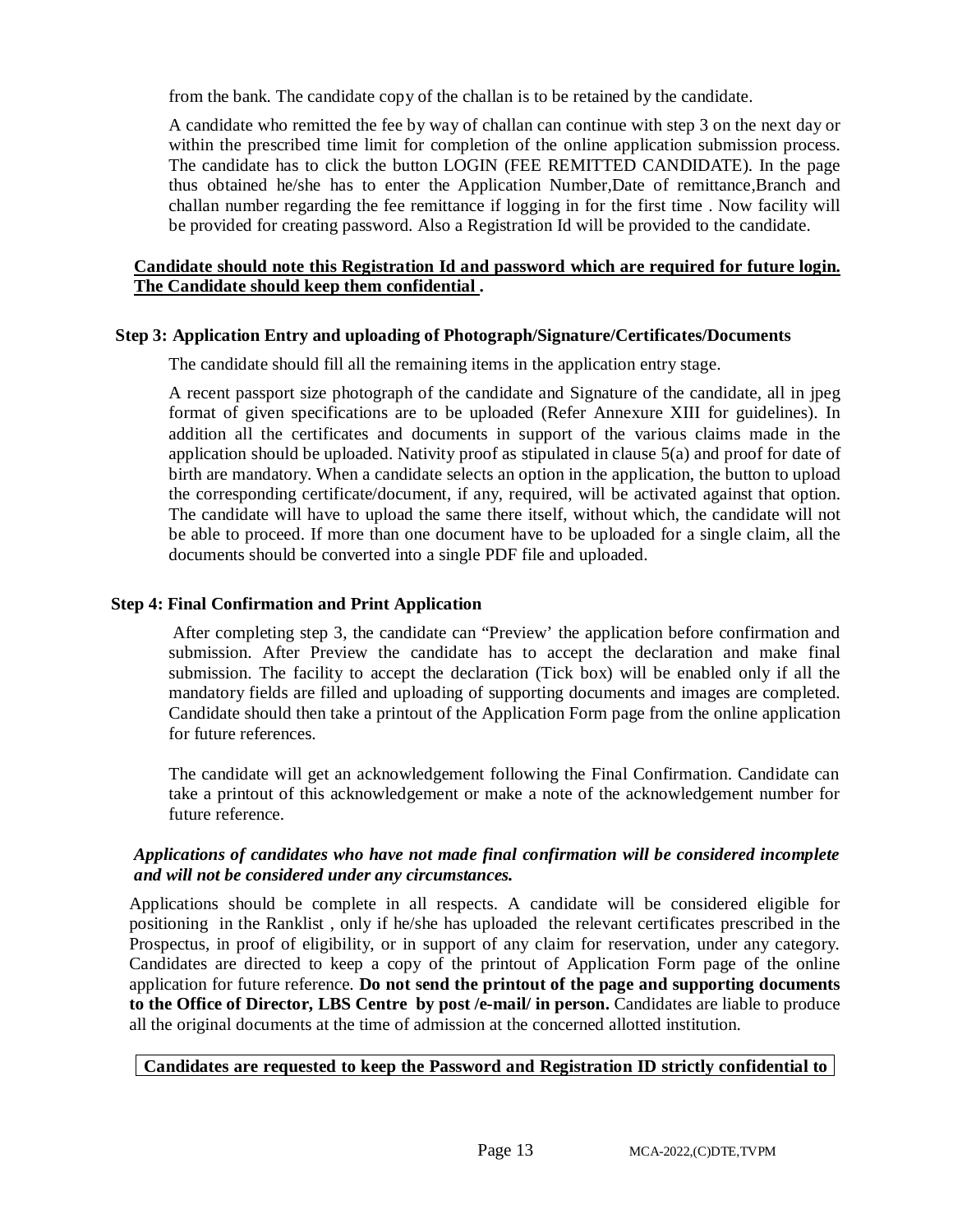**protect their interest. Do not send the printout of the page and supporting documents to the Office of Director, LBS Centre by post /e-mail/ in person.**

#### **9. CERTIFICATES/ DOCUMENTS TO BE UPLOADED ALONG WITH THE APPLICATION**

- 1. Scanned copy of the S.S.L.C book or any other relevant record to prove date of birth.
- 2. Any one of the certificates as per clause 5(a) to prove nativity.
- 3. Documents to prove Academic Eligibility: Degree Certificate / Final Year/Semester Marklists Hall Ticket of Final Year/Semester Examination. 10+2 Certificate if applicable. Proof of having studied Mathematics at Degree Level (of all semesters where mathematics is studied) if applicable
- 4. Scanned copy of Equivalency Certificate for candidates who have passed Degrees equivalent to those mentioned in Academic Eligibility.
- 5. Scanned Copy of Non Creamy Layer Certificate if applicable
- 6. Scanned Copy Community Certificate if applicable.

- 7. Scanned Copy Inter-Caste marriage certificate in the prescribed format, if applicable
- 8. Scanned copy of Certificate from the Medical Board for Persons with Disabilities.
- 9. Scanned copy of the certificate from a Medical Officer not below the rank of Assistant Surgeon to the effect that the candidate is fit enough to undergo the M.C.A. Course (only for candidate claiming PD reservation seat)
- 10. Scanned copy of Income & Community Certificates in the prescribed format if applicable
- 11. Scanned copy of EWS Certificate issued by Village officer (Applicable to general community candidates, claiming EWS reservation).
- 12. Any other documents mentioned in the Notification of the Director, LBS Centre for Science and Technology.

**Note: All certificates required such as community, nativity, minority etc. will also comply to GO(P)No1/2021/PIE&MD dated 7.10.2021 with all the provisions thereof.**

**Validity of Certificates**: The validity of various certificates will be as given in the following table:

|    | <b>Sl.No</b>   Certificate                                  | Validity (as on Closing Date of<br><b>Application</b> ) |
|----|-------------------------------------------------------------|---------------------------------------------------------|
|    | Non Creamy Layer Certificate                                | One year                                                |
| 2  | Community Certificate & Minority Three years<br>Ceritficate |                                                         |
| 3. | Income Certificate                                          | One vear                                                |

#### *Certificates issued after the closing date of application will not be considered*

*WARNING: Incomplete applications with defective or incomplete certificates or without signature/office seal of the issuing authority will be rejected. No opportunity will be given to incoporate any details/certificates after submission of the online application.*

#### **9.1 Publishing of accepted data after Initial Screening**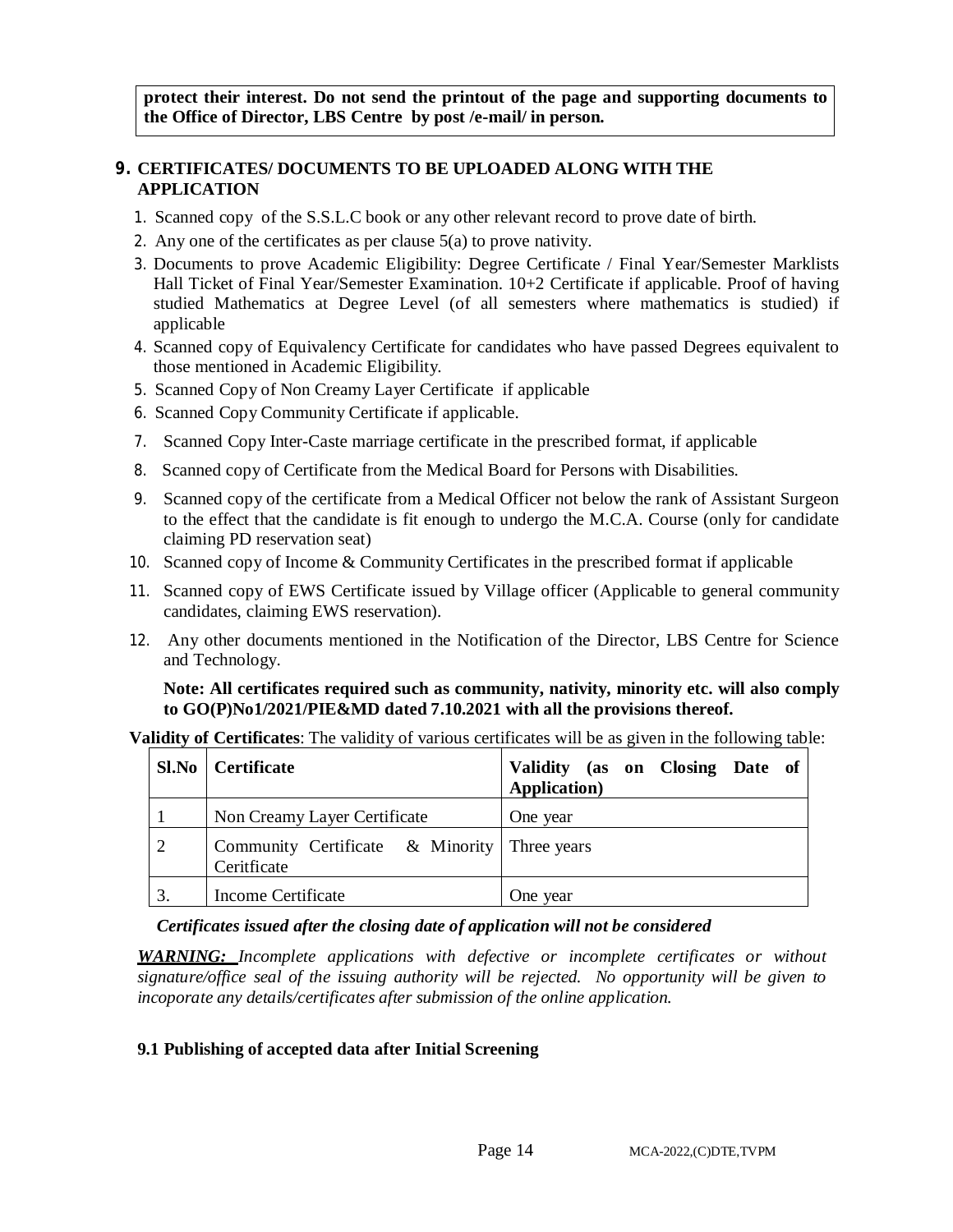The personal and academic details and reservation claims, accepted after initial screening, will be published in website [www.lbscentre.kerala.gov.in](http://www.lbscentre.kerala.gov.in) for verification. Candidates must verify these details. In case of any complaint, the candidate portal will be opened for a specified period for rectification of defects and for uploading of valid documents where necessary. Candidates alone will be responsible for consequences of non verification of their accepted data/details and rejection of application for want of valid documents. **No chance will be given to the candidates after the stipulated time. Complaints will not be accepted under any circumstances, after the stipulated time.**

#### **10. ENTRANCE EXAMINATION**

Entrance examination will be conducted by the Director, LBS Centre for Science and Technology for the selection of candidates for admission to MCA Course. All candidates who are eligible for admission and whose application have been accepted will be allowed to appear for the Entrance Examination. The Entrance Examination will be of **two hours** duration and will be conducted at selected venues in **Thiruvananthapuram, Ernakulam and Kozhikode.**  This may change depending upon the number of candidates. Admit cards for Entrance Examination will have to be downloaded by the candidate from their homepage at the website [www.lbscentre.kerala.gov.in](http://www.lbscentre.kerala.gov.in) during the time period notified. Admit cards will not be sent by post to the candidates.

| S.No           | <b>Subject</b>                              | <b>Topics</b>                                                                                                                                                                                                                       | No of<br><b>Questions</b> |
|----------------|---------------------------------------------|-------------------------------------------------------------------------------------------------------------------------------------------------------------------------------------------------------------------------------------|---------------------------|
| 1              | <b>Computer Science</b>                     | Problem Solving and Programming using C, Data<br>Structures & Analysis of Algorithms, Digital<br>Fundamentals & Computer Organization, Object<br>Oriented Programming Concepts, Database<br>Fundamentals, Operating Systems Basics. | 50                        |
| 2              | Mathematics &<br><b>Statistics</b>          | Plus-2 Level Topics                                                                                                                                                                                                                 | 25                        |
| 3              | Quantitative<br>Aptitude<br>Logical Ability | Graduate level questions                                                                                                                                                                                                            | 25                        |
| $\overline{4}$ | English                                     | Basic Grammar & Comprehension                                                                                                                                                                                                       | 15                        |
| 5              | General<br>Knowledge                        | <b>Current Affairs</b>                                                                                                                                                                                                              | 5                         |
|                |                                             | <b>TOTAL</b>                                                                                                                                                                                                                        | <b>120</b>                |

**(a)** The pattern of examination is as follows:

- Number of Questions : 120
- Total Marks : 120
	-
- Each question carries : 1 mark
- Total Time : 120 Minutes
- Mode of questions : Objective type multiple choice.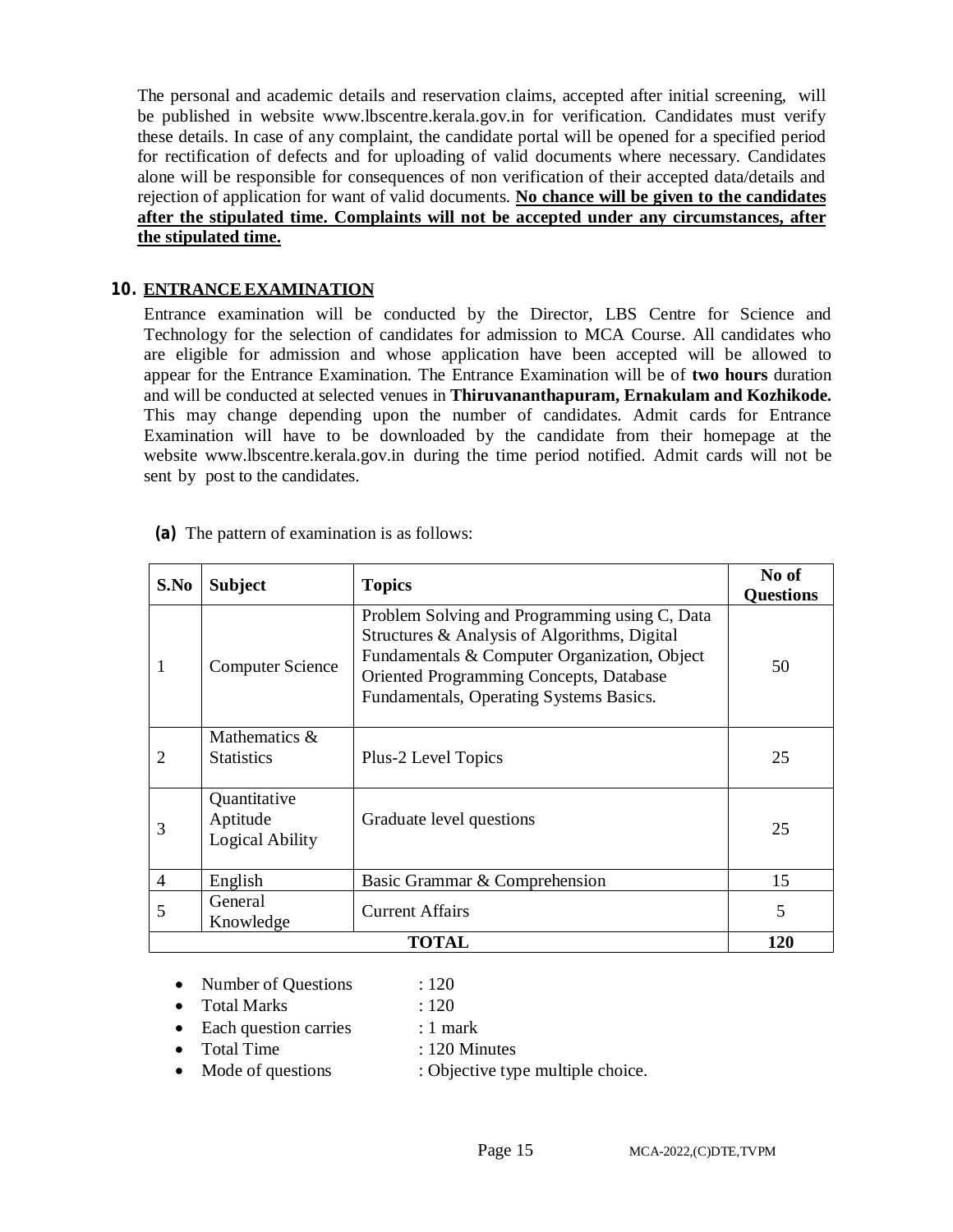• Medium of examination : English

# **(b) Syllabus - Computer Science**

# **Problem Solving and Programming using C**

Algorithm, Pseudocode, Structured Programming, Introduction to C Language, Operators and expressions, Data input and output, Control statements, Functions, Arrays, Familiarity with Structures, Pointers

# **Data Structures**

Linked List, Familiarity with Stack and Queue Data Structures, Bubble sort

# **Operating System Fundamentals**

Overview of operating systems, functionalities and characteristics of OS. The concept of a process, operations on processes, process states, concurrent processes, process control block, process context. Processor scheduling, scheduling algorithms, critical sections, Memory organisation and management, storage allocation. Virtual memory concepts, File organisation: blocking and buffering, file descriptor, directory structure.

# **Digital Fundamentals & Computer Organization**

Number systems, binary and decimal systems. Representation sign magnitude form, Binary coded decimals, Arithmetic operations in binary, Addition and Subtraction, Logic gates. Truth table and, or and nand gates, flip-flops, sequential logic. Introduction to computer architecture, specifications of modern personal computers.

# **Object Oriented Programming Concepts**

Classes, Objects, Encapsulation, Inheritance, Polymorphism, Dynamic binding, Method overriding, Access specifiers - private, public, protected

# **Database Fundamentals**

Database fundamentals, ER modeling, Relational models, Normal forms

- **c)** Answer sheets (OMR Answer sheets) will be given to mark the answers. All entries in the OMR Answer sheet including the filling of bubbles should be done by using ball point pen (blue or black ink) only (Refer Annexure XIV).
- **d)** All questions will be of objective type and will be given in the form of a Question Booklet. Each answer with correct response shall be awarded one mark. More than one answer indicated against a question will be deemed as incorrect response .No marks will be deducted for incorrect response and zero marks for the questions not answered.
- **e)** The Question Booklets can be taken by the candidates at the end of the Examination.
- **f)** In the case of tie in the total marks in the Entrance Examination, the candidates scoring higher marks in the section 'Computer Science' in the Entrance Examination will be placed higher in rank. If the tie still exists, the candidate having higher marks in the section "Mathematics & Statistics" in the Entrance Examination will be given preference. If the tie still persists, the candidate having higher marks in the section " Quantitative Aptitude & Logical Ability" in the Entrance Examination will be given preference.
- **g)** If any candidate has any complaint regarding the answer keys, the same should be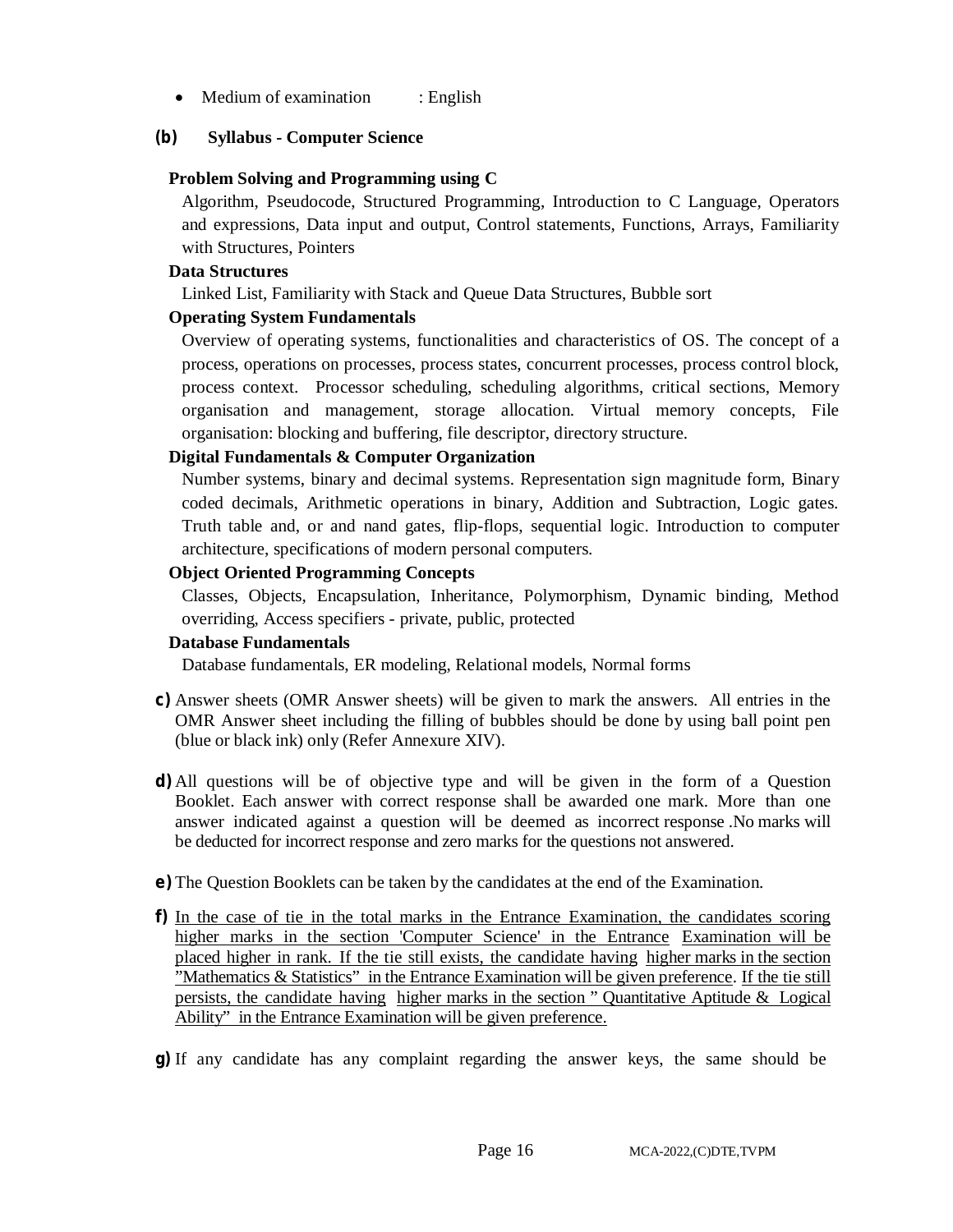submitted to the Director, LBS Centre for Science and Technology, within 3 working days from the date of publication of answer keys in the website **[www.lbscentre.kerala.gov.in](http://www.lbscentre.kerala.gov.in)** . Complaints received after the stipulated date will not be considered under any circumstances.

**h)Publication of Results -** The rank list for admission to the course will be published on the basis of the total marks secured by the candidates for the Entrance Examination. Those who have secured zero marks will not be included in the rank list.

 *Warning: - Any malpractice or attempt to commit any kind of malpractice in the examination willresult in the summary disqualification of the candidate.*

#### **11. CENTRALISED ALLOTMENT PROCESS (CAP) AND ONLINE SUBMISSION OF OPTIONS**

The Allotment Process will be done through a Single Window System (SWS) of Allotment to give allotments to the various Government/ Aided/ Private Self Financing Colleges/ Self Financing Colleges under Govt. Control based on the options submitted online by the candidates who have been included in the rank list for admission to the MCA Course 2022- 23, Kerala. It is a simple and transparent process of allotment to the courses and it gives the candidate opportunity to exercise his/her options for colleges of his/her choice conveniently in the order of his/her preference considering all those available to be chosen from. The allotments will be strictly based on the options exercised, the rank obtained and eligible reservations of the candidate. Candidates should register options only to those colleges, which they are sure to join on allotment. If the candidate fails to remit fee/join the college, he/she will not be eligible for any further allotment to the course.

- **11.1** (a) The Single Window System of Admissions for the MCA Course 2022-23 will be done by the Director, LBS Centre for Science and Technology.
	- (b) Seats in the Government/ Aided/ Private Self Financing Colleges/ Self Financing Colleges under Govt. Control to be allotted by the Director, LBS Centre for Science and Technology will be included in the SWS and will be done as per the provisions of allotment.
	- (c) Candidate to register options: Options can be registered only through the website, **[www.lbscentre.kerala.gov.in.](http://www.lbscentre.kerala.gov.in.)** Candidates included in the MCA Course 2022-23 rank list will have to register their options in the '**Home Page**' of the candidate through the website within the stipulated period of time. Candidates can access this website and follow the instructions given therein to register their options for colleges. *Options submitted to the* Director, LBS Centre for Science and Technology by Fax, Post, Hand Delivery *etc., will not be processed or considered on any account for allotment of seats.*
	- (d) Time schedule for registering options: The facility for registering of options will be available only during the period specified in the notifications to be issued by the Director, LBS Centre for Science and Technology. Wide publicity will be given through electronic and print media regarding the schedule and related matters. The facility will be withdrawn once the time period is over *and candidates* will not have access to this facility after this time period. *A candidate, not registering his/her options as per the time schedule announced, will not be considered for allotments under any of the seats*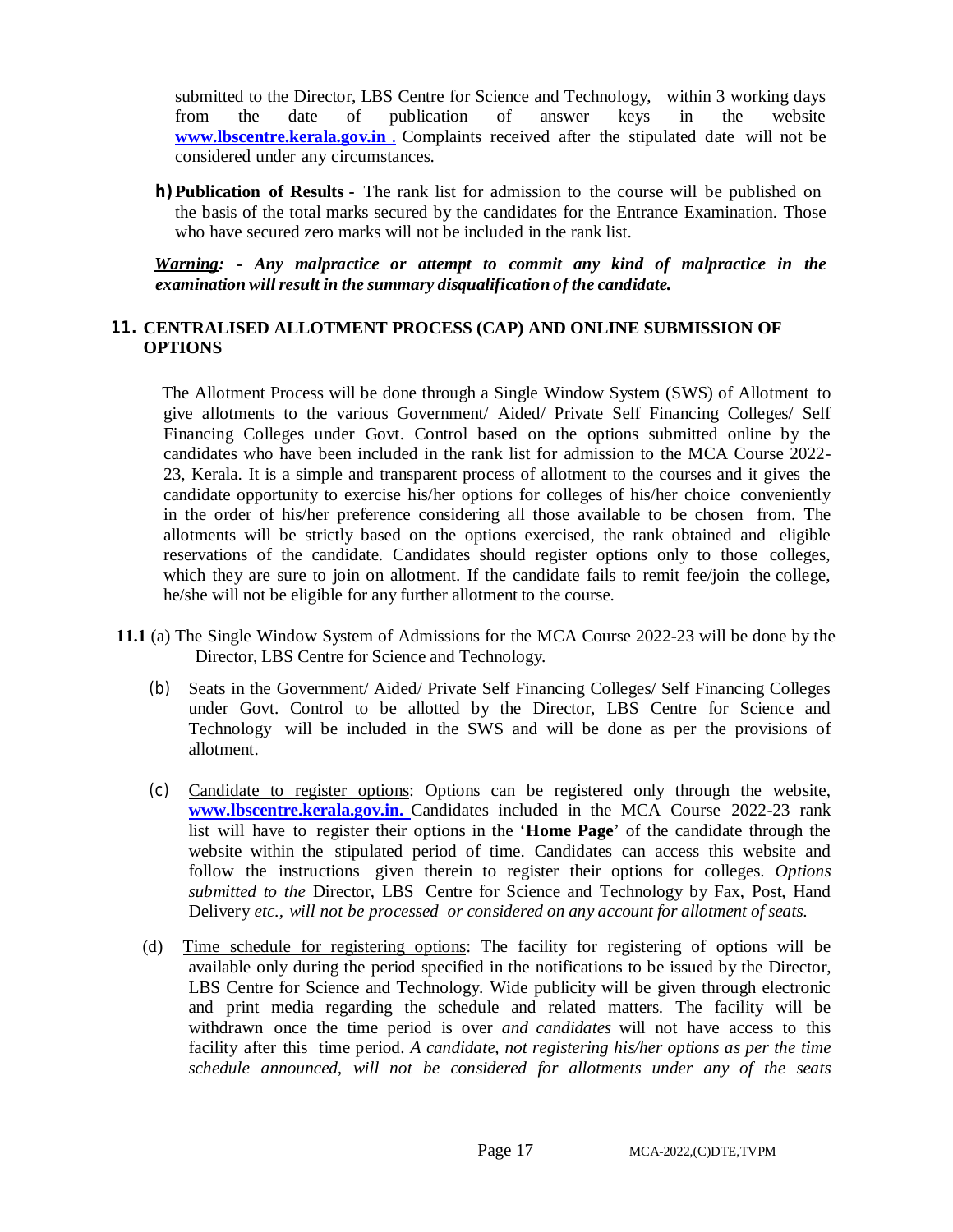*available then, irrespective of his/her rank*.

- (e) Eligibility for registering options: Only those candidates included in the Rank List published by the Director, LBS Centre for Science and Technology for MCA Course 2022-23 based on the Entrance Examination are eligible to register their options online. Moreover, the candidates registering their options should satisfy all the eligibility conditions with regard to Nativity (Clause  $5(a)$ ), Academic qualifications (Clause  $5(b)$ ) etc., of the prospectus for admission to MCA Course 2022-23. **Academic eligibility should be satisfied on the date of admission to the Course.**
- (f) Essentials for registering options: Candidates should have particulars such as **Application Number** and **Password** which he/she has created.
- (g) Procedure for Registering Options : Any candidate, who wishes to register his/her options, should have the **Application Number** and **Password,** readily available with him/her. The candidate must also have access to internet facility. The candidate should follow the procedure given below for registering options:
	- **(i)** *Accessing the website*: The candidate can access the website, [www.lbscentre.kerala.gov.in](http://www.lbscentre.kerala.gov.in) from any computer having internet facility. The platform can be Windows-based or Linuxbased and any browser will be sufficient.
	- **(ii)** Logging on to the Candidate's Home page: The candidate can log on to his/her home page by entering the credentials (i.e., Application number and Password) correctly. If the system finds that the one who has requested for 'login' is the genuine candidate, the candidate will be directed to his/her 'Home Page'. If any discrepancy is observed by the system on these credentials, the candidate will not be permitted to proceed further.
	- **(iii)** *Colleges available for registering options*: The list of Colleges for allotments through the SWS will be available in the website. The 'Option Registration' link when clicked will show all the Government/ Aided/ Private Self Financing Colleges/ Self Financing Colleges under Govt. Control, Total Seats and Course fee applicable to the candidate.
	- **(iv)** *How to register options in his/her Home Page*: By entering the option number for a college, the candidate can type his/her preference numbers for the colleges displayed. Here all the eligible options of the candidate will be displayed and the candidate is expected to enter his/her preference number for a particular college.
	- *(v) Registering of the Options and saving/revising the Options registered*: All eligible options of the candidate will be displayed. The candidate may follow the directions given therein to register the options. The data entered may be saved regularly by clicking the '**Save**' button, so that the data already entered is not lost due to unexpected reasons. The candidate should enter only those options in which he/she is interested. Candidates should also note that he/she will be considered for allotment only to those colleges opted by him/her. So, a candidate who has not opted for a college will not be considered for allotment to that college. The registered options will be displayed in the order of preference number under the title "Selected College Preference List". The registered options can be cancelled by entering the number '0' or by clicking 'Remove' button against that particular option to be cancelled and click the 'Save' button. All options registered by the candidate will be processed. If a candidate gets allotted to a particular seat, based on his/her option, he/she is bound to accept it, failing which, he/she will lose that allotment.
- **(vi)** *Viewing and Printing of the Option List based on the options registered*: Once the candidate completes the option entry, he/she can view his/her options by clicking on the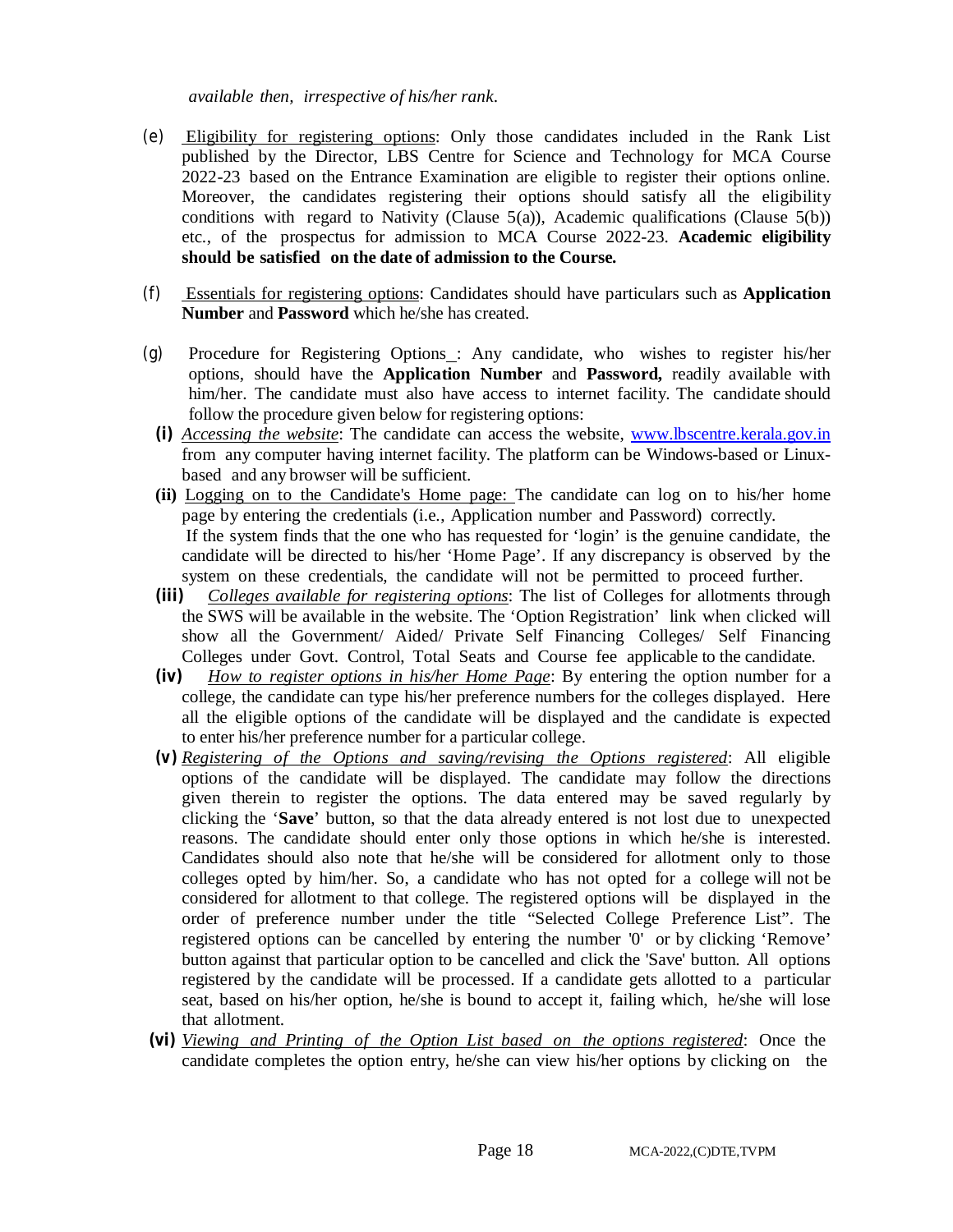link provided. **An option list will be generated and the candidate can take a printout of the same and keep it for future reference**. If the candidate wants to change his/her options already registered, he/she may revise the options as desired and ensure that the option list has come as per his/her preference.

- **(vii)** *Logging off from the Home page*: Once the candidate is satisfied with the options registered, he/she should 'Log off' the system by clicking on "logout" link. The process of 'Registration of Options' is complete when the candidate logs off. This action is compulsory for preventing the misuse of his/her Home Page by others.
- **(viii)** *Rearranging option priority*: A candidate may change his/her option priority any number of times within the time schedule permitted. The priority of options registered at the time of closing of the facility for registering options alone will be considered for processing.
- **11.2 Processing of Options and Allotment**: After the period earmarked for registering options, they will be processed and the allotment for all colleges will be published on the website, ["www.lbscentre.kerala.gov.in"](http://www.lbscentre.kerala.gov.in), on the date notified by the Director, LBS Centre for Science and Technology.

Note: 1. There will be two regular online allotments. After each allotment the candidate can pay the required fee / additional fee as indicated in the Fee Payment Slip which will be available for download from the student home page. The fee can be paid using the fee payment slip or by online.

Note: 2. Those candidates who fail to remit the fee on or before the date specified will lose their current allotment and will not be considered in the remaining regular allotments. Such candidates can participate only in the Special/Spot allotments if any, conducted.

Note: 3. The provisional Allotment Memo will be available after the Second Allotment. Candidate can take a printout of this memo to be presented at the time of admission in the college. The candidates are required to join the college only after the second allotment as per the prescribed schedule, which will be shown in the allotment memo.

#### **11.3 The First Allotment**

The allotment of a candidate can be seen in the Home page of the candidate. It will show the College to which the candidate is allotted along with the fee to be remitted. Those candidates who fail to remit the fee on or before the date specified will lose their current allotment and will not be considered in the remaining regular allotments.

If a candidate is allotted his/her first option and accordingly remitted the prescribed fee, that candidate is bound to accept the allotment. However they can participate in Special/Spot allotments conducted, if any.

# **11.4 Cancellation of options/alteration of priority of options**:

- **11.4.1** Candidates who remit the fees within the prescribed time limit will have the facility to cancel/alter the priority of their higher order options in the list of options registered by them before the next allotment. This facility will be activated in the 'Home Page' of the candidates on the dates notified.
- **11.4.2** After the allotment, the options below the 'allotted one' of the candidate will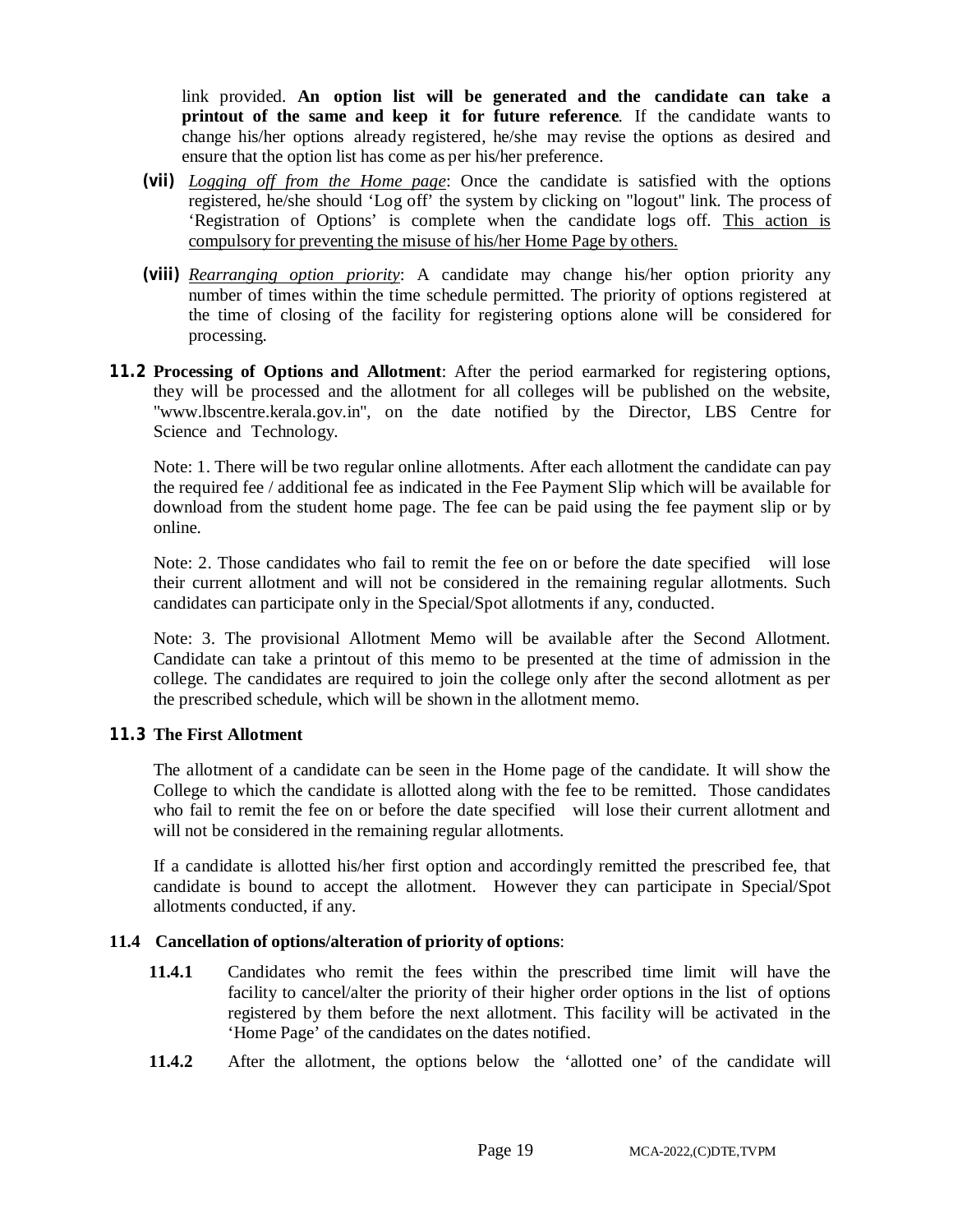automatically be removed from the option list of the candidate. For example, if a candidate had registered 20 options in all, and if he/she is allotted his/her 10th option, all options from 10 to 20 will be removed from the option list. Since the 10th option is the allotted one, it will not be seen in the option list. Options from 1 to 9 only will remain valid and will be considered for future allotments.

- **11.4.3** If a candidate is satisfied with an allotment and does not want to be considered against his remaining options, he/she will have the facility to cancel all the remaining options or specific options among the remaining options as per his/her desire. The candidate will also have the facility to alter the priority of the remaining options. But the candidate will not be permitted to register any fresh option to the existing ones.
- **11.4.4** The facility for cancellation/deletion/alteration will be available as notified, after which the facility will be withdrawn. A candidate retaining all or any of his/her higher options after an allotment, is bound to accept the new allotment, if any granted. In such cases, he/she will not be permitted to retain the earlier allotment if any under any circumstances.

#### **11.5 The Second Allotment**

The second allotment will be published on the date to be notified. If a candidate has a different allotment than the one accepted in the previous allotment, the fee for which is higher than that remitted as per the previous allotment, he/she will have to remit the difference in fee. The amount to be remitted in this manner will be shown in fee payment slip. If the fee for the course allotted in the current allotment is less than or same as the fee remitted as per the previous allotment, no further remittance is to be made by the candidate. Excess amount remitted by the candidate, if any, will be refunded, after the completion of the entire Allotment process.

**Provisional Allotment Memo:** After the second allotment is published, candidates can take a print of the Allotment Memo by logging in, which will be available then. The allotment memo will contain all details of the candidate along with the college to which the candidate stands allotted finally [as on the second allotment]. The candidate can take a printout of this memo to be produced at the time of admission. The allotment memo and Receipt of Fee must be produced at the time of admission along with other documents.

**Forfeiture of the claims in CAP:** The claims in Centralised Allotment Process conducted by the DIRECTOR, LBS CENTRE will be cancelled under the following reasons: (i) Non payment of tuition fee as specified in the fee payment slip. (ii)Non joining of the course/college within the stipulated time as specified by the DIRECTOR, LBS CENTRE.

#### **11.6 Remittance of Fee**

(a) The prescribed fee for the course will have to be remitted by the candidate to the account of the Director LBS Centre in any one of the branches of a prescribed scheduled bank which will be notified later or by way of online payment as per the time schedule prescribed.

On remitting the fee, a fee receipt will be issued by the bank to the candidate/can be printed from the Online Payment page, which shall be produced in the college at the time of admission.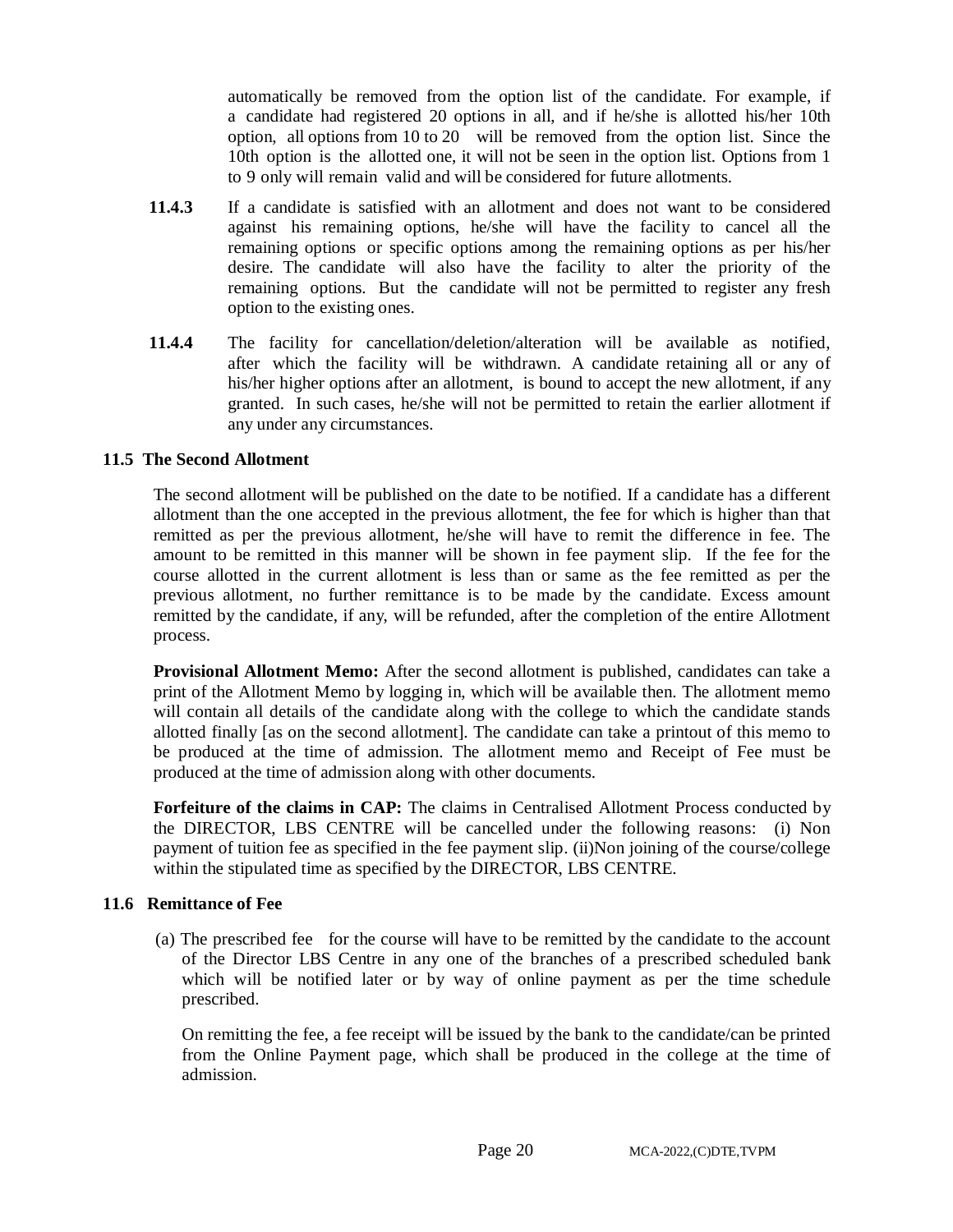For Cash Payment, the student can click on the link 'Fee Payment Slip' in the allotment page, which will show a Slip showing the fee to be paid towards Part payment of tuition fee. The candidate will have to take a printout of this slip and pay the fee at any branches of the prescribed scheduled bank which will be notified later. The candidate shall get the fee payment slip endorsed by the bank. This shall be produced at the time of admission in the college.

To make online payment of the tuition fee the candidate can click on the related link shown on the allotment page and proceed further.

- (b) Candidates who get allotment in Government/Aided colleges will have to remit the prescribed fee as mentioned in clause 11.6 and those who get allotment in self financing college will have to remit a token fee of `10000/- as part of tuition fee.
- (c) SC/ST/OEC and other candidates having fee concession, who get allotment, in Government seats shall remit a token amount of `1000/- (as part of Caution Deposit). Those candidates who fail to remit the fee on or before the date specified will lose their current allotment as well as their chance to participate in remaining regular allotments.

#### **Important**

- 1) Fee remitted by way of Demand Draft/Cheque etc. will not be accepted under any circumstances.
- 2) The list of candidates who remit fees will be updated regularly at the website [www.lbscentre.kerala.gov.in.](http://www.lbscentre.kerala.gov.in.) Candidates who remit fees should verify the list and ensure that their names have been included in the list. If any discrepancy is noted, the candidates should immediately bring it to the office of the DIRECTOR, LBS CENTRE, Kerala.

# **11.7 FEE**

| <b>Government/Aided Colleges</b>                    | $Rs.7640/-$                                     |
|-----------------------------------------------------|-------------------------------------------------|
| Private/Govt. Controled Self Financing Colleges     | Token fee of Rs.10000/-<br>to be paid initially |
| Fee for SC/ST/OEC and others having fee concession. | Token fee of Rs.1000                            |

- **11.8 Admission to the Course**: Candidates allotted to colleges, and who have remitted the fees as prescribed, should take admission in the allotted college as per the schedule published by the Director, LBS Centre for Science and Technology. Candidates who do not take admission will lose their current allotment. However they can participate in the special/spot allotments if any, conducted.
- **11.9 Further Allotments**: Details regarding further allotments will be notified by the Director, LBS Centre for Science and Technology. **Spot/Special Allotments** will be conducted if necessary to fill vacant seats after the regular allotments. Candidates who have taken admission in private self financing engineering colleges must obtain Unconditional No Objection Certificate(NOC) to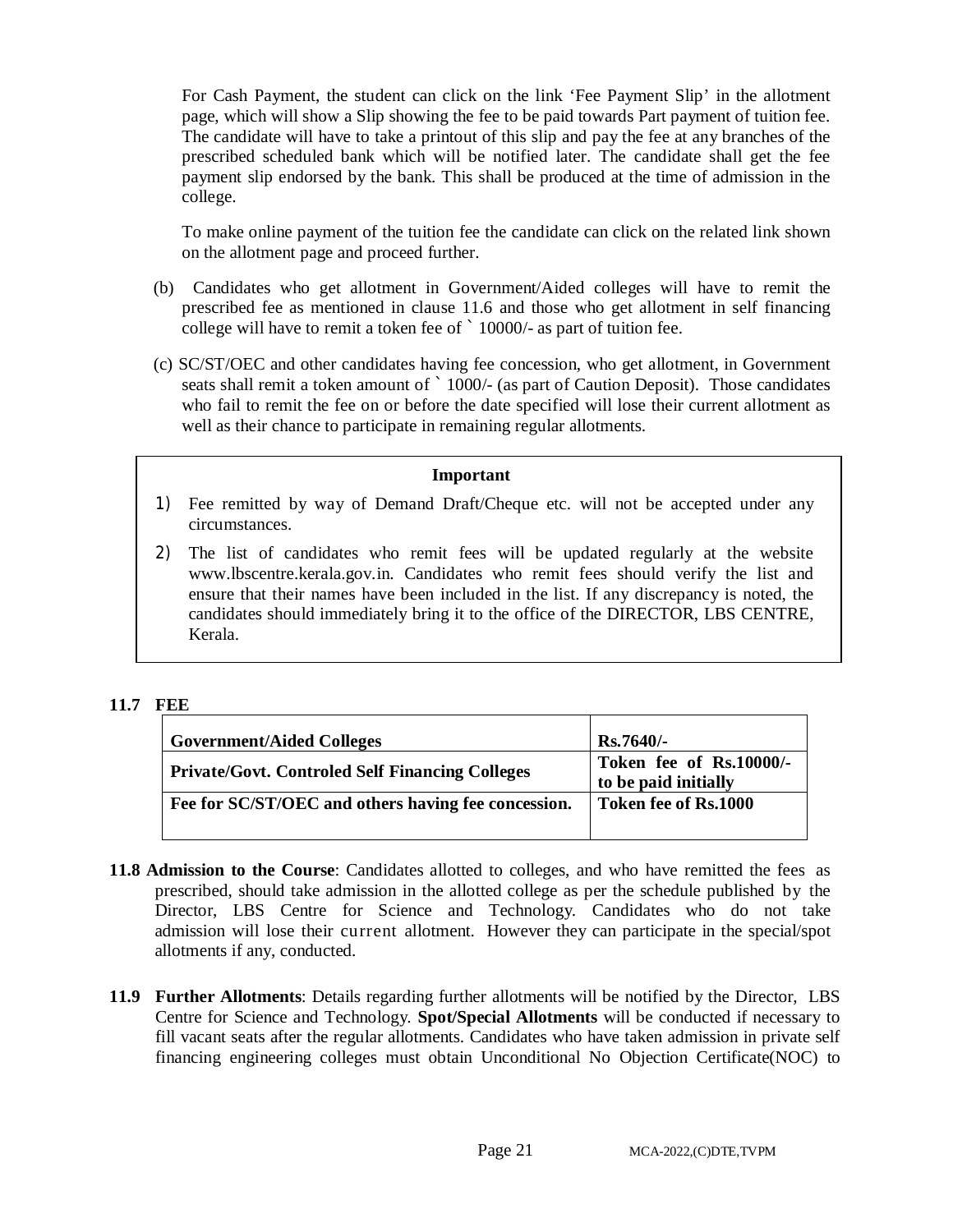participate in such Spot/Special Allotments.

### **12. Post Allotment Activities**:

**(a) Reporting at the College:** Candidates who get allotment will have to report to the Principal/Head of the Institution concerned for admission on the dates notified with the required documents.

#### **(b) Admissions**

Admission to the college will be made by the Principals of the Colleges after Allotment, after the conduct of the personal interview with the candidates and their parents/guardians. The candidates who do not participate in this personal interview will not be eligible for admission.

# **DOCUMENTS (IN ORIGINAL) TO BE PRODUCED AT THE TIME OF ADMISSION**

- 1. Admit Card of the Entrance Examination.
- 2. Allotment Memo and Fee receipt.
- 3. SSLC or any relevant school records to prove date of birth.
- 4. Originals of Degree Certificate and Mark list of all parts of the qualifying exam.
- 5. Originals of Certificates, the copies of which are enclosed with the print out of application form.
- 6. Transfer certificate and conduct certificate from the institution where the candidate studied last.
- 7. Two copies of passport size photograph of the candidate.
- 8. Candidates who passed their qualifying examination from Universities/Boards outside the State shall produce "Eligibility Certificate / Equivalency Certificate" from any of the Universities in Kerala.
- 9. Applicant who is employed or a trainee in Government service, Scheduled Bank etc. should produce, at the time of interview, a relieving order and a certificate of good conduct from the Head of the office where the applicant is employed.
- 10. The student who qualifies from other universities should produce migration certificate at the time of admission.

**Note**: All certificates as listed above must be produced for verification at the time of admission. Candidates will not be given any chance to produce the original documents/certificates asked for, on a subsequent occasion.

**(c) Verification of Documents:** The Principal/Head of the College or Institution shall be personally responsible for verification and satisfaction of the correctness of the records produced by the candidate at the time of seeking admission in the college/institution. The Universities concerned shall also verify the records produced by the candidates securing admission in the colleges/institutions coming under them by deputing special teams and submit report to Government within 10 days from the last date fixed for final allotment of seats.

*Principal/Head of the Institution will be personally responsible for verification of eligibility conditions as prescribed in the Prospectus, when the candidate reports for admission. Only those candidates who are found to be qualified as prescribed shall be admitted to the college/institution, irrespective of the fact that he/she has an allotment through the SWS.*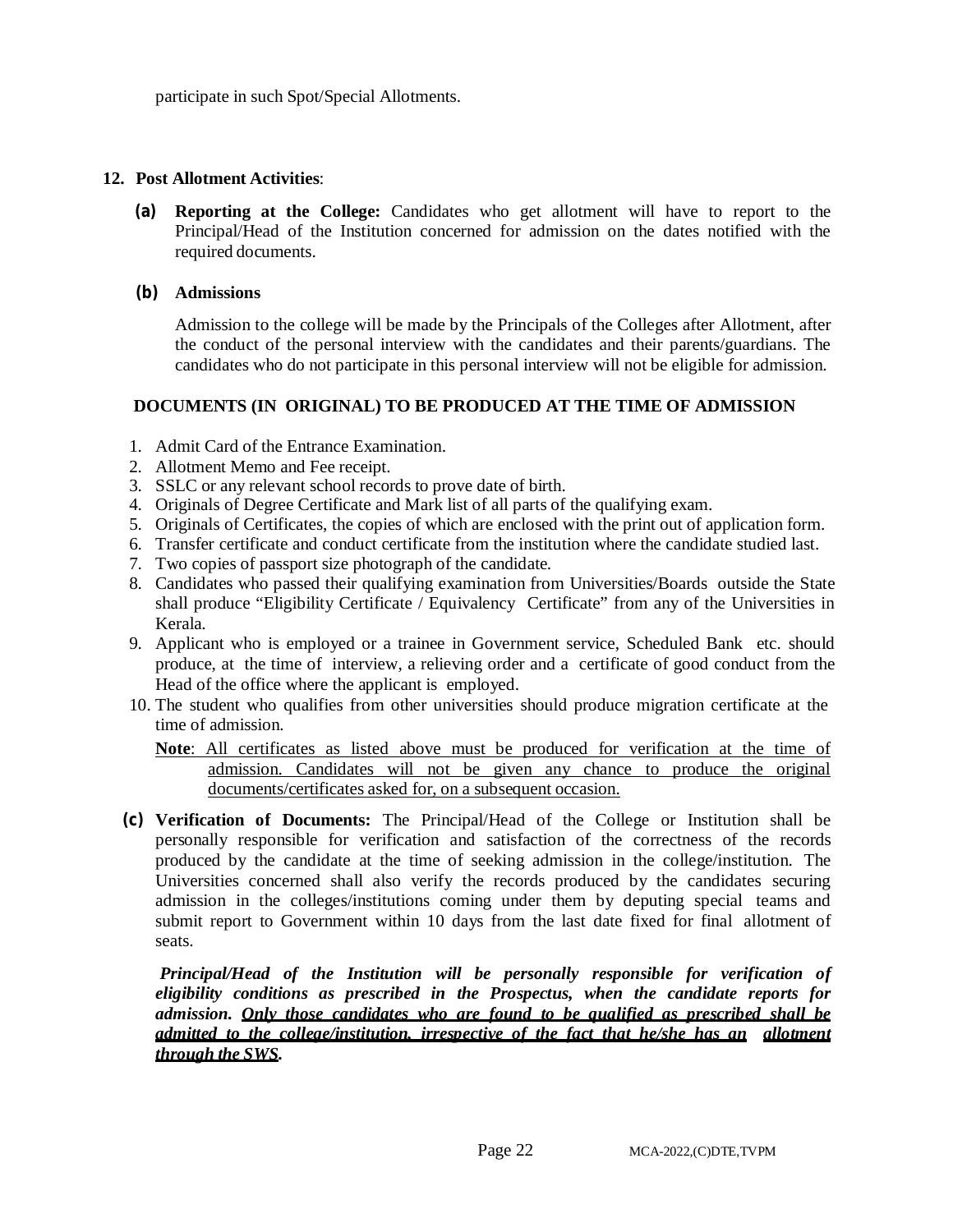- **(d) Failure to Report for Admission:** Candidates who do not pay the tuition fee or do not take admission on the prescribed date will lose their allotment.
- **(e) Admission/Allotment** of seats is governed by a statewide principle of selection. Accordingly, the total seats available in all the Institutions will be distributed statewide for the different categories by applying mandatory reservation principle as mentioned in Clause 6 (B). While doing selection as per the statewide break up of seats, an institution wise break up of seats for the various categories following the principle of reservation, will also be maintained for the allotment of seats in each college.
- **(f) Selection / Allotment of College**: Selection/Allotment of a candidate to any college will be based on the rank of the candidate and the availability of seats, at that point of time when the candidate files option. The procedure adopted for admission will be as per the selection principle approved in G.O. (MS) No.122/98/HEdn dated 7-10-1998. According to the G.O., "candidates of the reserved category who will otherwise come in the open merit list will be allotted to the college of his choice provided he would have been eligible for allotment to that college if he was treated as candidate coming under reservation quota. While a reserved category candidate entitled to admission on the basis of his merit will have the option of taking admission to the colleges where a specified number of seats have been kept reserved for reserved category, when computing the percentage of reservation he will be deemed to have been admitted as an open category candidate and not as a reserved category candidate".
	- i. The allotment to colleges will be as per the break-up of seats in each college. But on applying the principle of selection mentioned above, the break-up of seats for allotment in certain colleges are likely to change.
	- ii. Allotment of Government seats in all Self financing Colleges will be done college/institution wise in accordance with the reservation policy of the Government.
	- iii. Allotment memo will be issued to the selected candidates in the Centralised Allotment Process. It is obligatory for the candidates to report to the College to which he/she is selected. Candidates should report for admission to the college with their parents/guardians. No extension of time for reporting to the college will be granted under any circumstances. Failure to appear before the Principal concerned for joining the course on the notified date and time will result in the forfeiture of his/her admission to the course.
	- iv**.** Vacancies arising after the first round of allotment of seats will be filled up according to the rank and options submitted by the candidates and observing the reservation rules on the basis of the priority given in the option form. There will be no mutual transfer between the candidates from one college to another.
- **(g)** If a candidate who got admission in any Allotment of any phase under CAP conducted by the Director, LBS Centre for Science and Technology, discontinues the course by taking TC to join another college or course which is not the part of CAP or for any other reasons not related to CAP, such candidate will not be considered for further allotment Process in the CAP.
- **(h)** No allotment of seats to the 1st year of the Course will be made after the last date of closing of admission even if vacancy / vacancies arise thereafter.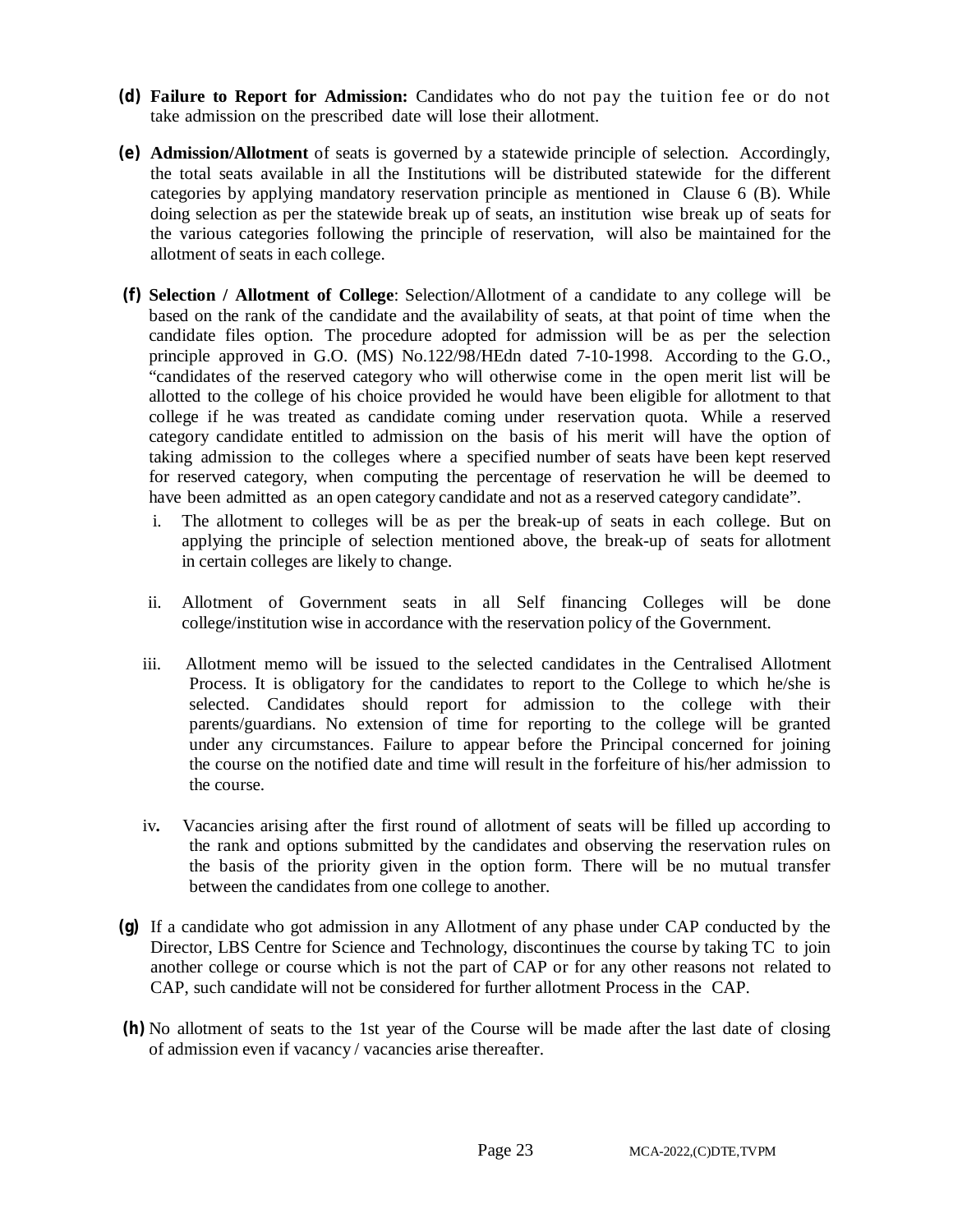**(i)** Weeding out Rule: The records of the MCA Entrance Examinations will be preserved upto 31st December of the year of conduct of Entrance Examination.

#### **13. Preventive Measures Against Ragging:**

According to the Kerala Prohibition of Ragging Act, 1998, 'ragging' means doing of any act by disorderly conduct to a student of an educational institution, which causes or is likely to cause physical or psychological harm or raising apprehension or shame or embarrassment to that student and includes teasing or abusing or playing practical jokes or causing hurt to such students or asking a student to do any act or to perform something which such student will not in the ordinary course be willing to do.

All institutions will have to abide by the directives of the Honourable Supreme Court of India, Dated May 16, 2007 in SLP No. (S) 24295 of 2006 University of Kerala Vs Council, Principal's, Colleges, Kerala & Ors [with SLP (C) No.24296-99/2004 & W.P (Crl) No. 173/2006 & SLP (C) No.14356/2005] and the recommendations approved by the Honourable Supreme Court of India on effective prevention of ragging in educational institutions.

In case, the applicant for admission is found to have indulged in ragging in the past or if it is noticed later that he/she has indulged in ragging, admission may be refused or he/she shall be expelled from the educational institution. It shall be the collective responsibility of the authority of the institution to see to it that effective steps for preventing ragging are taken. Anti-ragging committees and anti-ragging squads will have to be formed to take effective measures against ragging and they should adhere to the stipulations and effectively monitor and comply with the directives.

Each of the student of the institution and his/her parents, or guardian are required to submit a combined undertaking at the time of registration/admission in prescribed format available in Annexure X which is mandatory for registration/admission.

#### **14 . No Liquidated Damages**

As per G.O.(Rt)No.77/2019/H.Edn dated 18.01.2019, the liquidated damages are fully exempted and stated that the clause of chapter 7.13 of AICTE approval process Hand Book 2019-2020 stated as follows:

- 14.1 In the event of a student withdrawing before the start of the course, the entire fee collected from the student, after a deduction of the processing fee of not more than Rs.1000/- (Rupees One thousand only) shall be refunded by the Institution. It would not be permissible for institutions to retain the school/institution leaving Certificates in original.
- 14.2 In case, if a student leaves after joining the course and if the vacated seat is consequently filled by another sutdent by the last date of admission, the institution must refund the fee collected after a deduction of processing fee of not more than Rs. 1000/- (Rupees One thousand only) and proportionate deductions of monthly fees and hostel rent, where applicable.
- 14.3 In case the vacated seat is not filled, the Institution should refund the Security Deposit and return the original documents.
- 14.4 The Institution should not demand fee for the subsequent years from the students cancelling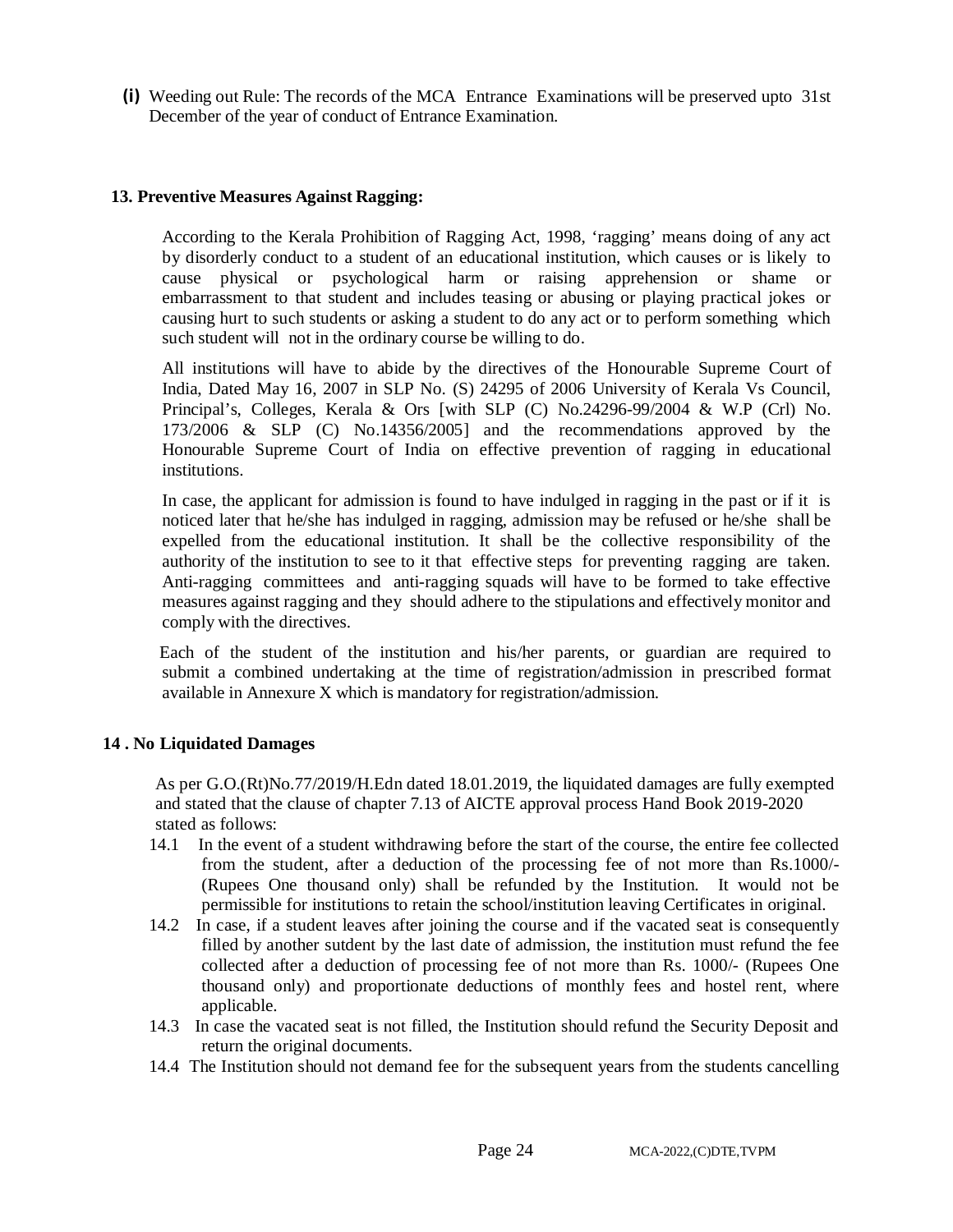their admission at any point of time. Fee refund along with the return of certificates should be completed within 7 days.

- 14.5 Institutions not following guidelines issued by the Council regarding refund of fee for cancellation of admission or delaying refunds shall be liable to any one or more of the following punitive actions by the Council.
	- Fine for non-compliance of refund rules of the fee levied against each case shall be five times the total fee collected per student.
	- Suspension of approval for NRI and Supernumerary seats, if any, for one Academic Year.
	- Reduction in "Approved Intake"
	- No admission in one/more course(s) for one Academic Year
	- Withdrawal of approval for program(s)/courses(s)

#### **15. Other Items**

- a) Director of Technical Education or Director, LBS Centre for Science and Technology will not entertain any request for change of the date of Entrance Examination or Centralised Allotment Process or enquiries with regard to the date of declaration of the results.
- b) The Allotment for admission to MCA course-2022-23 will be done by The Director, LBS Centre for Science and Technology under the supervision of DTE, Kerala.
- c) Candidate will not be permitted to take items such as Pencil, eraser, correction fluid, calculator, electronic gadgets, mobile phones etc, in to the examination hall. Any attempt of malpractice in the Examination will result in the disqualification of the candidate and will lead to debarring of the candidate for not less than two years. Barcode tampering will also be treated as an act of Malpractice.
- d) All disputes pertaining to the Examination, selection or admission shall fall within the jurisdiction of the Hon'ble High Court of Kerala.
- e) Any other items not specifically covered in this prospectus will be decided by the Director of Technical Education, Kerala/Director, LBS Centre for Science and Technology and their decision shall be final and he is also empowered to cancel any admission found to be illegal subsequent to the admission.

 **Director of Technical Education**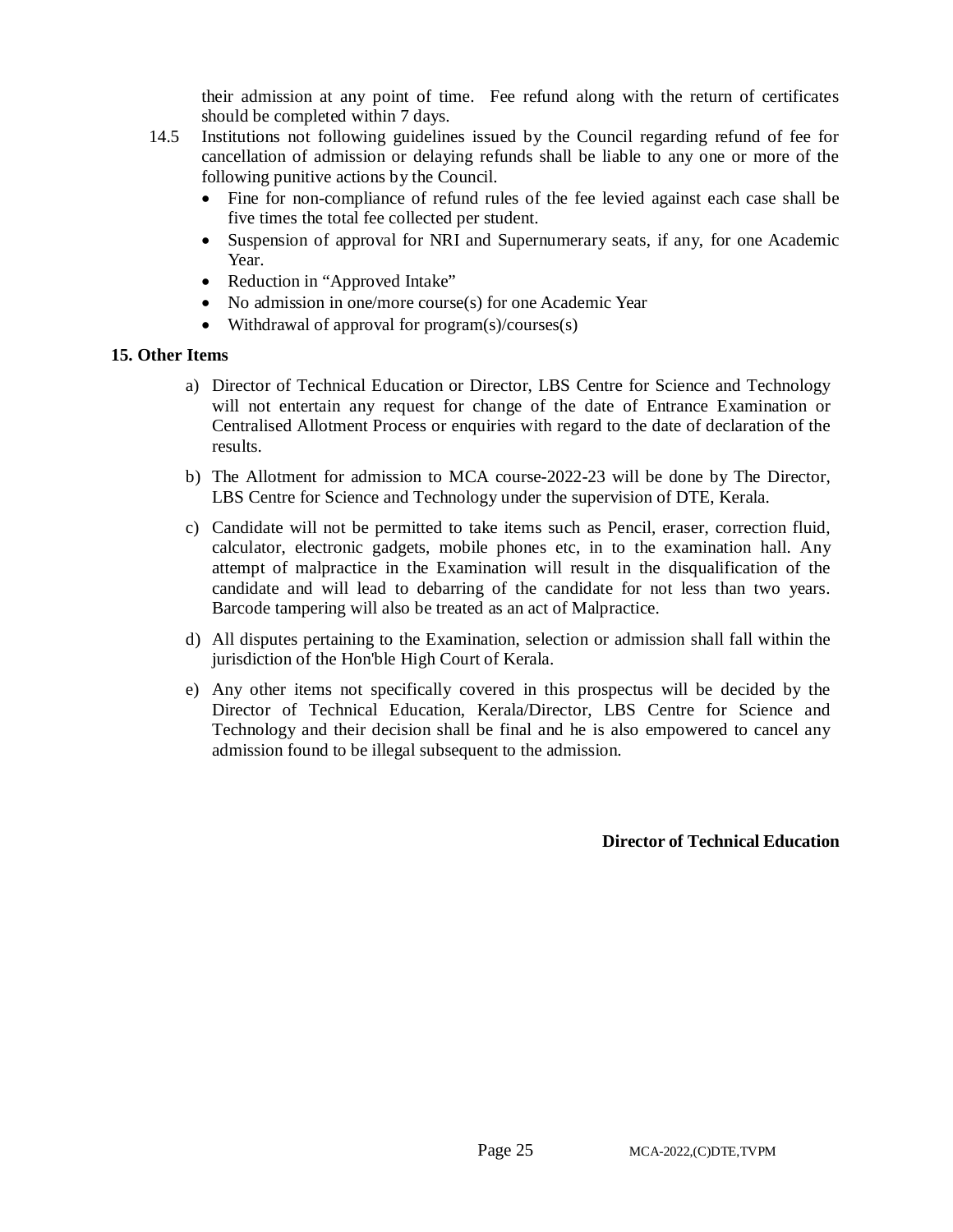# **ANNEXURE I**

|                | List of colleges that participated in the CAP 2021-22<br>(Final list for 2022-23 will be published in the website later) |                                                                                                                                                  |                           |                    |                       |                                                  |                                       |
|----------------|--------------------------------------------------------------------------------------------------------------------------|--------------------------------------------------------------------------------------------------------------------------------------------------|---------------------------|--------------------|-----------------------|--------------------------------------------------|---------------------------------------|
| SI.<br>No      | College<br>Code                                                                                                          | Name & Address                                                                                                                                   | <b>Type</b>               | Approved<br>intake | Govt<br>merit<br>seat | <b>Affiliated</b><br><b>University</b>           | <b>Minority</b><br><b>Institution</b> |
|                |                                                                                                                          |                                                                                                                                                  | <b>Govt. Institutions</b> |                    |                       |                                                  |                                       |
| 1              | <b>TVA</b>                                                                                                               | College of Engineering,<br>Sreekaryam,<br>Thiruvananthapuram. Ph: 0471-<br>2515555                                                               | G                         | 60                 | 60                    | <b>APJ Abdul</b><br>Kalam<br>Tech.<br>University | No                                    |
| $\overline{2}$ | <b>TRA</b>                                                                                                               | Government College of<br>Engineering, Ramavarmapuram,<br>Thrissur - 680 009.<br>Ph: 0487-2334144                                                 | G                         | 30                 | 30                    | <b>APJ Abdul</b><br>Kalam<br>Tech.<br>University | No                                    |
| 3              | <b>RIA</b>                                                                                                               | Rajiv Gandhi Institute of<br>Technology, Velloor P.O,<br>Pampady,<br>Kottayam-<br>686 501.                                                       | G                         | 60                 | 60                    | <b>APJ Abdul</b><br>Kalam<br>Tech.<br>University | No                                    |
|                |                                                                                                                          |                                                                                                                                                  | <b>Aided Institutions</b> |                    |                       |                                                  |                                       |
| 4              | <b>TKA</b>                                                                                                               | TKM College of Engineering,<br>Kollam.Ph:0474-2713126                                                                                            | A                         | 40                 | 34                    | <b>APJ Abdul</b><br>Kalam<br>Tech.<br>University | Yes                                   |
| 5              | <b>MHA</b>                                                                                                               | Mar Athanasius College of<br>Engineering, Kothamangalam-686<br>666. Ph: 0485-811363                                                              | A                         | 30                 | 26                    | <b>APJ Abdul</b><br>Kalam<br>Tech.<br>University | Yes                                   |
|                |                                                                                                                          | Self Financing College (Govt. Controlled) Kozhikode District                                                                                     |                           |                    |                       |                                                  |                                       |
|                |                                                                                                                          | (Allotment is for 100% of the Total Seats)                                                                                                       |                           |                    |                       |                                                  |                                       |
| 6              | <b>CEA</b>                                                                                                               | College of Engineering Vadakara,<br>P.O. Mandarathur P.O, Vadakara<br>- 673105, Kozhikode, Ph:0496-<br>2537225                                   | S                         | 60                 | 60                    | APJ Abdul<br>Kalam<br>Tech.<br>University        | No                                    |
|                |                                                                                                                          | Self Financing College Thiruvananthapuram District                                                                                               |                           |                    |                       |                                                  |                                       |
|                |                                                                                                                          | (Allotment is only for 50% of the Total Seats)                                                                                                   |                           |                    |                       |                                                  |                                       |
| $\overline{7}$ | LMA                                                                                                                      | Lourdes Matha College of Science<br>& Technology, Kuttichal,<br>Trivandrum-695574 Ph:0472-<br>2851166                                            | S                         | 60                 | 30                    | <b>APJ Abdul</b><br>Kalam<br>Tech.<br>University | Yes                                   |
| 8              | <b>MTA</b>                                                                                                               | Mohandas College of Engineering<br>& Technology, Anad,<br>Nedumangad, Trivandrum.<br>Ph:0472-2814578                                             | S                         | 60                 | 30                    | APJ Abdul<br>Kalam<br>Tech.<br>University        | No                                    |
| 9              | <b>HMA</b>                                                                                                               | <b>CHMM College of Advance</b><br>Studies Metca Land, Chavarcode,<br>Palayamkunnu P.O, Varkala,<br>Thiruvananthapuram, Kerala Ph:<br>0470-667617 | S                         | 60                 | 30                    | Kerala<br>University                             | Yes                                   |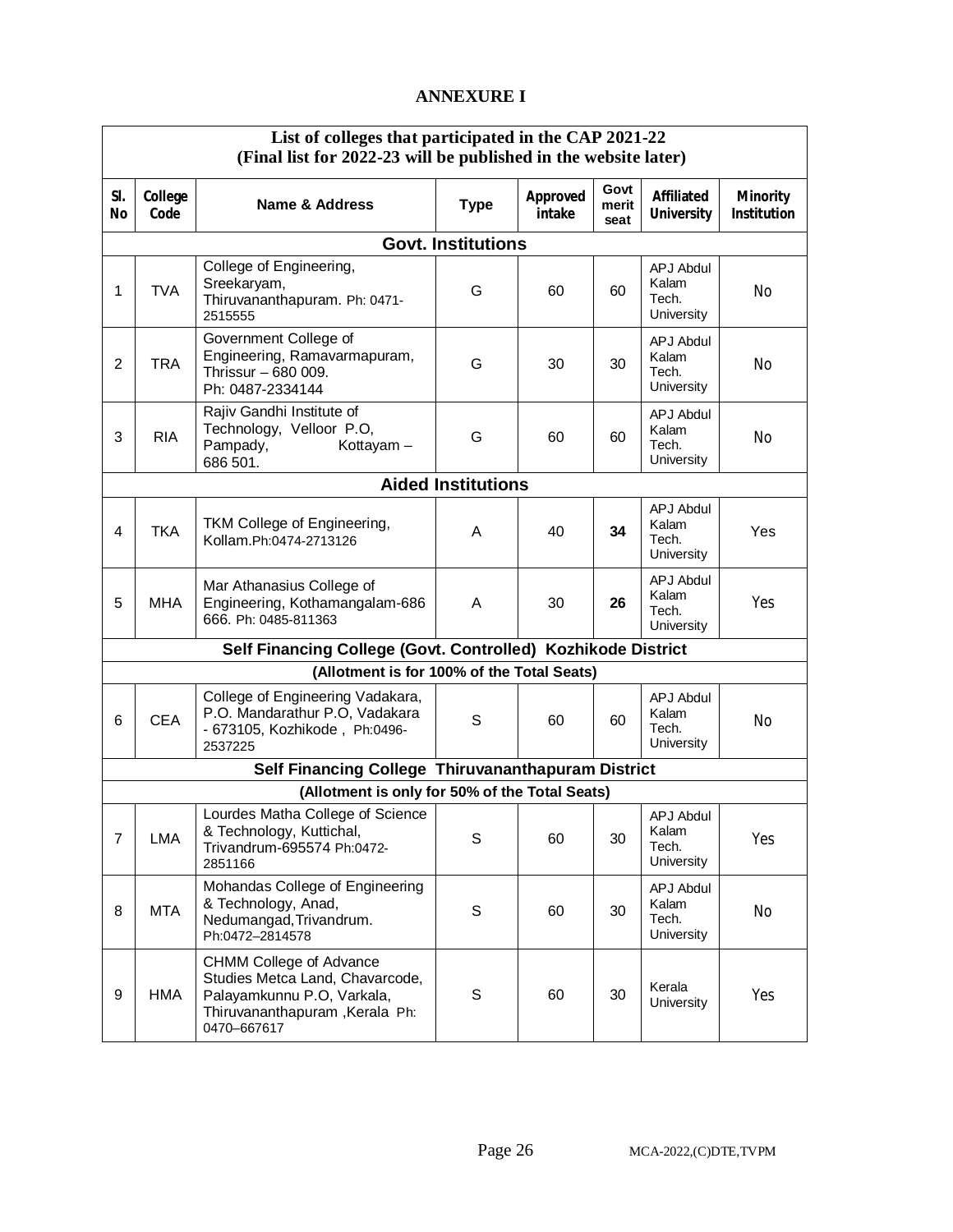| 10 | <b>PAA</b>                                     | P.A. AZIZ College of Engineering<br>& Technology, Green Hills,<br>Karakulam, Thiruvananthapuram                                                   | S | 30  | 15 | <b>APJ Abdul</b><br>Kalam<br>Tech.<br>University | No  |  |
|----|------------------------------------------------|---------------------------------------------------------------------------------------------------------------------------------------------------|---|-----|----|--------------------------------------------------|-----|--|
|    |                                                | Self Financing College Kollam District                                                                                                            |   |     |    |                                                  |     |  |
|    | (Allotment is only for 50% of the Total Seats) |                                                                                                                                                   |   |     |    |                                                  |     |  |
| 11 | <b>SIA</b>                                     | Sree Narayana Institute of<br>Technology , Vadakkevila. P.O,<br>Ayathil, Kollam - 691 010. Ph:<br>0474-2723156                                    | S | 60  | 30 | Kerala<br>University                             | No  |  |
| 12 | <b>MMA</b>                                     | Marthoma Institute of Information<br>Technology, Chadayamangalam<br>, Ayur, Kollam-691534 Kerala Ph:<br>0474 - 2476535                            | S | 60  | 30 | Kerala<br>University                             | Yes |  |
|    |                                                | Self Financing College Pathanamthitta District                                                                                                    |   |     |    |                                                  |     |  |
|    |                                                | (Allotment is only for 50% of the Total Seats)                                                                                                    |   |     |    |                                                  |     |  |
| 13 | <b>KVA</b>                                     | K V V S Institute of Technology,<br>Kaithaparambu, (via) Enathu,<br>Adoor - 691 526. Ph: 0473-<br>4244050                                         | S | 60  | 30 | Kerala<br>University                             | No  |  |
| 14 | <b>MLA</b>                                     | Musaliar College of Engineering &<br>Technology, Kumpazha,<br>Pathanamthitta. Ph:0468-2301702                                                     | S | 60  | 30 | <b>APJ Abdul</b><br>Kalam<br>Tech.<br>University | Yes |  |
| 15 | <b>MZA</b>                                     | Mount Zion College of<br>Engineering, Kadammanitta,<br>Naranganam, Kozhancherry,<br>Pathanamthitta, Kerala -689649                                | S | 60  | 30 | <b>APJ Abdul</b><br>Kalam<br>Tech.<br>University | Yes |  |
| 16 | <b>MAA</b>                                     | Mar Athanasios College for<br>Advanced Studies, Thiruvalla,<br>Pathanamthitta-689101 Ph:0469-<br>2730301(MACFAST)                                 | S | 120 | 60 | МG<br>University                                 | Yes |  |
|    |                                                | Self Financing College Alappuzha District                                                                                                         |   |     |    |                                                  |     |  |
|    |                                                | (Allotment is only for 50% of the Total Seats)                                                                                                    |   |     |    |                                                  |     |  |
| 17 | <b>KEA</b>                                     | KVM College of Engineering and<br>Information Technology,<br>Kokkothamangalam P.O,<br>Cherthala, Alappuzha-688583.<br>Ph:0478-2811080             | S | 60  | 30 | APJ Abdul<br>Kalam<br>Tech.<br>University        | No  |  |
|    |                                                | Self Financing College Kottayam District                                                                                                          |   |     |    |                                                  |     |  |
|    |                                                | (Allotment is only for 50% of the Total Seats)                                                                                                    |   |     |    |                                                  |     |  |
| 18 | <b>ACA</b>                                     | Amal Jyothi College of<br>Engineering, Koovappally P.O,<br>Kottayam-686518 Ph: 04828-<br>305500                                                   | S | 120 | 60 | <b>APJ Abdul</b><br>Kalam<br>Tech.<br>University | Yes |  |
| 19 | <b>KJA</b>                                     | Kristu Jyothi College of<br>Management Technology,<br>Chethipuzha, Kurisummodu.P.O.,<br>Chagnassery, Kottayam, Kerala<br>6861004 Ph: 0481-2720696 | S | 60  | 30 | <b>MG</b><br>University                          | Yes |  |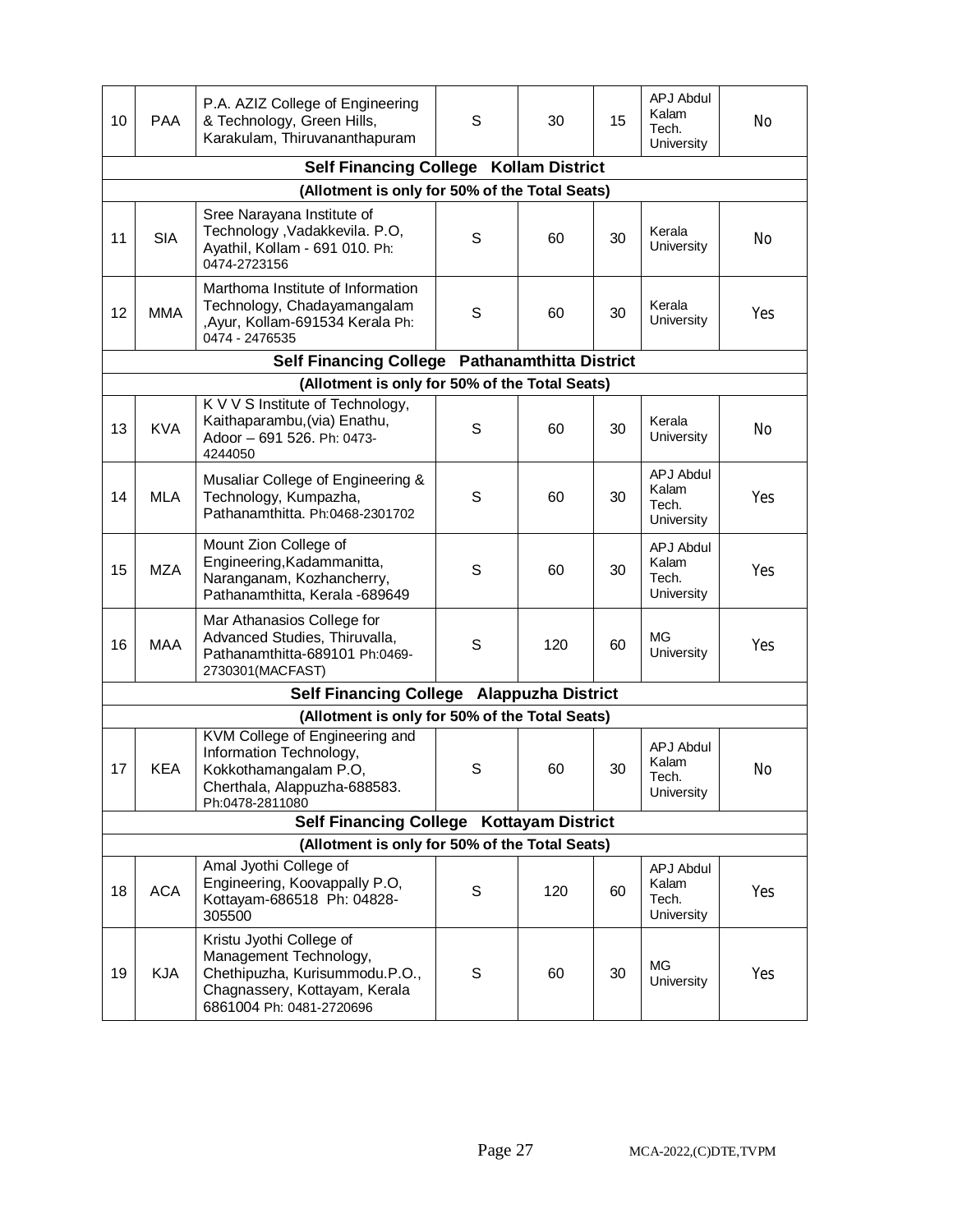| 20 | <b>SJA</b>                                     | St. Joseph's College of<br>Engineering & Technology,<br>Choondacherry P.O, Plassanal,<br>Palai-686579 Kottayam Ph:<br>04822-239301         | S                   | 60                     | 30 | APJ Abdul<br>Kalam<br>Tech.<br>University        | Yes |
|----|------------------------------------------------|--------------------------------------------------------------------------------------------------------------------------------------------|---------------------|------------------------|----|--------------------------------------------------|-----|
| 21 | <b>SPA</b>                                     | School of Technology and Applied<br>Sciences(STAS), Pullarikkunnu,<br>Malloossery, Kottayam-686 041                                        | Govt.<br>Controlled | 30                     | 15 | МG<br>University                                 | No  |
|    |                                                | <b>Self Financing College</b>                                                                                                              |                     | <b>Idukki District</b> |    |                                                  |     |
|    | (Allotment is only for 50% of the Total Seats) |                                                                                                                                            |                     |                        |    |                                                  |     |
| 22 | <b>SGA</b>                                     | Santhigiri College of Computer<br>Sciences, Vazhithala P.O,<br>Thodupuzha, Idukki                                                          | S                   | 60                     | 30 | MG<br>University                                 | Yes |
|    |                                                | Self Financing College Ernakulam District                                                                                                  |                     |                        |    |                                                  |     |
|    |                                                | (Allotment is only for 50% of the Total Seats)                                                                                             |                     |                        |    |                                                  |     |
| 23 | <b>SNA</b>                                     | Sree Narayana Guru Institute of<br>Science & Technology,<br>Thekkethazham, Manjali, North<br>Paravur, Ernakulam-683520 Ph:<br>0484-2440220 | S                   | 90                     | 45 | <b>APJ Abdul</b><br>Kalam<br>Tech.<br>University | No  |
| 24 | <b>MEA</b>                                     | MES-Advanced Institute of<br>Management and Technology<br>(MES-AIMAT), Marampally, Aluva-<br>683107, Ernakulam. Ph: 0484-<br>2679967       | S                   | 120                    | 60 | <b>MG</b><br>University                          | Yes |
| 25 | <b>NMA</b>                                     | Nirmala College, Muvattupuzha,<br>Ernakulam-686661. Ph: 0485-<br>28363                                                                     | S                   | 120                    | 60 | МG<br>University                                 | Yes |
| 26 | <b>DIA</b>                                     | DePaul Institute of Science and<br>Technology, De Paul Nagar,<br>Angamaly, Ernakulam. Ph: 0484-<br>2911811                                 | S                   | 60                     | 30 | <b>MG</b><br>University                          | Yes |
| 27 | <b>UCA</b>                                     | Union Christian College, Aluva.<br>Ernakulam-683102 Ph: 0484-<br>2603633                                                                   | S                   | 120                    | 60 | <b>MG</b><br>University                          | Yes |
| 28 | <b>SMA</b>                                     | SCMS School of Technology &<br>Management, SCMS Campus,<br>Prathap Nagar, Muttom, Cochin,<br>Ernakulam-683106 Ph:0484-<br>2625004          | S                   | 30                     | 15 | МG<br>University                                 | No  |
| 29 | <b>SCA</b>                                     | SCMS School of Engineering and<br>Technology, Vidya Nagar,<br>Palissery, Karukutty, Ernakulam-<br>683582. Ph: 0484-2450330                 | S                   | 30                     | 15 | <b>APJ Abdul</b><br>Kalam<br>Tech.<br>University | No  |
| 30 | <b>SRA</b>                                     | Sree Narayana Gurukulam<br>College of Engineering,<br>Kadayiruppu, Kolencherry,<br>Ernakulam-682311 Ph:0484-276<br>4841                    | S                   | 90                     | 45 | <b>APJ Abdul</b><br>Kalam<br>Tech.<br>University | No  |
| 31 | <b>STA</b>                                     | Regional Centre School of<br><b>Technology and Applied</b><br>Sciences(STAS), Edappally,<br>Kochi - 682024                                 | Govt.<br>Controlled | 30                     | 15 | МG<br>University                                 | No  |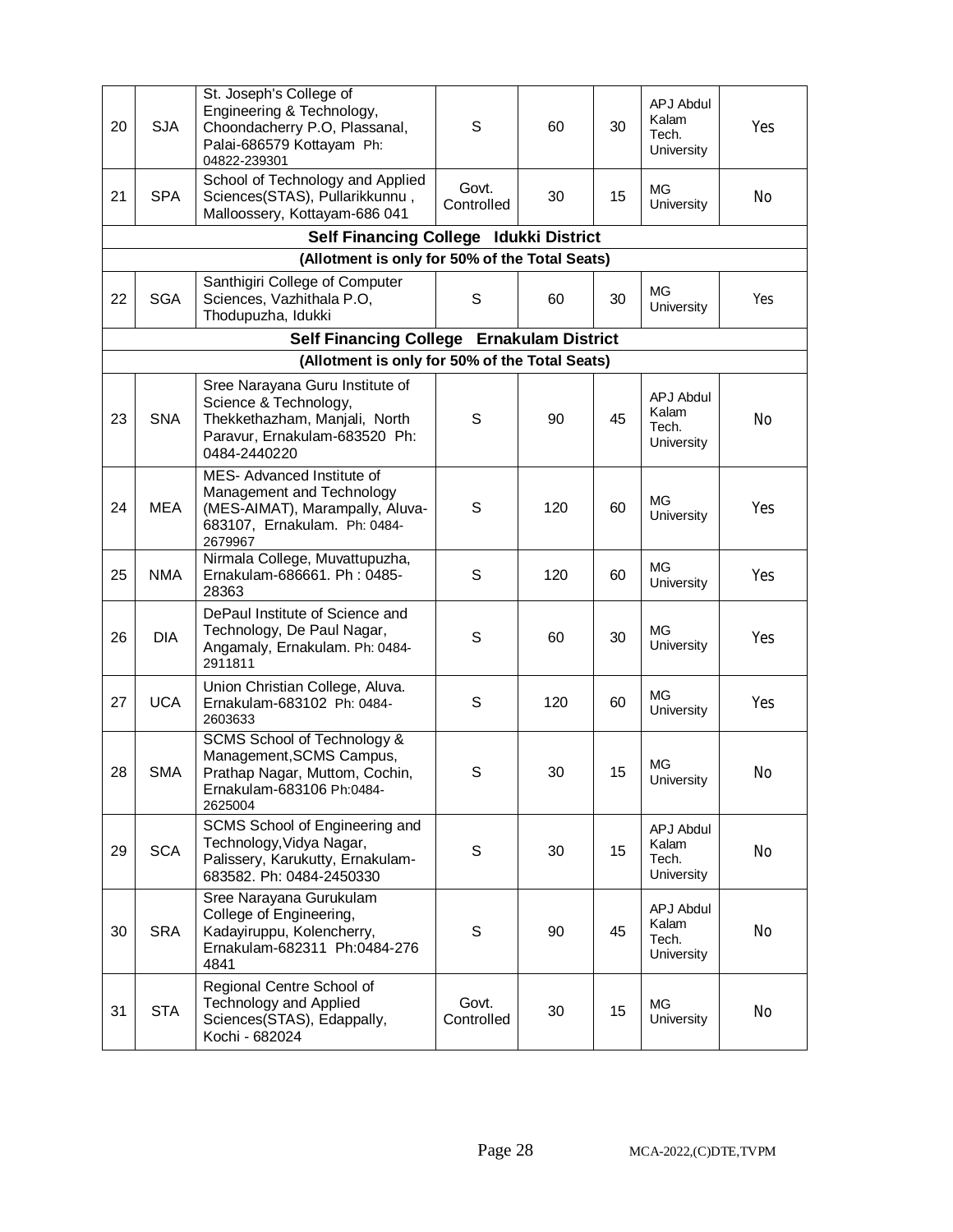| 32 | <b>FIA</b> | Federal Institute of Science &<br>Technology, Hormis Nagar,<br>Mookkannoor P.O, Angamaly-<br>683577 Ph: 0484-2616403                                | S | 120 | 60 | <b>APJ Abdul</b><br>Kalam<br>Tech.<br>University | No  |
|----|------------|-----------------------------------------------------------------------------------------------------------------------------------------------------|---|-----|----|--------------------------------------------------|-----|
| 33 | ILA        | Ilahia College of Engineering &<br>Technology,<br>Mulavoor P.O, Muvattupuzha,<br>Ernakulam Dist-686673                                              | S | 60  | 30 | <b>APJ Abdul</b><br>Kalam<br>Tech.<br>University | Yes |
| 34 | <b>KMA</b> | KMM College of Arts and Science,<br>Thrikkakara P.O, Edapally Toll<br>Gate, Pipeline Jn, Kochi-682021,<br>0484-2575667, 2577567, Mob:<br>9400390222 | S | 30  | 15 | МG<br>University                                 | Yes |
|    |            | <b>Self Financing College Trichur District</b>                                                                                                      |   |     |    |                                                  |     |
|    |            | (Allotment is only for 50% of the Total Seats)                                                                                                      |   |     |    |                                                  |     |
| 35 | <b>VDA</b> | Vidya Academy of Science &<br>Technology, Kurumal,<br>Thalakottukkara P.O, Thrissur -<br>680501 Ph: 0488-5287751                                    | S | 60  | 30 | <b>APJ Abdul</b><br>Kalam<br>Tech.<br>University | No  |
| 36 | <b>NCA</b> | Nehru College of Engineering &<br>Research Centre, Pampady,<br>Thiruvilwamala, Thrissur-680597<br>Ph: 0488-4282070                                  | S | 60  | 30 | <b>APJ Abdul</b><br>Kalam<br>Tech.<br>University | No  |
|    |            | Self Financing College Malappuram District                                                                                                          |   |     |    |                                                  |     |
|    |            | (Allotment is only for 50% of the Total Seats)                                                                                                      |   |     |    |                                                  |     |
| 37 | <b>MSA</b> | MES College of Engineering,<br>Kuttippuram, Thrikkanapuram<br>P.O, Malappuram. Ph: 0494-<br>3051234                                                 | S | 60  | 30 | <b>APJ Abdul</b><br>Kalam<br>Tech.<br>University | Yes |
|    |            | Self Financing College Kozhikode District                                                                                                           |   |     |    |                                                  |     |
|    |            | (Allotment is only for 50% of the Total Seats)                                                                                                      |   |     |    |                                                  |     |
| 38 | <b>AWA</b> | AWH Engineering College,<br>Pattayilkunnu, Kuttikkattoor,<br>Kozhikode - 673 008. Ph: 0495-<br>2352552                                              | S | 30  | 15 | <b>APJ Abdul</b><br>Kalam<br>Tech.<br>University | Yes |
| 39 | <b>KCA</b> | KMCT College of Engineering,<br>Kalanthode, Manasserry<br>PO, Mukkam (via) Kozhikode - 673<br>602. Ph: 0495-2289099                                 | S | 60  | 30 | APJ Abdul<br>Kalam<br>Tech.<br>University        | Yes |
|    |            | Self Financing College Kannur District                                                                                                              |   |     |    |                                                  |     |
|    |            | (Allotment is only for 50% of the Total Seats)                                                                                                      |   |     |    |                                                  |     |
| 40 | <b>CIA</b> | Chinmaya Institute of Technology,<br>Govindagiri, Chala, Thottada P.O.,<br>Kannur Pin- 670007 0497-<br>2822923, 2823534                             | S | 60  | 30 | Kannur<br>University                             | No  |
| 41 | DBA        | Don Bosco College,<br>Angadikadavu, Iritty, Kannur-<br>670706 Kerala Ph:0490-2426212                                                                | S | 30  | 15 | Kannur<br>University                             | Yes |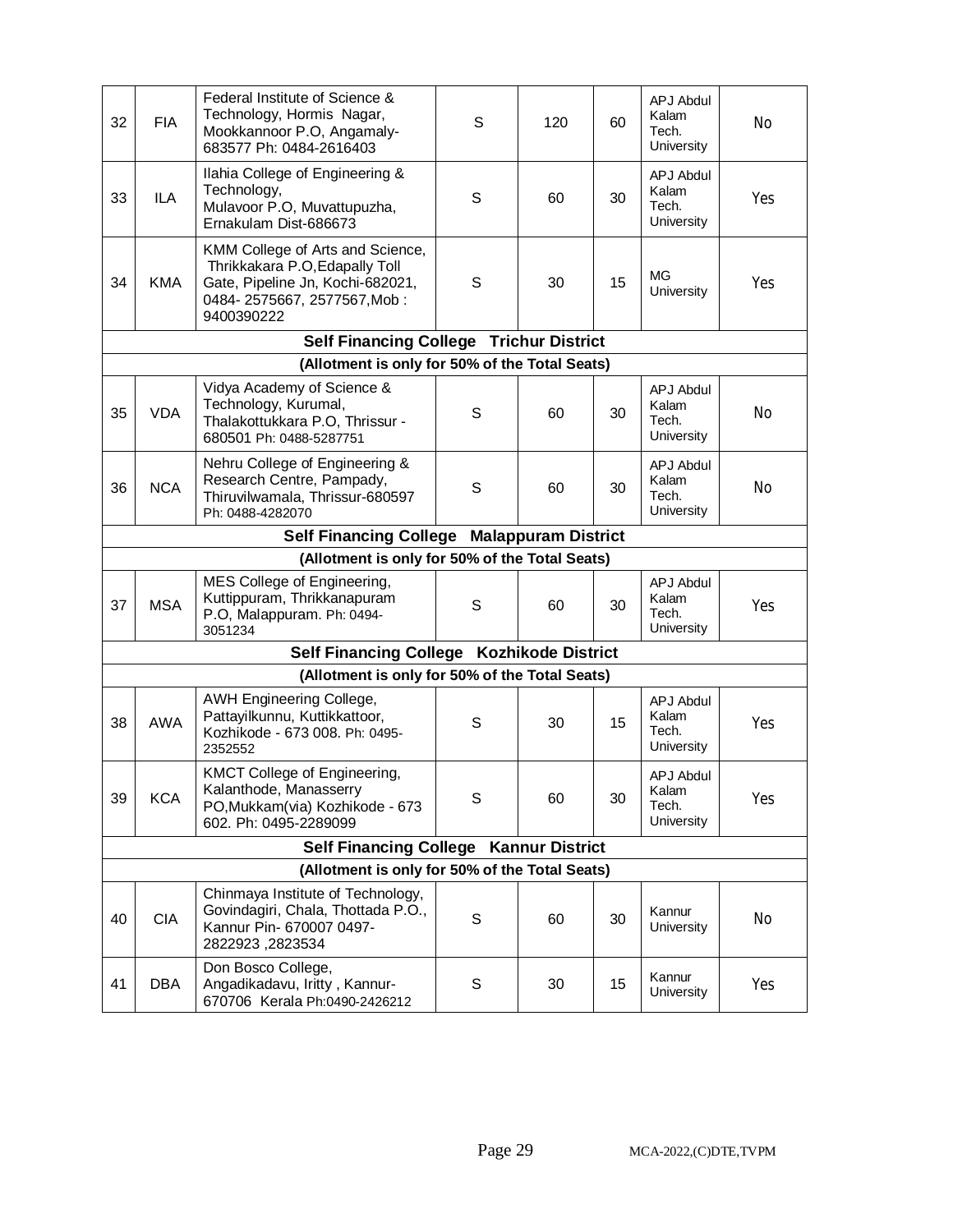#### **ANNEXURE II LIST OF SOCIALLY AND EDUCATIONALLY BACKWARD CLASSES (SEBC)**

[Vide G.O. (P) 208/66/Edn. dated 02.05.1966, G.O. (Ms) No. 95/08/SCSTDD dated 06.10.2008 & G.O. (Ms) No. 58/2012/SCSTDD dated 16.04.2012, G.O.(Ms) No. 10/2014/BCDD dated: 23.05.2014, Lr No. 1538/A2/2014/BCDD dated 02.07.2014, G.O.(Ms) No. 03/2018/BCDD dated 09.04.2018, GO(Ms)No.05/2020/BCDD dated 16.03.2020]

- **I. Ezhavas** including Ezhavas, Thiyyas, Ishuvan, Izhuvan, Illuvan and Billava
- **II. Muslims** (all sections following Islam)

# **III. Latin Catholics and Anglo Indians**

- **IV. Dheevara** including Dheevaran, Araya,Arayas, Arayan, Valan, Nulayan, Mukkuvan, Arayavathi, Valinjiar, Paniakkal, Paniakel, Mukaya, Bovis-Mukayar, Mukaveeran, Mogaveera, Mogavirar,Mogayan
- **V. Viswakarmas** including Viswakarma, Asari, Chaptegra, Kallassari, Kalthachan, Kammala, Kamsala, Kannan, Karuvan, Kitaran, Kollan, Malayala Kammala, Moosari, Pandikammala, Pandithattan, Perumkollan, Thachan, Thattan, Vilkurup, Villasan, Viswabrahmanan or Viswabrahmanar, Viswakarmala and Palisa Perumkollan
- **VI. Kusavan** including Kulalan, Kulala Nair, Kumbaran, Velaan, Velaans, Velaar, Odan, Kulala, Andhra Nair, Anthuru Nair

# **VII. Other Backward Christians**

- (a) SIUC
- (b) Converts from Scheduled Castes to Christianity

# **VIII.Kudumbi**

# **IX. Other Backward Hindus**, i.e.

- 1. Agasa
- 2. Kharvi
- 3. Aremahrati
- 4. Arya, Atagara, Devanga, Kaikolan, (Sengunthar) Pattarya, Pattariyas, Saliyas (Padmasali, Pattusali, Thogatta, Karanibhakatula, Senapathula, Sali, Sale, Karikalabhakulu, Chaliya, Chaliyan)

Sourashtra, Khatri, Patnukaran, Illathu Pillai, Illa Vellalar, Illathar

- 5. Bestha
- 6. Bhandari or Bhondari
- 7. Boya
- 8. Boyan
- 9. Chavalakkaran
- 10. Chakkala (Chakkala Nair)
- 11. Devadiga
- 12. Ezhavathi (Vathi)
- 13. Ezhuthachan, Kadupattan
- 14. Gudigara
- 15. Galada Konkani
- 16. Ganjam Reddies
- 17. Gatti
- 18. Gowda
- 19. Ganika including Nagavamsom
- 20. Hegde
- 21. Hindu Nadar
- 22. Idiga including Settibalija
- 23. Jangam
- 24. Jogi
- 25. Jhetty
- 26. Kanisu or Kaniyar-Panicker, Kaniyan, Kanisan or Kamnan, Kannian or Kani, Ganaka
- 27. xxx
- 28. Kalarikurup or Kalari Panicker
- 29. Kerala Muthali, Kerala Mudalis
- 30. Oudan (Donga) Odda (Vodde or Vadde or Veddai)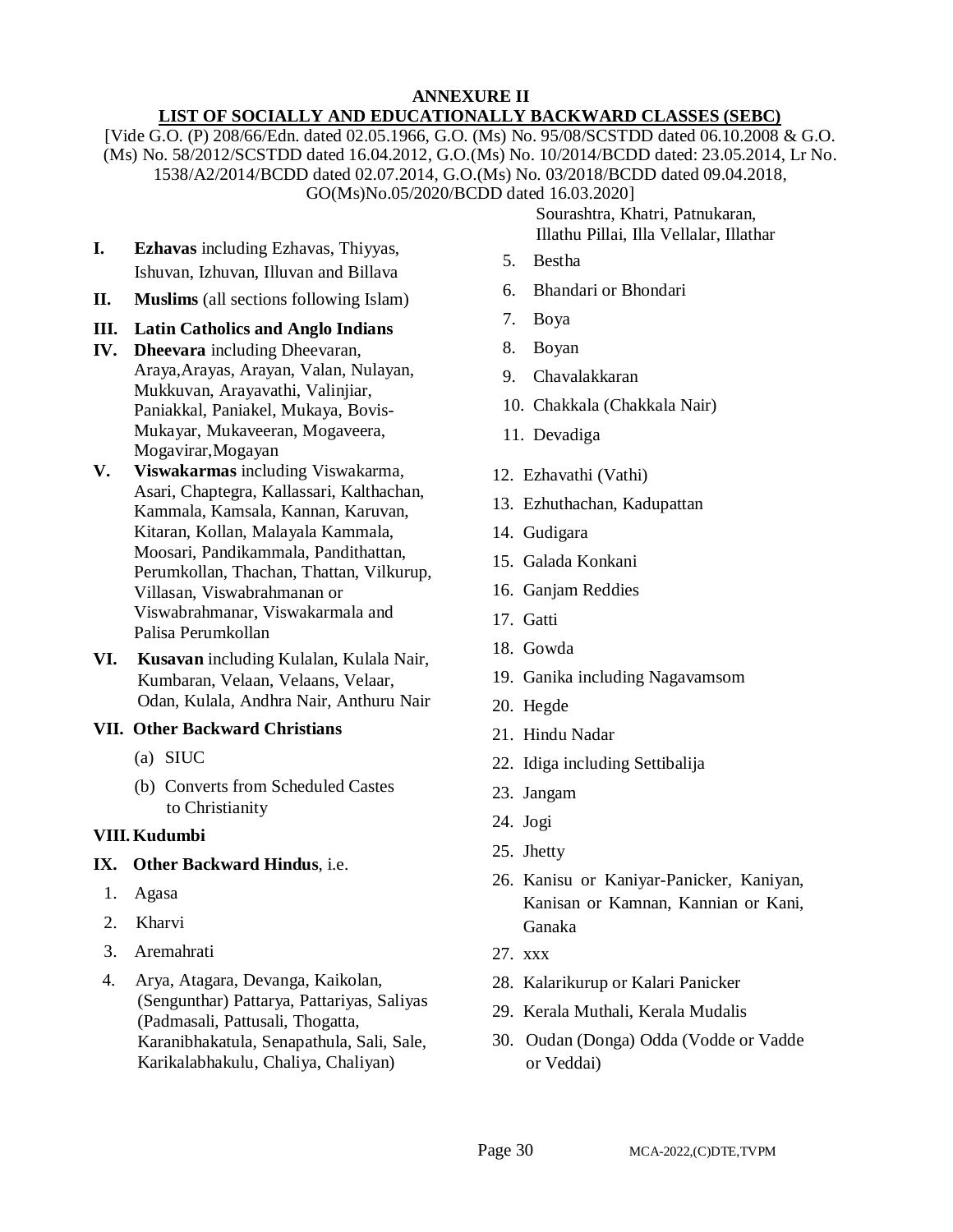- 31. Kalavanthula
- 32. Kallan including Isanattu Kallar
- 33. Kabera
- 34. Korachas
- 35. x x x
- 36. Kannadiyans
- 37. Kavuthiyan, Kavuthiya
- 38. Kavudiyaru
- 39. Kelasi or Kalasi Panicker
- 40. Koppala Velamas
- 41. Krishnanvaka
- 42. Kuruba
- 43. Kurumba
- 44. Maravan (Maravar)
- 45. Madivala
- 46. Maruthuvar
- 47. Mahratta (Non-Brahman)
- 48. Melakudi (Kudiyan)
- 49. x x x
- 50. Moili
- 51. Mukhari
- 52. Modibanda
- 53. Moovari
- 54. Moniagar
- 55. Naicken including Tholuva Naicker and Vettilakkara Naicker, Naikkans
- 56. Padyachi (Villayankuppam)
- 57. Palli
- 58. Panniyar or Pannayar
- 59. Parkavakulam (Surithiman, Malayaman, Nathaman, Moopanar and Nainar)
- 60. Rajapuri
- 61. Sakravar (Kavathi)
- 62. Senaithalaivar, Elavania, Senaikudayam
- 63. Chetty/Chetties including Kottar Chetties, Parakka Chetties, Elur Chetties, Attingal Chetties, Pudukkada Chetties, Iraniel
- Chetties, Sri Pandara Chetties, Telugu Chetties, Udiyankulangara Chetties, Peroorkada Chetties,Sadhu Chetties, 24 Mana Chetties, Wayanadan Chetties, Kalavara Chetties and 24 Mana Telugu **Chetties**
- 64. Tholkolan
- 65. Thottiyan, Thottian
- 66. Uppara (Sagara)
- 67. Ural Goundan
- 68. Valaiyan
- 69.Vada Balija
- 70.Vakkaliga
	- 71. Vaduvan(Vadugan), Vaduka, Vadukan, Vadugar
	- 72. Veera Saivas (Pandaram, Vairavi, Vairagi, Yogeeswar, Yogeeswara, Poopandaram, Malapandaram, Pandaran, Matapathi and Yogi)
	- 73. Veluthedathu Nair including Vannathan, Veluthedan and Rajaka
	- 74. Vilakkithala Nair including Vilakkathalavan, Ambattan Pranopakari, Pandithar and Nusuvan
	- 75. Vaniya including Vanika, Vanika Vaisya, Vaisya Chetty, Vanibha Chetty, Ayiravar Nagarathar, Vaniyan, Vaniya Chetty, Vaniar
	- 76. Yadava including Kolaya, Ayar, Mayar, Maniyani, Eruman, Iruman, Erumakkar, Golla and Kolaries
	- 77. Chakkamar
	- 78. Mogers of Kasaragod Taluk
	- 79. x x x
	- 80. x x x
	- 81. x x x
	- 82. Reddiars (throughout the State except in Malabar area)
	- 83. Mooppar or Kallan Moopan or Kallan Moopar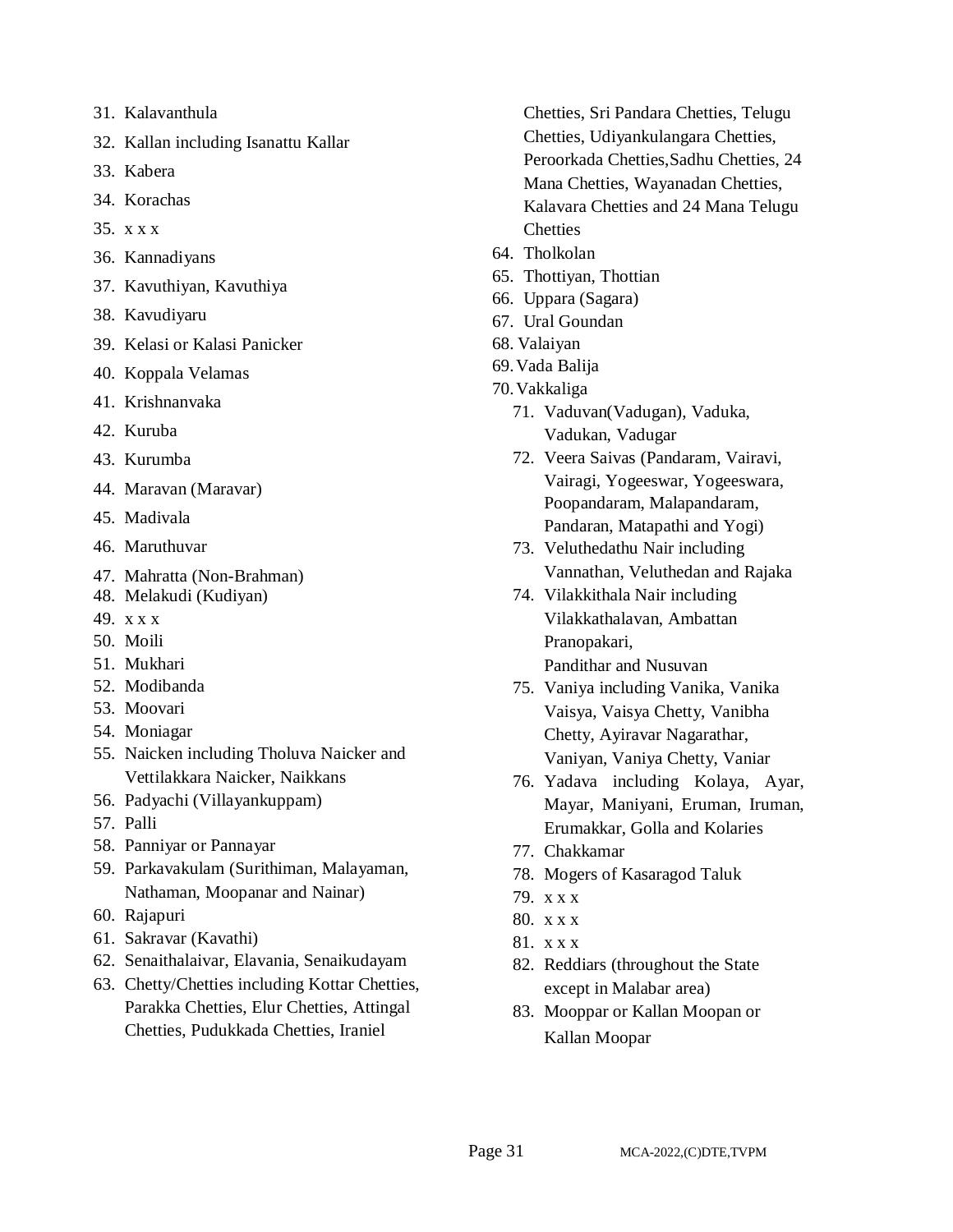### **ANNEXURE – III LIST OF SCHEDULED CASTES (SC)**

[As Amended by The Constitution (Scheduled Castes) Orders (Second Amendment) Act, 2002 (Act 61 of 2002) Vide Part VIII – Kerala - Schedule 1 Notified in the Gazette of India dated 18.12.2002, The Constitution (Scheduled Castes) Order (Amendment) Act 2007, The Constitution (Scheduled Castes) Order (Amendment) Act 2016, No. 24 of 2016]

- Adi Andhra
- Adi Dravida
- Adi Karnataka
- Ajila
- Arunthathiyar
- Ayyanavar
- Baira
- Bakuda
- xxx
- Bathada
- xxx
- Bharathar (Other than Parathar), Paravan
- xxx
- Chakkiliyan
- Chamar, Muchi
- Chandala
- Cheruman
- Domban
- xxx
- xxx
- xxx
- Gosangi
- Hasla
- Holeya
- Kadaiyan
- Kakkalan, Kakkan
- Kalladi
- Kanakkan, Padanna, Padannan
- xxx
- Kavara (other than Telugu speaking or Tamil speaking Balija Kavarai, Gavara,

Gavarai, Gavarai Naidu, Balija Naidu, Gajalu Balija or Valai Chetty)

- Koosa
- Kootan, Koodan
- Kudumban
- Kuravan, Sidhanar, Kuravar, Kurava, Sidhana
- Maila
- Malayan [In the areas comprising the Kannur, Kasaragode, Kozhikode and Wayanad Districts].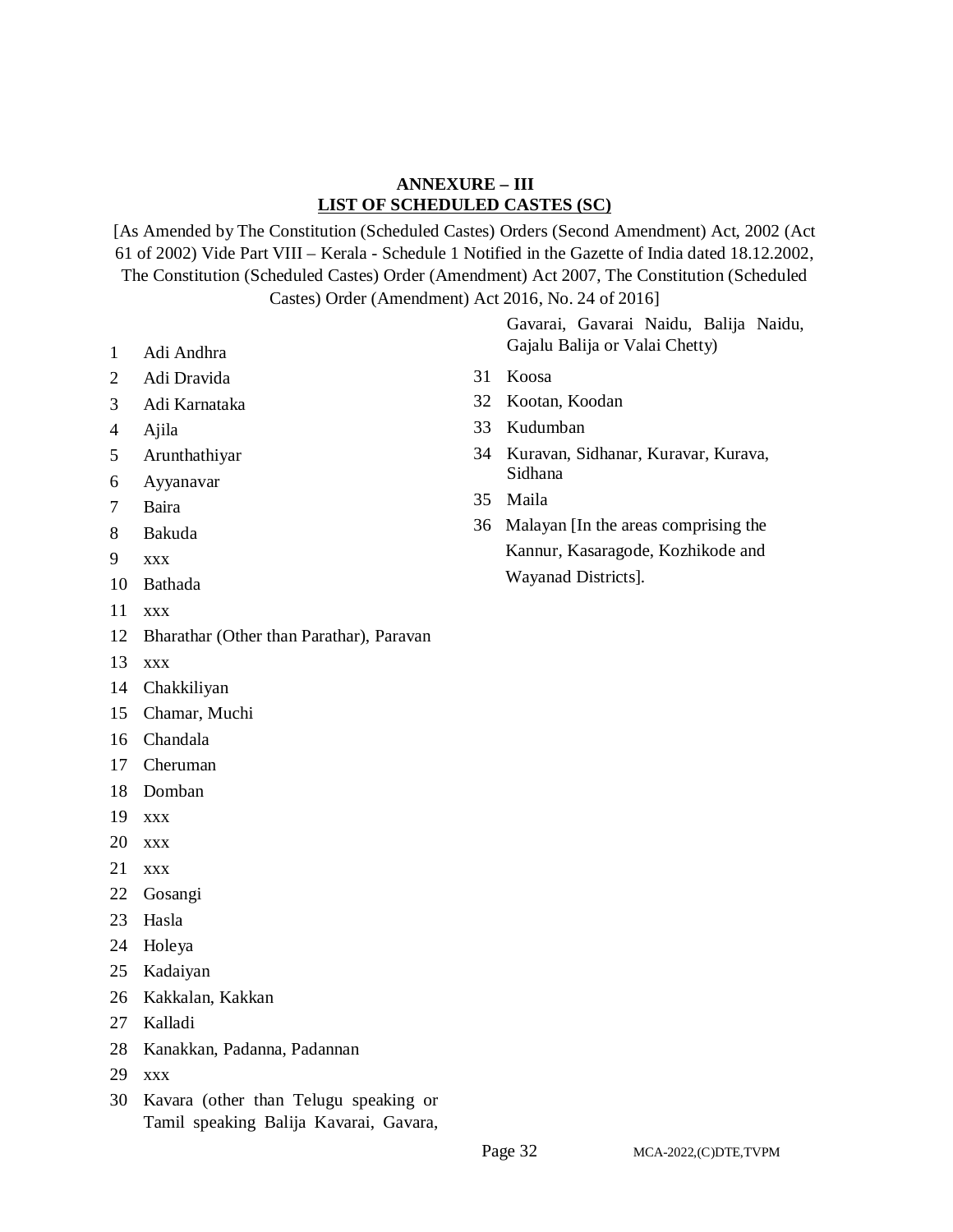- 37 Mannan (മണ്ണാൻ), Pathiyan, Perumannan, Peruvannan, Vannan, Velan
- xxx
- Moger (other than Mogeyar)
- Mundala
- Nalakeyava
- Nalkadaya
- Nayadi
- xxx
- Pallan
- Palluvan, Pulluvan
- Pambada
- Panan
- xxx
- Paraiyan, Parayan, Sambavar, Sambavan, Sambava, Paraya, Paraiya, Parayar
- xxx
- xxx
- xxx
- Pulayan, Cheramar, Pulaya, Pulayar, Cherama, Cheraman, Wayanad Pulayan, Wayanadan Pulayan, Matha, Matha Pulayan
- xxx
- Puthirai Vannan
- Raneyar
- Samagara
- Samban
- Semman, Chemman, Chemmar
- Thandan (excluding Ezhuvas and Thiyyas who are known as Thandan, in the erstwhile Cochin and Malabar areas) and (Carpenters who are known as Thachan, in the erstwhile Cochin and Travancore State) Thachar (Other than carpenters)
- Thoti
- Vallon
- Valluvan
- xxx
- xxx
- Vetan
- Vettuvan, Pulaya Vettuvan (in the areas of erstwhile Cochin State only).
- Nerian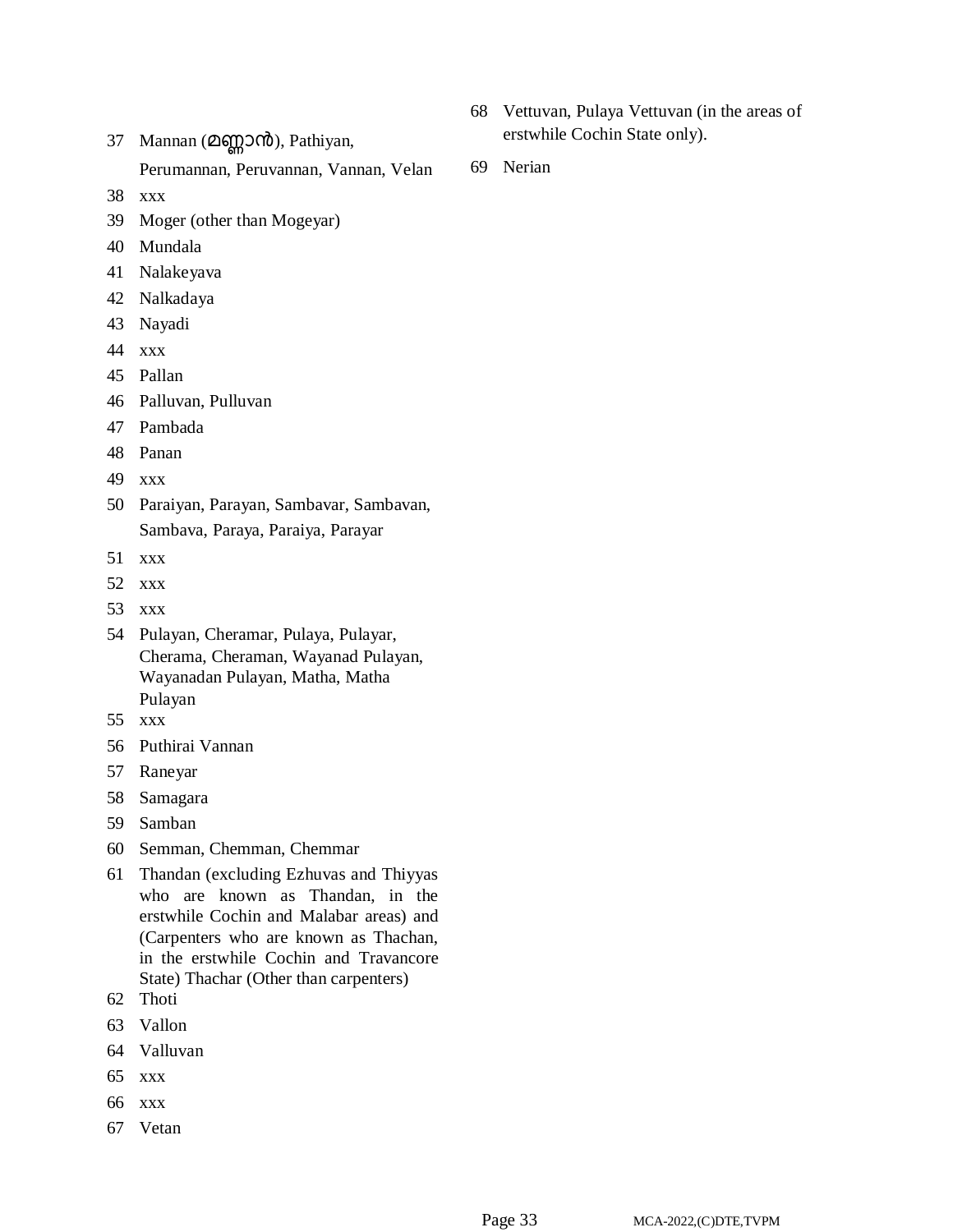# **ANNEXURE – IV LIST OF SCHEDULED TRIBES (ST)**

[As Amended by The Scheduled Castes and Scheduled Tribes Orders (Amendment) Act, 2002 (Act 10 of 2003) Vide Part - VII - Kerala - Second Schedule Notified in the Gazette of India dated 8.1.2003, G.O. (Ms) No. 06/2014/SCSTDD dated 29.01.2014]

- Adiyan
- Arandan [Arandanan]
- Eravallan
- Hill Pulaya, Mala Pulayan, Kurumba Pulayan, Kuravazhi Pulayan, Pamba Pulayan
- Irular, Irulan
- Kadar [Wayanad Kadar]
- xxx
- Kanikkaran, Kanikkar
- Kattunayakan
- [Kochuvelan]
- xxx
- xxx
- Koraga
- xxx
- Kudiya, Melakudi
- Kurichchan [Kurichiyan]
- Kurumans, Mullu Kuruman, Mulla Kuruman, Mala Kuruman
- Kurumbas, [Kurumbar, Kurumban]
- Maha Malasar
- Malai Arayan [Mala Arayan]
- Malai Pandaram
- Malai Vedan [Malavedan]
- Malakkuravan
- Malasar
- [Malayan, Nattu Malayan, Konga Malayan (excluding the areas comprising the Kasaragod, Kannur, Wayanad and Kozhikode Districts)
- Malayarayar
- 27 Mannan  $(2007)$
- xxx
- Muthuvan, Mudugar, Muduvan
- Palleyan, Palliyan, Palliyar, Paliyan
- xxx
- xxx
- Paniyan
- Ulladan, [Ullatan]
- Uraly
- Mala Vettuvan(in Kasaragod & Kannur districts)
- Ten Kurumban, Jenu Kurumban
- Thachanadan, Thachanadan Moopan
- Cholanaickan
- Mavilan
- Karimpalan
- Vetta Kuruman
- Mala Panikkar
- Maratis of Kasargod and Hosdurg Taluk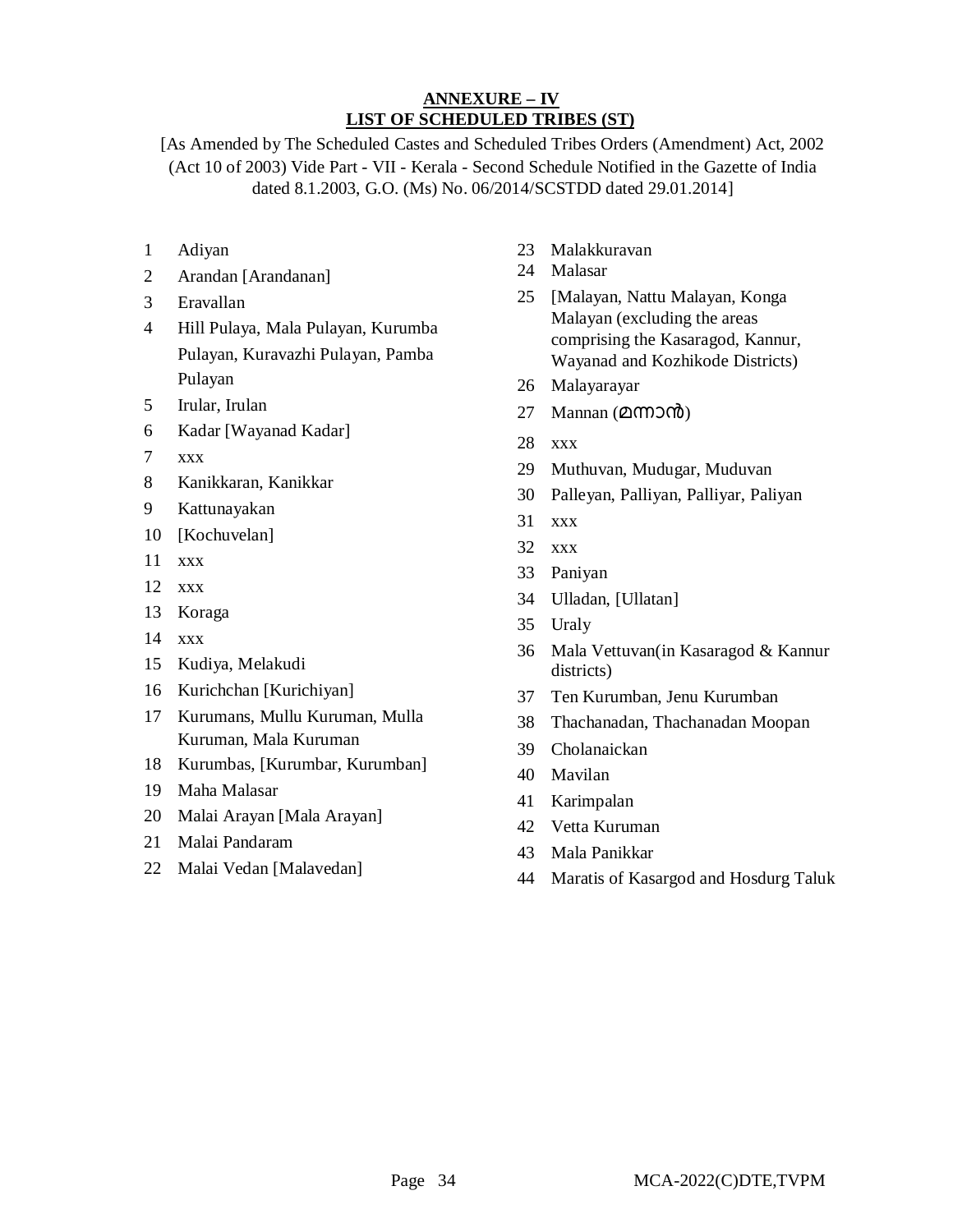# **ANNEXURE – V(a) LIST OF OTHER ELIGIBLE COMMUNITIES (OEC)**

[GO (Ms) No.14/2017/BCDD dated: 02.08.2017, GO (Ms) No.7/2013/BCDD dated: 19.07.2013 and GO(Ms)No.9/2021/BCDD dated18.09.2021]

# **OEC (ST)**

- 1 Allar (Alan)
- 2 Chingathan
- 3 Irivavan
- 4 Kalanadi
- 5 Malayan, Konga-Malayan(Kasargod, Kannur, Wayanad and Kozhikode Districts)
- 6 Kundu-Vadiyan Kunnuvarmannadi
- 8 Malamuthan
- 9 Malavettuvar (Except Kasargod and Kannur Districts)
- 10 Malayalar
- 11 Panimalayan
- 12 Pathiyan (other than Dhobies)
- 13 Hindu-Malayali

# **OEC (SC)**

- 1 Chakkamar
- 2 Madiga
- **3 xxx**
- 4 Kudumbi
- 5 Dheevara/Dheevaran (Arayan, Valan, Nulayan, Mukkuvan, Arayavathi, Valanchiyar, Paniyakal, Mokaya, Bovi, Mogayar, Mogaveerar)
- 6 Scheduled Caste converted to Christianity
- 7 Kusavan, Kulalan, Kumbharan, Velaan, Velaar, Odan, Andhra Nair, Andhuru Nair,
- 8 Pulaya Vettuvan (Except Kochi State)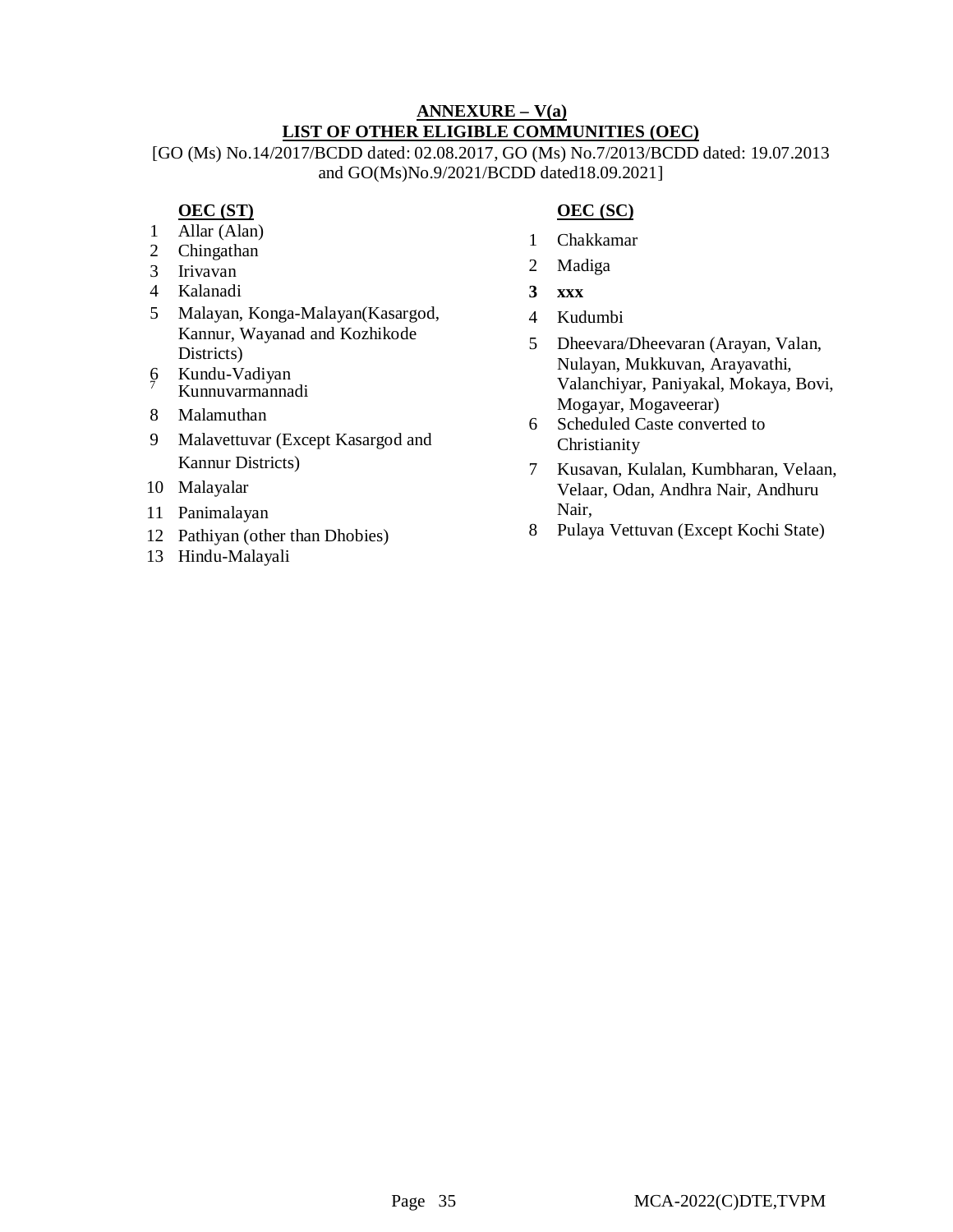#### **ANNEXURE – V(b) LIST OF COMMUNITIES ELIGIBLE FOR EDUCATIONAL CONCESSIONS AS IS GIVEN TO OEC**

[G.O.(Ms) No. 10/2014/BCDD dated: 23.05.2014]]

- Vaniya (Vanika, Vanika Vaisya, Vanibha Chetty, Vaniya Chetty, Ayiravar, Nagarathar and Vaniyan
- Veluthedathu Nair (Veluthedan and Vannathan)
- Chetty/Chetties (Kottar Chetties, Parakka Chetties, Elur Chetties, Attingal Chetties, Pudukkada Chetties, Iraniel Chetties, Sri Pandara Cetties, Telugu Chetties, Udiyankulangara Chetties, Peroorkada Chetties, Sadhu Chetties, 24 Mana Chetties, Wayanadan Chetties, Kalavara Chetties and 24 Mana Telugu Chetties
- Ezhavathi (Vathy)
- Ganika
- Kanisu or Kaniyar Panicker, Kani or Kaniyan (Ganaka) or Kanisan or Kamnan, Kalari Kurup/Kalari Panicker
- Vilkurup, Perumkollan
- Yadavas (Kolaya, Ayar, Mayar, Maniyani and Iruman), Erumakkar
- Devanga
- Pattariyas
- Saliyas (Chaliya, Chaliyan)
- Pandithar
- Vaniar
- Ezhuthachan
- Chakkala/Chakkala Nair
- Reddiars (throughout the State except in Malabar Area)
- Kavuthiya
- Veerasaiva (Yogi, Yogeeswara, Poopandram, Malapandaram, Jangam, Matapathi, Pandaram, Pandaran, Vairavi, Vairagi)
- Vilakkithala Nair Vilakkithalavan
- Vaduka Vadukan, Vadugar, Vaduka, Vaduvan
- Chavalakkaran
- Agasa
- Kaikolan
- Kannadiyans
- Kerala Mudalis
- Madivala
- Naikkans
- Tholkolans
- Thottian
- Mooppar or Kallan Moopan or Kallan Moopar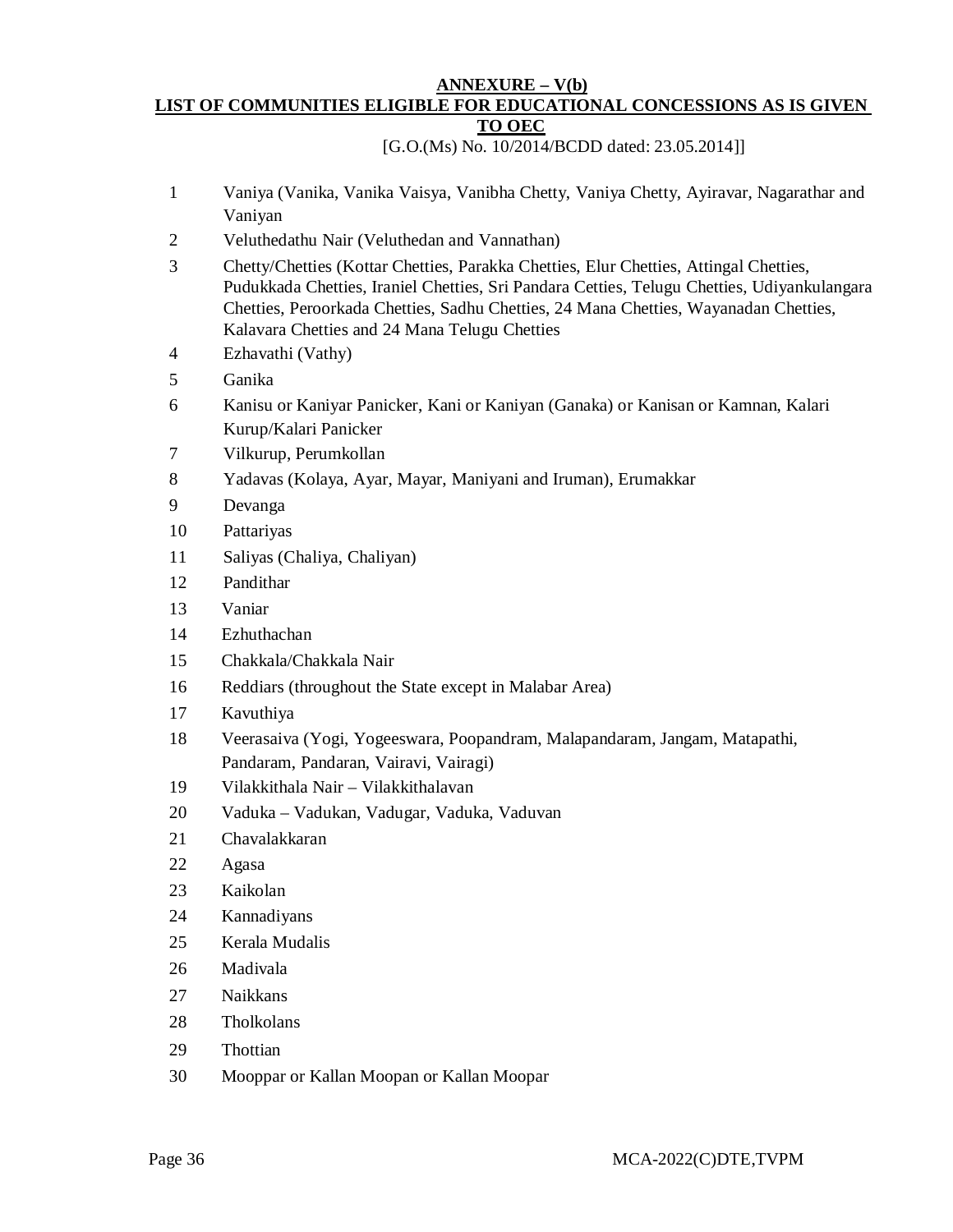### ANNEXURE VI

# **COMMUNITY CERTIFICATE (for SEBC Candidates)**

*(These Certificates are required only if the candidate claims reservation under the Socially and Educationally Backward Classes/Other Eligible Communities/Anglo Indian.) [Note: In case, where the Community is noted only as, 'Latin Catholic' or 'Latin Christian' in the SSLC and reservation under 'Latin Catholic Other than Anglo Indian' QUOTA is sought, a Certificate from the Village Officer to the effect that the candidate belongs to 'Latin Catholic Other than Anglo Indian' or 'Latin Christian Other than Anglo Indian' should be obtained in the COMMUNITY CERTIFICATE].*

|                                                                      | Socially and Educationally Backward Class as per G.O(P) 208/66 dated 02-05-1966, G.O(MS) |
|----------------------------------------------------------------------|------------------------------------------------------------------------------------------|
| No.95/08/SCSTDD dated 06-10-2008 and subsequent amendments, thereof. |                                                                                          |
|                                                                      |                                                                                          |
|                                                                      | Signature of the Village Officer:                                                        |
| Place:<br>Date                                                       | Name:<br>( <i>Office Seal</i> ) Designation & Address :                                  |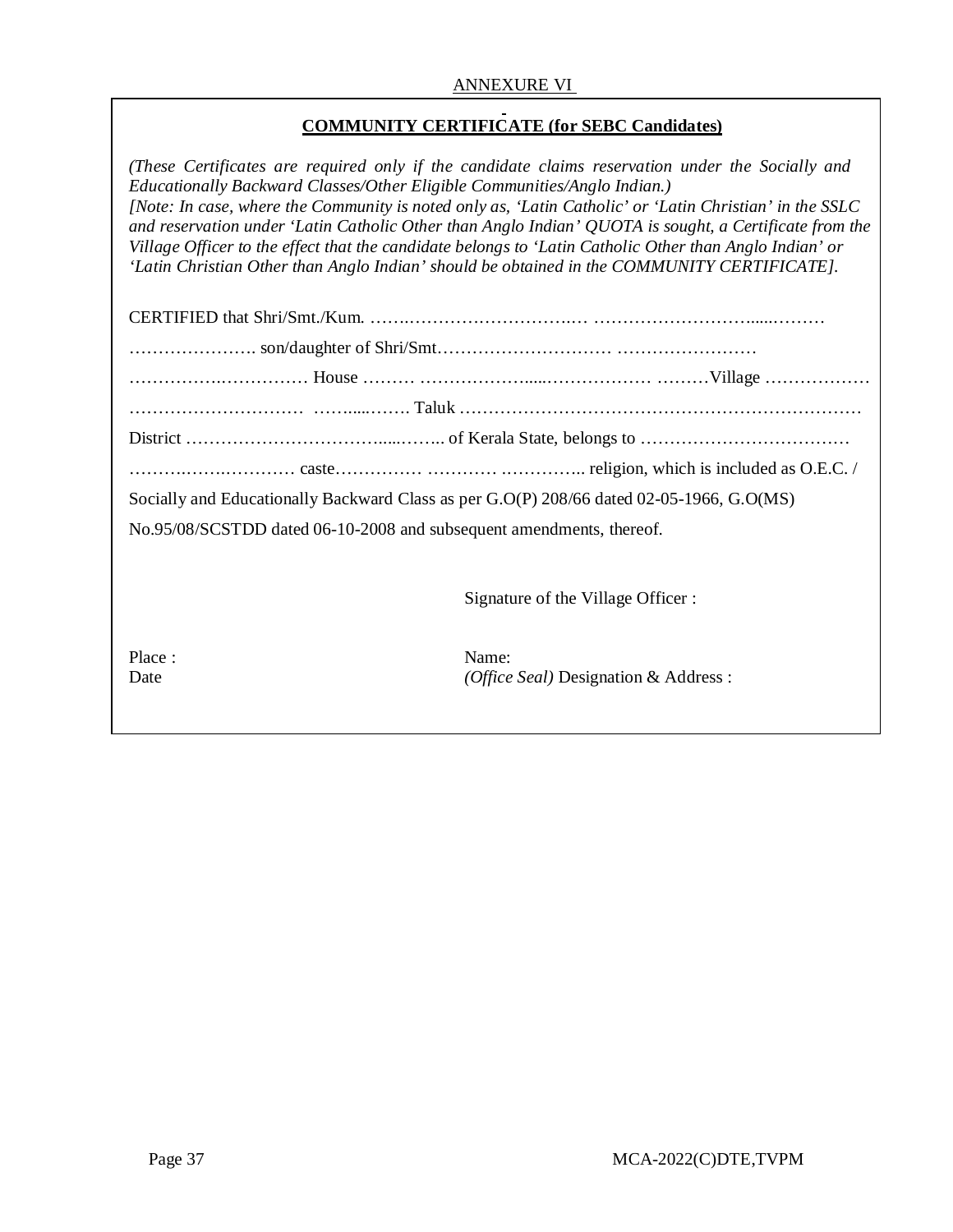# ANNEXURE-VII(a)

# **Proforma for Inter-Caste Marriage Certificate**

| for admission to the MCA Course, 2022-23, is the son/daughter of an Inter-Caste married couple, |  |
|-------------------------------------------------------------------------------------------------|--|
|                                                                                                 |  |
|                                                                                                 |  |

Place:

Date:

Signature of Tahsildar Name of Tahsildar: Name of Taluk:

 *(Office Seal)*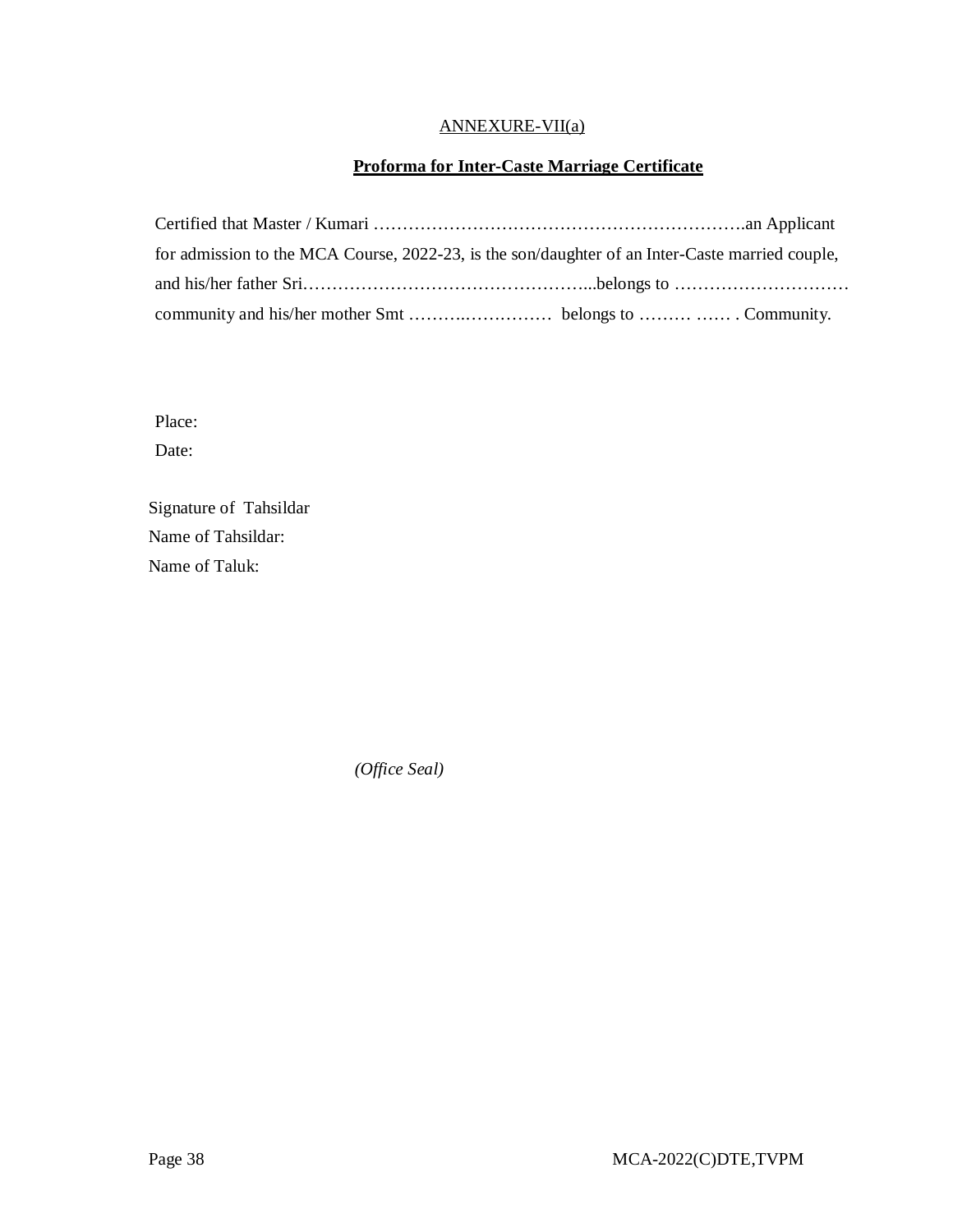# **ANNEXURE VII(b)**

|  |  |  |  |  |  |  | Income Certificate for SEBC & OEC Candidates |
|--|--|--|--|--|--|--|----------------------------------------------|
|--|--|--|--|--|--|--|----------------------------------------------|

|                              |                               | ANNUAL FAMILY INCOME: Income certificate is to be produced by : (i) Candidates who claim communal reservation under<br>SEBC/OEC category (except children of inter-caste married couples) (ii) All 'Keralite' candidates.                                |               |  | $\mathsf{hcpam} \setminus \mathsf{K} \mathsf{A} \le \mathsf{A} \le \mathsf{B}$ |                      |        |      |       |     |  |
|------------------------------|-------------------------------|----------------------------------------------------------------------------------------------------------------------------------------------------------------------------------------------------------------------------------------------------------|---------------|--|--------------------------------------------------------------------------------|----------------------|--------|------|-------|-----|--|
| $\mathcal{V}4\mathbf{A}$ :   |                               |                                                                                                                                                                                                                                                          |               |  |                                                                                |                      |        |      |       |     |  |
| XobXn<br>:                   |                               |                                                                                                                                                                                                                                                          |               |  |                                                                                |                      |        |      |       |     |  |
|                              |                               |                                                                                                                                                                                                                                                          |               |  |                                                                                |                      |        |      |       |     |  |
|                              |                               |                                                                                                                                                                                                                                                          |               |  |                                                                                |                      |        |      |       |     |  |
|                              |                               |                                                                                                                                                                                                                                                          |               |  |                                                                                |                      |        |      |       |     |  |
|                              |                               | cq] bmsW¶ v{]Ø mhn ni nxpளš. എന്റെ അcNj W - n t_m[ys ¸ «X\pk cn vSnbmsâ hmÀj nl l pSpw                                                                                                                                                                   |               |  |                                                                                |                      |        |      |       |     |  |
|                              |                               | hcpam\w Xmsg ImWn`ncn; p¶ {]ImcamsW¶v Rm <sup>3</sup> CXn\m km£ys Sp <sup>-</sup> p¶p. IpSpw_- nse AwKkw-                                                                                                                                                |               |  |                                                                                |                      |        |      |       |     |  |
|                              |                               | JyB Wy AXm tPmentopÅ hÀ Dw ] Tn; p¶ hÀ Dw tPmen CÃm <sup>-</sup> hÀ Dw BWv                                                                                                                                                                               |               |  |                                                                                |                      |        |      |       |     |  |
| B/mD                         |                               | ganbmA ji ¼tw/sj <sup>3</sup> j <sup>3</sup> (lpSpw_   l hSw   lgenthe                                                                                                                                                                                   |               |  |                                                                                | hmt Zi               | vtPmen | hmst | aar\w | Bst |  |
| amA¤§Ä                       | <b>∖r∏pÅ</b><br><b>B</b> Zmbw | s] <sup>3</sup> j <sup>3</sup> Hgmsl)***                                                                                                                                                                                                                 |               |  |                                                                                | bpÅhcpsShcp-<br>am\w |        |      |       |     |  |
|                              |                               |                                                                                                                                                                                                                                                          |               |  |                                                                                |                      |        |      |       |     |  |
|                              |                               |                                                                                                                                                                                                                                                          |               |  |                                                                                |                      |        |      |       |     |  |
|                              |                               |                                                                                                                                                                                                                                                          |               |  |                                                                                |                      |        |      |       |     |  |
|                              |                               | sam <sup>-</sup> $\overline{\cdot}$ nepŠXpl $A_i$ $\overline{\cdot}$ n :                                                                                                                                                                                 |               |  |                                                                                |                      |        |      |       |     |  |
|                              |                               | Xpl A£c <sup>-</sup> mÂ:                                                                                                                                                                                                                                 |               |  |                                                                                |                      |        |      |       |     |  |
| fn I qSpXepÅ hcpsS I mcy- nÂ |                               |                                                                                                                                                                                                                                                          |               |  |                                                                                |                      |        |      |       |     |  |
|                              |                               | l        (SpXepff I p«nl Ä; vI pdhp வெழுள் Xpl   :    …………………………………………………………………                                                                                                                                                                          |               |  |                                                                                |                      |        |      |       |     |  |
| _m; nXpl A£c <sup>-</sup> nÂ |                               |                                                                                                                                                                                                                                                          | $\mathcal{L}$ |  |                                                                                |                      |        |      |       |     |  |
|                              |                               | $\mathbf{B} \wedge \mathbf{0}$ K v ap(Z $\qquad \qquad \mathbf{t}$ ] cpw D t Z ym K $\mathbf{t}$ $\qquad$ cpw :<br>* At] £ n; p¶·XobXn; p sXm« ap <sup>3</sup> ] pÅ hÀj s˙ hcpamNamboncn; Ww IW; mt; ளsXv<br>** BcpsS Bhi y <sup>-</sup> ns\¶vhyà am; Ww |               |  | $H_{.}v:$                                                                      |                      |        |      |       |     |  |
|                              |                               | ***Ørcw i ¼fj mcmb DtZymKØcpsS I mcy- n ASnØm\i ¼ft-msSm w \nethnepÅ Un F I qSn I Wj nseSp- mI Ww thmÀj nl<br>I pSpw_ hcpam\w I W <sub>i</sub> mt; snsXv                                                                                                 |               |  |                                                                                |                      |        |      |       |     |  |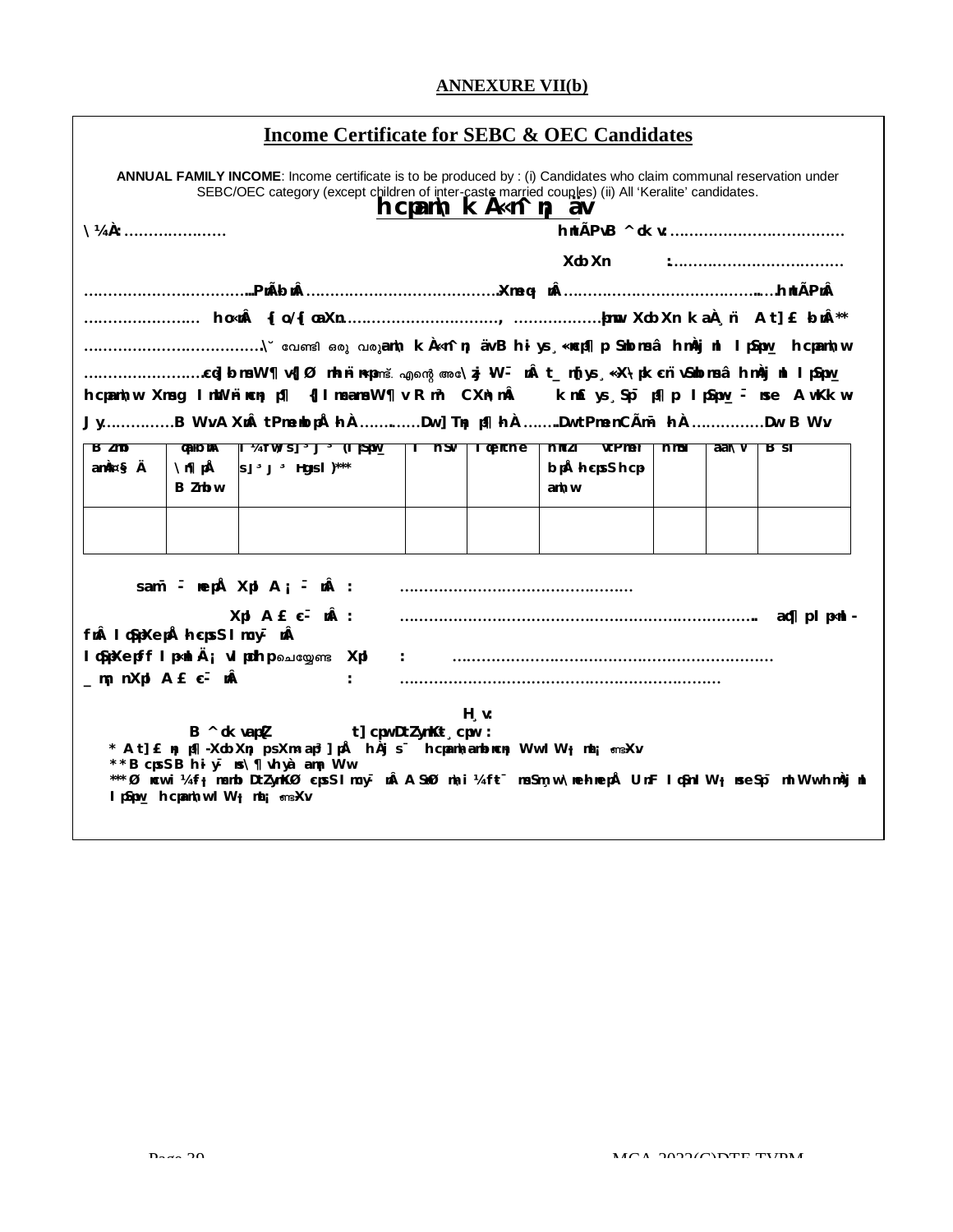#### ANNEXURE-VIII

#### **NON CREAMY LAYER CERTIFICATE**

# **[Certificate to be produced by Socially and Educationally Backward Classes (SEBC) Other Eligible Communities (OEC) for admission to Professional Degree courses in educational institutions under the Government of Kerala and in Government and Self Financing Educational Institutions other than minority institutions under Article 30 (1)]**

|                                                                                               |  | Community which is |  |
|-----------------------------------------------------------------------------------------------|--|--------------------|--|
| designated as a Socially and Educationally Backward Class (SEBC) / Other Eligible Communities |  |                    |  |
| $(OEC)$ .                                                                                     |  |                    |  |
|                                                                                               |  |                    |  |
|                                                                                               |  |                    |  |
|                                                                                               |  |                    |  |
| and the schedule prescribed there under to exclude the 'Creamy Layer'' among the designated   |  |                    |  |
| "Socially and Educationally Backward Classes (SEBCs)/Other Eligible Communities (OEC)" in the |  |                    |  |
| State of Kerala.                                                                              |  |                    |  |
|                                                                                               |  |                    |  |

| Place:             | Signature of Revenue Officer |  |  |  |  |  |                                                   |
|--------------------|------------------------------|--|--|--|--|--|---------------------------------------------------|
| Date:              |                              |  |  |  |  |  | (Not below the Rank of Village Officer/Competent) |
| <b>Authority</b> ) |                              |  |  |  |  |  |                                                   |

Name:

Designation:

(Office Seal)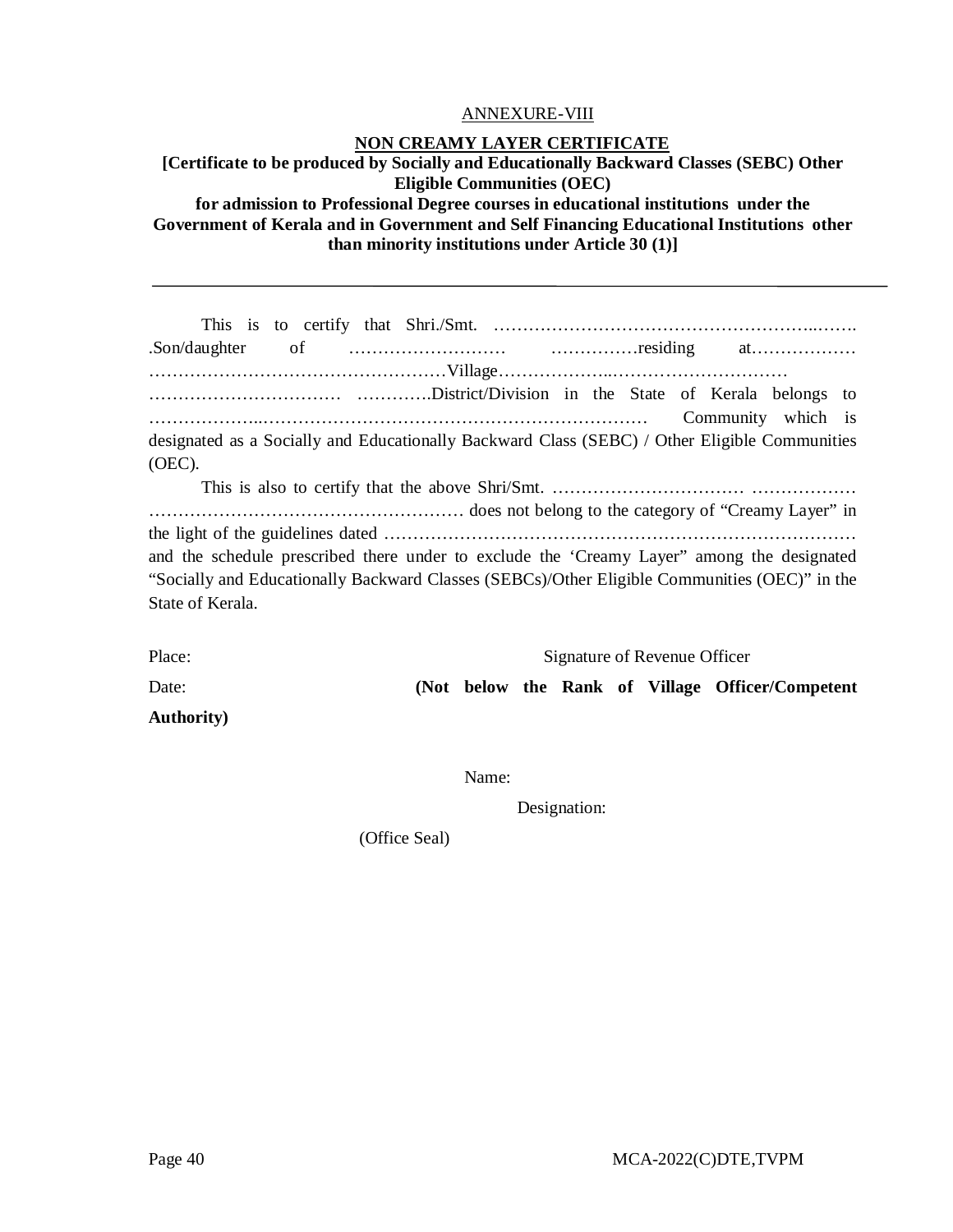#### Annexure IX **Community Certificate for SC & ST**

*Note: (i) Candidate claiming reservation under SC/ST, should furnish the Community Certificate given below in support of the claim.* 

- *(ii) SC / ST Caste status of children of parents contracted inter caste marriage will be subject to the orders / clarifications issued in G.O. (M.S.) No.11 / 05 / SCSTDD Dated 22-03- 2005, G.O. (MS.) No. 25 / 05 / SCSTDD Dated 20-06-2005, G.O. (MS.) No. 109 / 2008 / SCSTDD Dated 20-11-2008, and judgement dated 10-08-2005 of the full bench of the Hon'ble High Court of Kerala in WP 2483 / 2005 and connected cases.*
- *(iii) As per prospectus clause 5.5.2(h) son / daughter of inter-caste married couple, claiming communal reservation under SEBC, should produce the 'Inter-caste Marriage Certificate' in the proforma given in Annexure X(e) of the Prospectus.*

|              |    |                                                               | <b>COMMUNITY CERTIFICATE</b><br>(For Scheduled Caste & Scheduled Tribe Candidates) |      |                                                                                                                                                                                                                                                                                                 |       |
|--------------|----|---------------------------------------------------------------|------------------------------------------------------------------------------------|------|-------------------------------------------------------------------------------------------------------------------------------------------------------------------------------------------------------------------------------------------------------------------------------------------------|-------|
| 1. This      | is | to                                                            | certify                                                                            | that | Shri/Smt./Kumari<br>son/daughter                                                                                                                                                                                                                                                                | of    |
|              |    |                                                               |                                                                                    |      |                                                                                                                                                                                                                                                                                                 | of    |
|              |    |                                                               |                                                                                    |      |                                                                                                                                                                                                                                                                                                 | House |
|              |    |                                                               |                                                                                    |      | Village/Town                                                                                                                                                                                                                                                                                    |       |
|              |    |                                                               |                                                                                    |      |                                                                                                                                                                                                                                                                                                 | Taluk |
|              |    |                                                               |                                                                                    |      |                                                                                                                                                                                                                                                                                                 |       |
|              |    |                                                               |                                                                                    |      |                                                                                                                                                                                                                                                                                                 |       |
|              |    |                                                               | Caste/*Tribe which is recognized as a Scheduled Caste/Scheduled Tribe under:-      |      |                                                                                                                                                                                                                                                                                                 |       |
|              |    |                                                               |                                                                                    |      | The Constitution Ammendment (Scheduled Castes) Order, 1950; The Constitution Ammendment<br>(Scheduled Tribes) Order, 1950 [As amended by The Scheduled Castes and Scheduled Tribes Orders<br>(Amendment) Act, 2002 / The Constitution (Scheduled Castes) Orders (Second Ammendment) Act, 2002]. |       |
| Son/daughter | of |                                                               |                                                                                    |      |                                                                                                                                                                                                                                                                                                 | οf    |
|              |    |                                                               |                                                                                    |      |                                                                                                                                                                                                                                                                                                 | House |
|              |    |                                                               |                                                                                    |      | Village/Town                                                                                                                                                                                                                                                                                    |       |
|              |    |                                                               |                                                                                    |      |                                                                                                                                                                                                                                                                                                 |       |
|              |    |                                                               |                                                                                    |      | District is a member of Malai Araya Christian family converted to Christianity from Hindu Malai Arayan                                                                                                                                                                                          |       |
|              |    | Community, which is included in the list of Scheduled Tribes. |                                                                                    |      |                                                                                                                                                                                                                                                                                                 |       |
| 2.           |    |                                                               | Shri/Smt./Kumari                                                                   |      |                                                                                                                                                                                                                                                                                                 |       |
|              |    |                                                               |                                                                                    |      |                                                                                                                                                                                                                                                                                                 |       |
| ordinarily   |    |                                                               | reside(s)                                                                          |      |                                                                                                                                                                                                                                                                                                 | in    |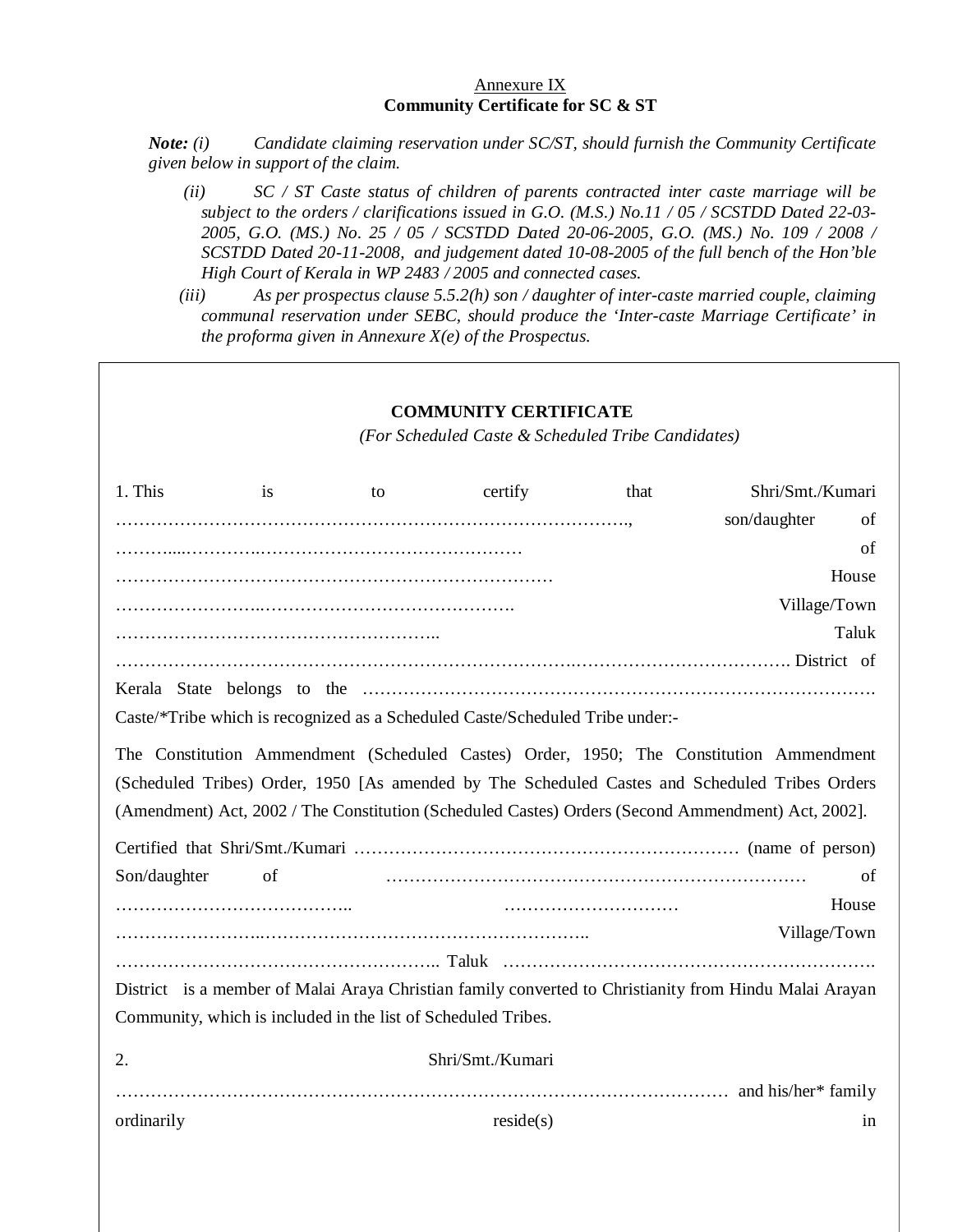………………………………………..……………………………………………………….. Village/Town of …………………………………………………………… District of Kerala State.

#### **Signature of Tahsildar :**

Place : ……………………….. Name :

Date : ………………………..

(Office Seal)

*\* Please delete the words/clause which are not applicable.*

*Note: 1. The term ordinarily resides used here will have the same meaning as in Section 20 of the Representation of the Peoples Act, 1950.*

*2. In case of X'ian converts from SC who have subsequently embraced Hinduism should get the following certificate recorded by the 'Tahsildar' below the community Certificate. "The certificate is issued after observing the guidelines issued in Government Circular no. 18421/E2/SC/ST/DD. Dated 15-12-1987"*

*3. Issue of Community Certificate to Scheduled Caste / Scheduled Tribe will be regulated by Act II of the Kerala (Scheduled Caste & Scheduled Tribe) Regulation of Issue of Community Certificate Act 1996.*

*4 Certificate to persons belonging to Malai Arayan Commuity (ST) converted to Christianity should be in this form*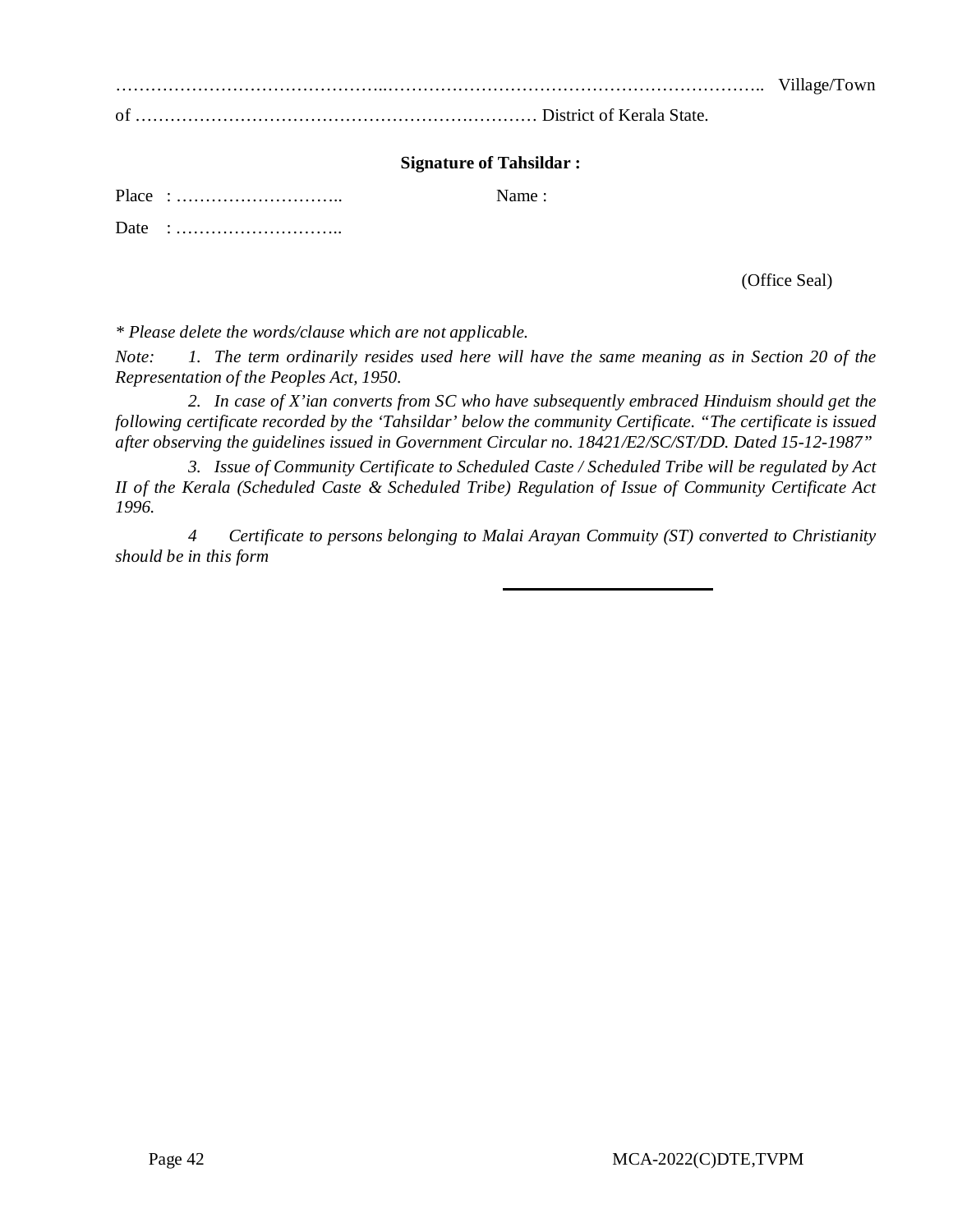#### ANNEXURE – X

### **UNDERTAKING FROM THE STUDENTS AS PER THE PROVISIONS OF ANTI-RAGGING VERDICT BY THE HON'BLE SUPREME COURT OF INDIA**

- 1) That I have read and understood the directives of the Hon'ble Supreme Court of India on antiragging and the measures proposed to be taken in the above references.
- 2) That I understand the meaning of Ragging and know that the ragging in any form is a punishable offence and the me is banned by the Court of Law.
- 3) That I have not been found or charged for my involvement in any kind of ragging in the past. However, I undertake to face disciplinary action/legal proceedings including expulsion from the Institute if the above statement is found to be untrue or the facts are concealed, at any stage in future.
- 4) That I shall not resort to ragging in any form at any place and shall abide by the rules/laws prescribed by the Courts, Govt. of India and Institute authorities for the purpose from time to time.

……………………………………… Signature of Student

I hereby fully endorse the undertaking made by my child/ward.

 .....…………………………… Signature of Mother/Father and or Guardian

Witness : …………………………………..

Signature of Mother/Father and or Guardian

Page 43 MCA-2022(C)DTE,TVPM Witness : …………………………………..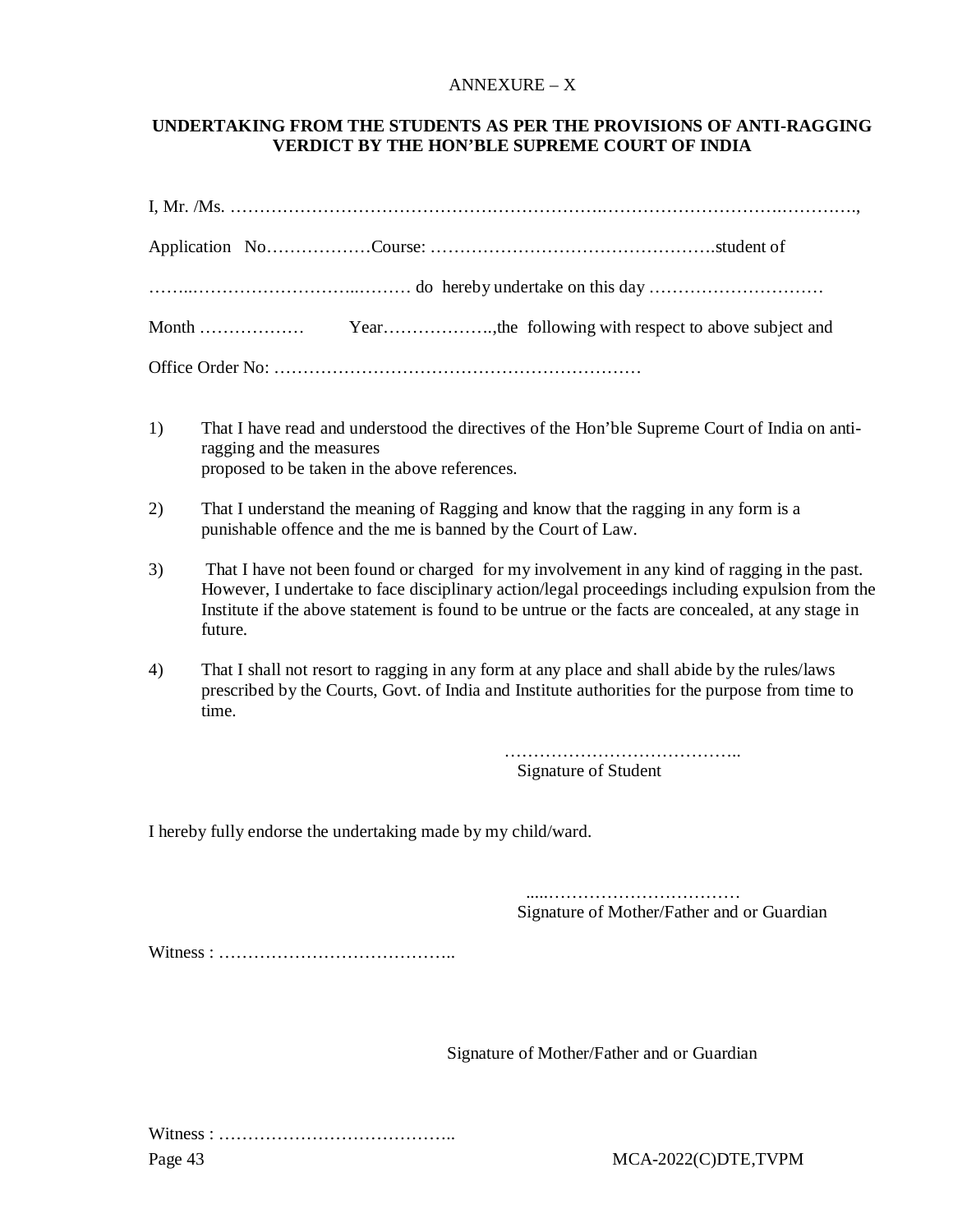# **ANNEXURE XI**

Office of the ......................................

Date: .............................

# **CERTIFICATE TO BE PRODUCED BY THE APPLICANTS BELONGING TO ANTHYODAYA ANNAYOJANA (AAY) AND PRIORITY HOUSE HOLD (PHH) CATEGORY**

(Vide G.O.(Ms.)No.2/2020/P&ARD dated 12.02.2020)

| This | <b>1S</b> | to                 | certify | that | Shri/Smt/Kumari |   |
|------|-----------|--------------------|---------|------|-----------------|---|
|      |           | permanent resident |         | οf   |                 | a |
|      |           |                    |         |      |                 |   |
| ge   |           |                    |         |      |                 |   |

………...District, Kerala State, whose photograph

is affixed below, is a member of Anthyodaya Annayojana (AAY)/Priority House Hold (PHH) and that his/her name is included in the Ration Card issued under this category and that he/she does not belong to a caste/class recognised as Scheduled Castes, Scheduled Tribes or Other Backward Classes in the State and therefore he/she belongs to Economically Weaker Sections in General Category.

| Recent passport size<br>photograph of the |  |
|-------------------------------------------|--|
| applicant                                 |  |
|                                           |  |

(Seal)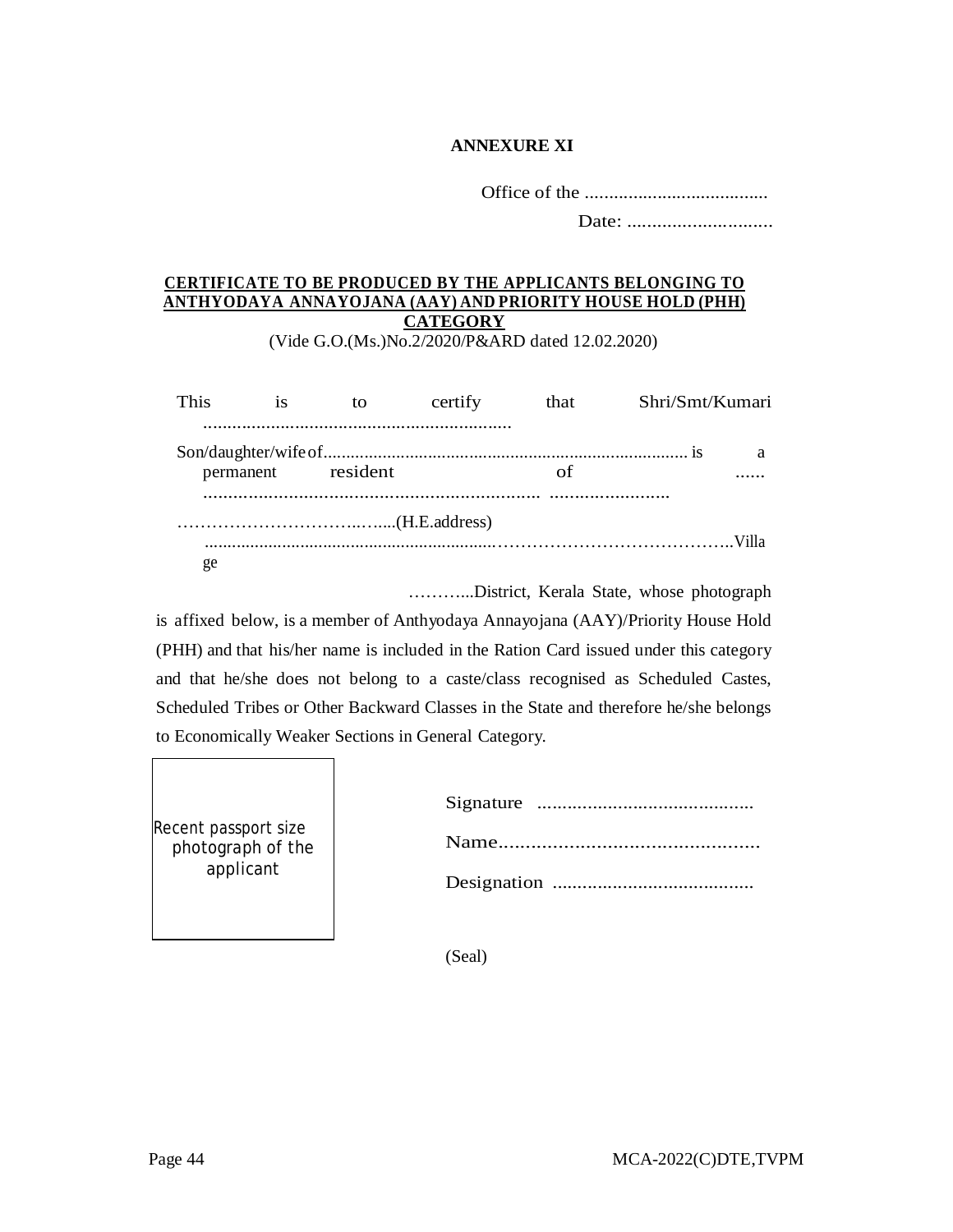#### ANNEXURE XII

# **INCOME AND ASSETS CERTIFICATE TO BE PRODUCED BY ECONOMICALLY WEAKER SECTIONS (EWSs) IN GENERAL CATEGORY**

| Certificate No                                                                                           |         |                     |  | Date |  |
|----------------------------------------------------------------------------------------------------------|---------|---------------------|--|------|--|
|                                                                                                          |         |                     |  |      |  |
|                                                                                                          |         |                     |  |      |  |
|                                                                                                          |         |                     |  |      |  |
|                                                                                                          |         |                     |  |      |  |
|                                                                                                          |         |                     |  |      |  |
| District in Kerala, Pin Code                                                                             |         |                     |  |      |  |
| whose photograph is affixed below, belongs to Economically Weaker Sections in General Category (*)       |         |                     |  |      |  |
| and<br>that                                                                                              | his/her | family income is at |  |      |  |
|                                                                                                          |         |                     |  |      |  |
| for<br>the                                                                                               |         |                     |  |      |  |
| not own or possess assets exceeding the limit specified in G.O.(Ms.)No.2/2020/P&ARD dated                |         |                     |  |      |  |
| 12.02.2020 and that he/she belongs to caste/community/class which is not recognised as a Scheduled       |         |                     |  |      |  |
| Caste, Scheduled Tribe or Other Backward Class as listed in List I, II and III in the Schedule to Rule 2 |         |                     |  |      |  |
| Part I, K.S & S.S.Rs, 1958.                                                                              |         |                     |  |      |  |

| Recent passport    |             |
|--------------------|-------------|
| size photograph of | <b>Name</b> |
| the applicant      | Designation |
|                    |             |

(\*) General Category means and includes all Castes, Communities and Classes of citizens other than Scheduled Castes, Scheduled Tribes and Other Backward Classes.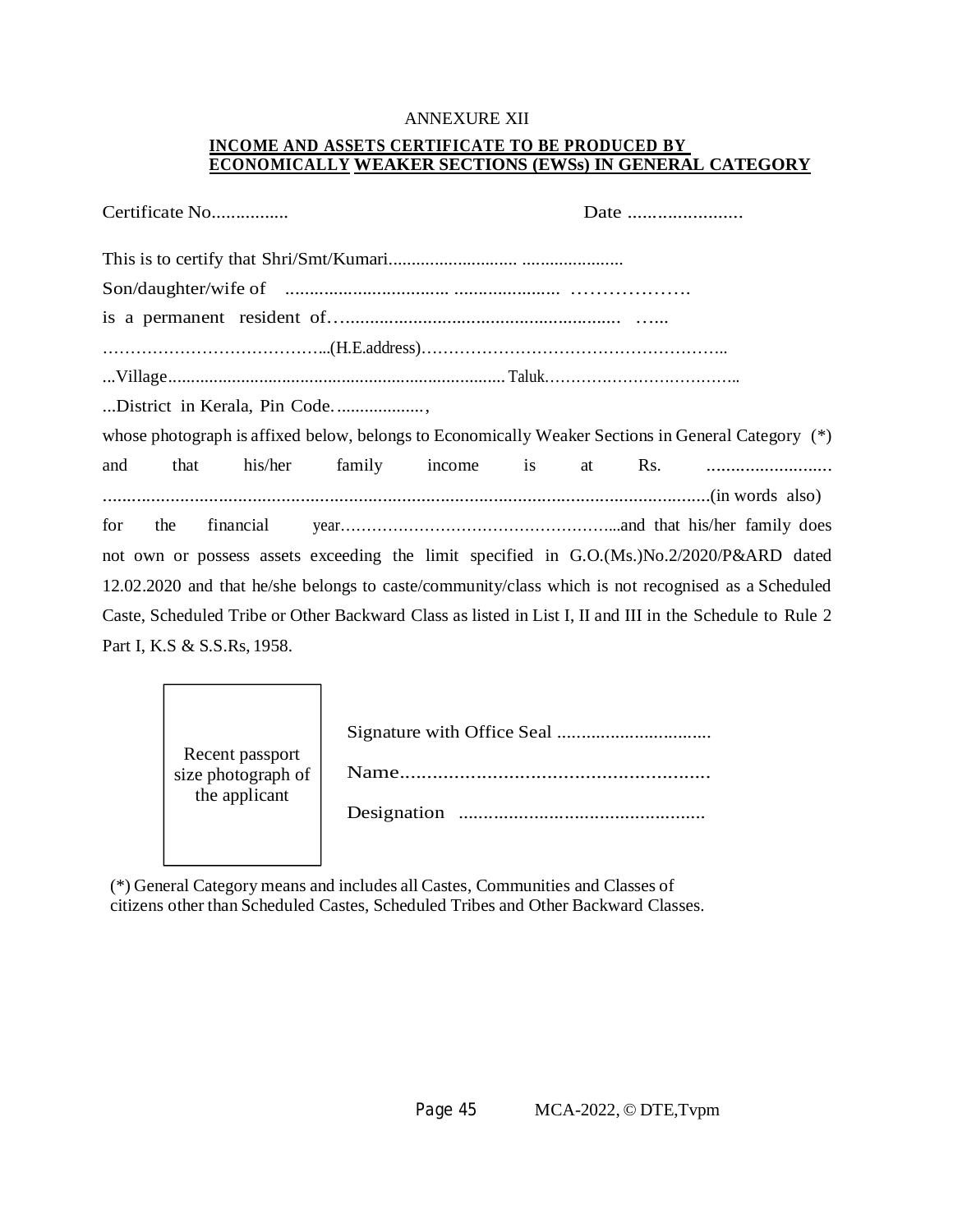# ANNEXURE XIII **GUIDELINES FOR IMAGES TO BE UPLOADED**

For applying the candidate has to upload scanned images of photograph and signature to the application portal.

# **Photograph of candidate:**

For applying online, the candadate must have a scanned/digital image of photograph.

The Specification of photograph image should be be strictly followed.

- 1. Photograph must be in colour with a light colour background, white is preferable. It must be taken by mobile phone/tab is not accepted
- 2.Photograph should be in passport size format and taken recently. Front view of full face and shoulder portion of candidate is to be seen clearly in the photograph.
- 3.The face of the candidate should be at the centre and straight.
- 4.Photo, wearing caps and dark glasses will be rejected.
- 5.Scanned image file should be in **jpg format** (Jpeg).
- 6.Dimensions of the photograph should be **200 pixels height** and **150 pixels width** and image file should be **between 15 kb ansd 30 kb** file size

# **Points to be noted**:

 1.If the face in the photograph is not clear or the image is not as per the above guidenline, your application is liable to be rejected.

In Future, Your Admit Card, Data Sheet and Allotment Memo will be printed with the same photograph you have submitted at this stage. Moreover, in examination hall, the Invigilator has to verify the same photograph for identifying the candidate. So strictly follow the specifications and guidelines for the photo to be uploaded.

# **Signature of Candidate**

1. On a plain white sheet, the candidate should put his/her signature with black /blue ink. Signature should be clear.

2.Scan this signature and crop around the signature. Do not scan the full sheet. Scanned image file should be in **jpg format**.(Jpeg)

3.Dimensions of the image of signature must be **100 pixels** height and **150 pixels** width.

4.Image file should be between **10 kb** and **30 kb** file size.

Subsequent to selecting the two images, candidate needs to verify whether the photograph shown in the screen is clear and sufficient to identify the candidate.

Press 'Upload Images 'button to upload all images to the application portal.

If you try to upload an image which is not in the prescribed format, an error messages will be displayed in **'upload images** 'column . All images should match the corresponding specification. The images once uploaded cannot be changed after completing of 'Fill Application' step.

#### **Documents**

- 1 All documents uploaded in proof of various claims made in the application must be in PDF format. The file size should be from 30 kb to 100 kb. The documents must be legible and readable.
- 2. The documents with digital signature should be valid with tick[√] mark. The document with digital signature not verified (?) will be treated as invalid.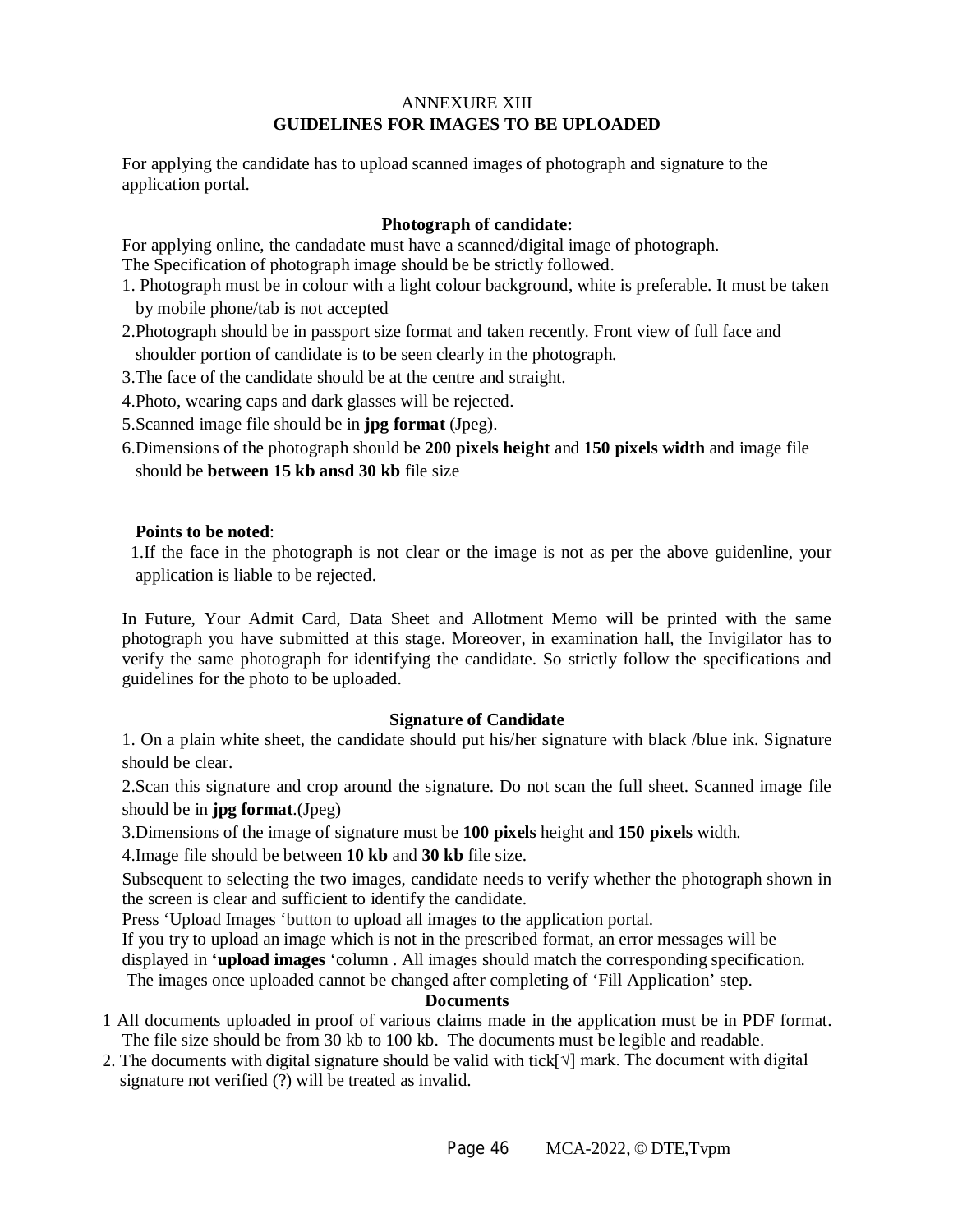#### ANNEXURE XIV **INSTRUCTIONS FOR FILLING OMR SHEET**

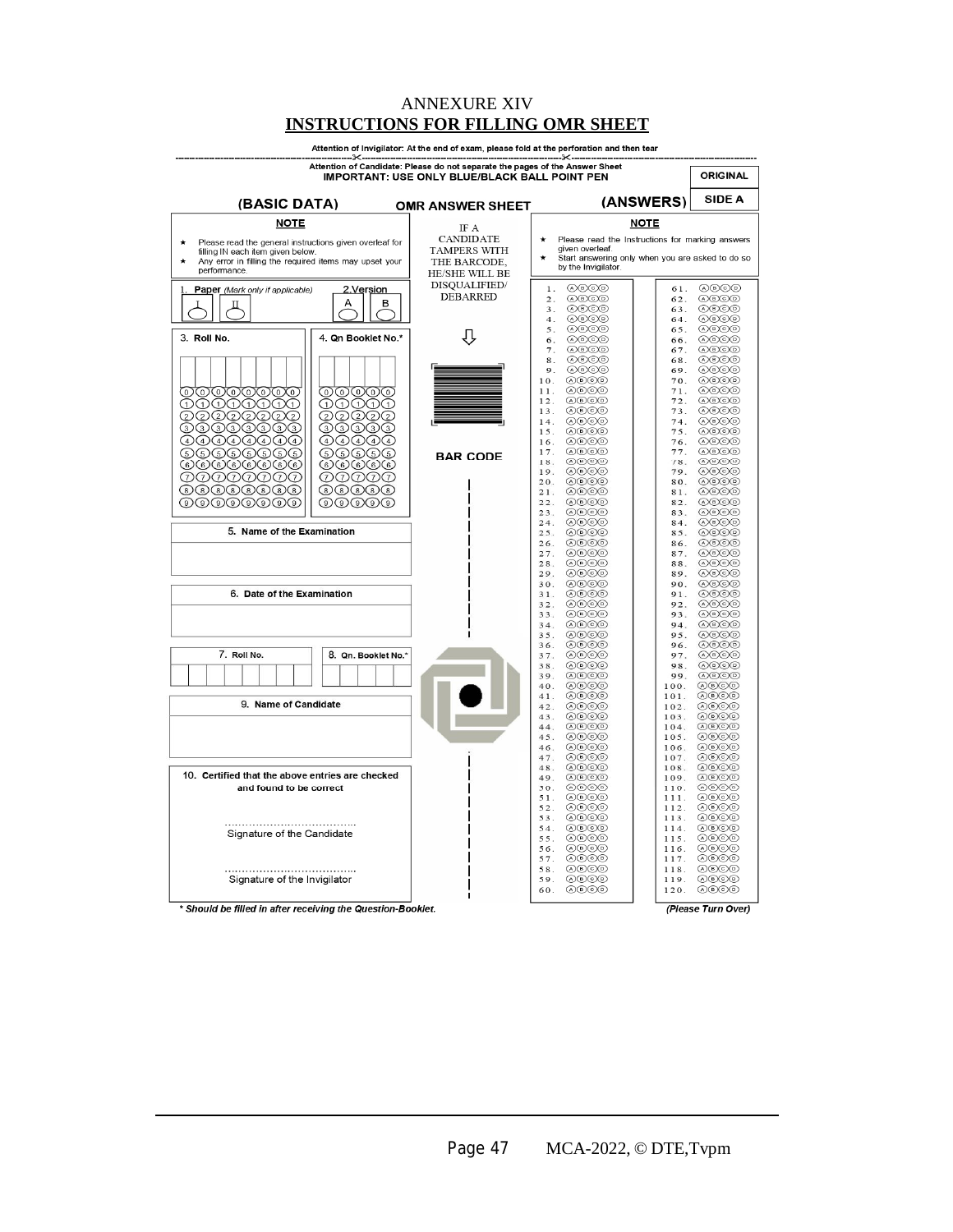#### **GENERAL INSTRUCTIONS**

The OMR Answer Sheet has an Original Sheet and a Candidate's Copy below it glued together at the top. Candidate should not separate the pages of the Answer Sheet. The Items marked by the candidates in the original OMR Sheet will be carried over to the candidate's copy in the form of Impressions. Hence while marking in the Original Sheet, Candidate should ensure that the pages are aligned properly and enough pressure is given, so that the markings made in the Original Sheet against each item are exactly reproduced in the Candidate's Copy.

The Answer Sheet has two parts - "Basic Data" on the left side and "Answers" on the right, with a thin perforation in between, length wise.

All entries in the Answer Sheet are to be made in the Original Sheet only.

Fill in the boxes and darken the appropriate bubbles using a black/blue ink ball point pen.

Fill in all the entries on the "Basic Data" part before beginning to answer questions on the "Answers" part.

Entries regarding the Question Booklet No. should be filled in only after receiving the Question Booklet.

At the end of the Examination, the Candidate will hand over the OMR Answer Sheet to the Invigilator, who will first tear off the original sheet from the Candidate's copy. The Candidate's copy will be handed over to the candidate. Thereafter the Original sheet will be separated along the perforation in the presence of the Candidate.

#### **WARNING**

- Pen Marking once made is final.
- Trying to erase an already marked bubble might leave a hole (tear) on the OMR Sheet or make dark smudges which will give an improper result with OMR reader.
- Trying to darken an already erased bubble will also lead to an unpredictable result.
- In the case of Improper bubbling/erasing/whitening etc, the reading of the OMR Machine will be taken as final and any<br>arguments to defend such actions will not be entertained.
- To avoid any such misinterpretation, make sure that only one bubble corresponding to the correct response is darkened against each question. All other options should be left blank. Start darkening the bubble only after reading the question thoroughly and deriving at the correct response.
- Use of white fluid or any other correction fluid to erase the pen marking once made is not permitted.

#### **INSTRUCTIONS FOR MARKING ANSWERS**

Mark your answers by darkening the appropriate bubbles with a black/blue ink ball point pen. Do not use pencil. Use of fountain pen, Gel pen or sketch pen and use of any color ink other than black/blue are not permitted.

Marking should be dark and the bubbles should be filled completely.

Please darken only one bubble for each question.

Once darkened, the bubble should not be erased.

Please make the marks only in the spaces provided. Do not make any stray marks ELSEWHERE in the Answer Sheet.

#### Correct method of marking answer.